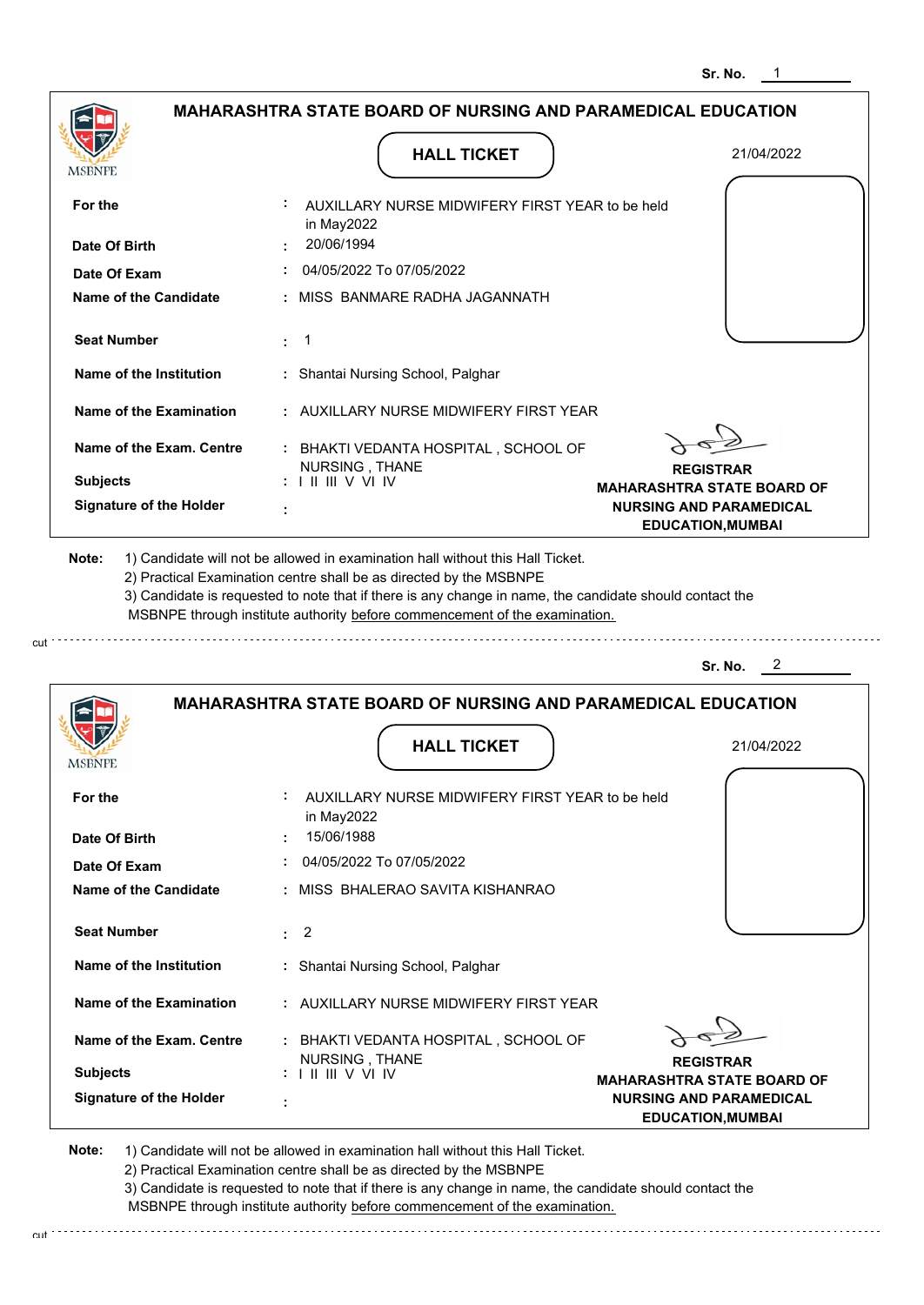|                                | <b>MAHARASHTRA STATE BOARD OF NURSING AND PARAMEDICAL EDUCATION</b>                                                                                                                                                                                         |                                                            |
|--------------------------------|-------------------------------------------------------------------------------------------------------------------------------------------------------------------------------------------------------------------------------------------------------------|------------------------------------------------------------|
|                                | <b>HALL TICKET</b>                                                                                                                                                                                                                                          | 21/04/2022                                                 |
| For the                        | AUXILLARY NURSE MIDWIFERY FIRST YEAR to be held<br>in May2022                                                                                                                                                                                               |                                                            |
| Date Of Birth                  | 02/01/1994                                                                                                                                                                                                                                                  |                                                            |
| Date Of Exam                   | 04/05/2022 To 07/05/2022                                                                                                                                                                                                                                    |                                                            |
| Name of the Candidate          | : MISS DHALE KAVITA SUDAM                                                                                                                                                                                                                                   |                                                            |
| <b>Seat Number</b>             | $\pm$ 3                                                                                                                                                                                                                                                     |                                                            |
| Name of the Institution        | : Shantai Nursing School, Palghar                                                                                                                                                                                                                           |                                                            |
| Name of the Examination        | : AUXILLARY NURSE MIDWIFERY FIRST YEAR                                                                                                                                                                                                                      |                                                            |
| Name of the Exam. Centre       | : BHAKTI VEDANTA HOSPITAL, SCHOOL OF                                                                                                                                                                                                                        |                                                            |
| <b>Subjects</b>                | NURSING, THANE<br>: 11111VV1V                                                                                                                                                                                                                               | <b>REGISTRAR</b><br><b>MAHARASHTRA STATE BOARD OF</b>      |
| <b>Signature of the Holder</b> |                                                                                                                                                                                                                                                             | <b>NURSING AND PARAMEDICAL</b><br><b>EDUCATION, MUMBAI</b> |
|                                | 2) Practical Examination centre shall be as directed by the MSBNPE<br>3) Candidate is requested to note that if there is any change in name, the candidate should contact the<br>MSBNPE through institute authority before commencement of the examination. | Sr. No.                                                    |
|                                |                                                                                                                                                                                                                                                             |                                                            |
|                                | <b>MAHARASHTRA STATE BOARD OF NURSING AND PARAMEDICAL EDUCATION</b>                                                                                                                                                                                         |                                                            |
| MSBNPE                         | <b>HALL TICKET</b>                                                                                                                                                                                                                                          | 21/04/2022                                                 |
| For the                        | AUXILLARY NURSE MIDWIFERY FIRST YEAR to be held<br>in May2022                                                                                                                                                                                               |                                                            |
| Date Of Birth                  |                                                                                                                                                                                                                                                             |                                                            |
|                                | 01/10/1994                                                                                                                                                                                                                                                  |                                                            |
| Date Of Exam                   | 04/05/2022 To 07/05/2022                                                                                                                                                                                                                                    |                                                            |
| <b>Name of the Candidate</b>   | MISS DHALE VAISHALI MANIK                                                                                                                                                                                                                                   |                                                            |
| <b>Seat Number</b>             | 4<br>÷.                                                                                                                                                                                                                                                     |                                                            |
| Name of the Institution        | : Shantai Nursing School, Palghar                                                                                                                                                                                                                           |                                                            |

**REGISTRAR MAHARASHTRA STATE BOARD OF NURSING AND PARAMEDICAL EDUCATION,MUMBAI Signature of the Holder Name of the Exam. Centre :** BHAKTI VEDANTA HOSPITAL , SCHOOL OF  **: Subjects :** NURSING , THANE I II III V VI IV

**Note:**  1) Candidate will not be allowed in examination hall without this Hall Ticket. 2) Practical Examination centre shall be as directed by the MSBNPE 3) Candidate is requested to note that if there is any change in name, the candidate should contact the

cut

 MSBNPE through institute authority before commencement of the examination. cut de la component de la component de la component de la component de la component de la component de la component de la component de la component de la component de la component de la component de la component de la comp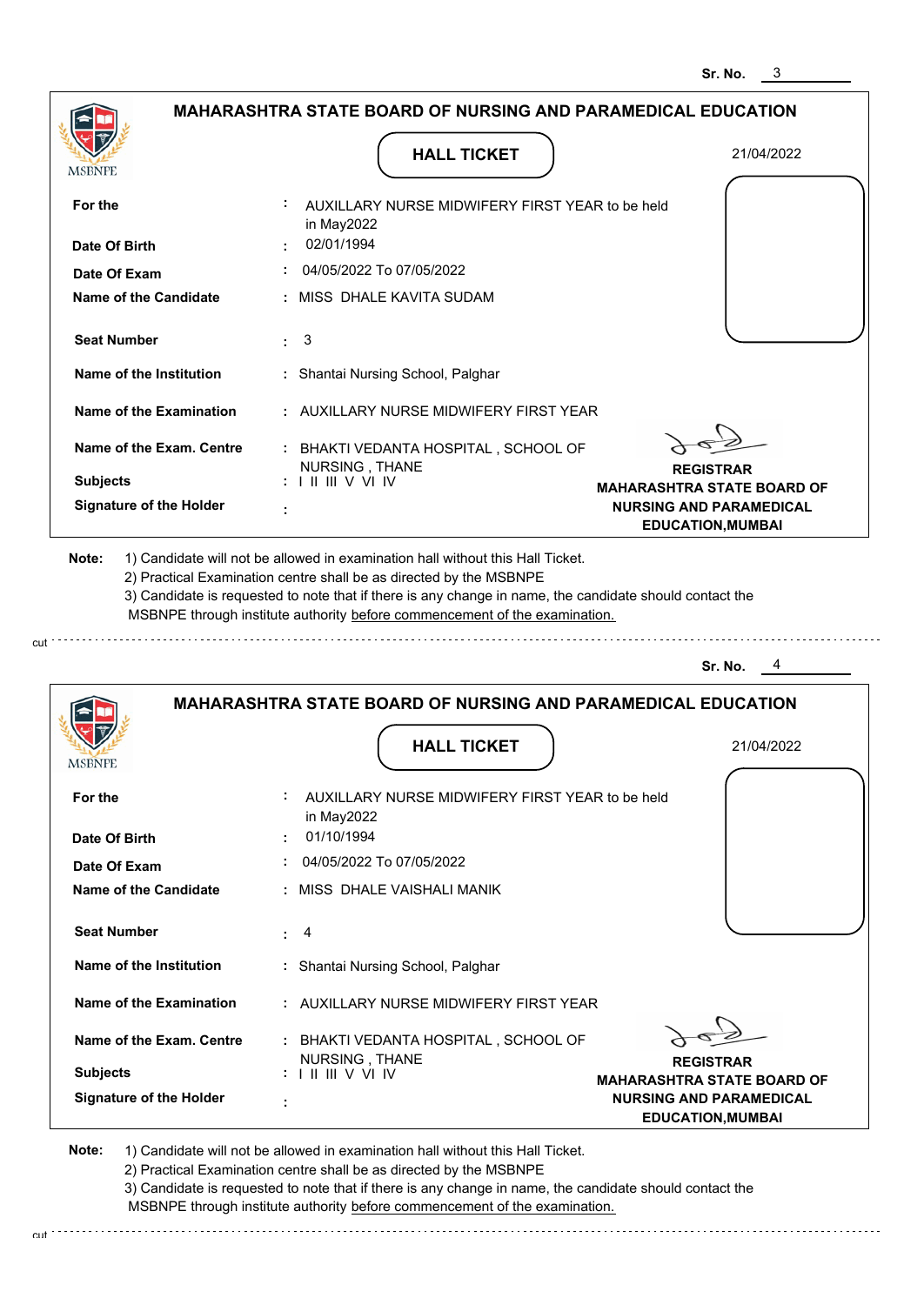|                                                                               | <b>MAHARASHTRA STATE BOARD OF NURSING AND PARAMEDICAL EDUCATION</b>                                                                                                                                                                                         |                                                                                         |
|-------------------------------------------------------------------------------|-------------------------------------------------------------------------------------------------------------------------------------------------------------------------------------------------------------------------------------------------------------|-----------------------------------------------------------------------------------------|
| <b>MSBNPE</b>                                                                 | <b>HALL TICKET</b>                                                                                                                                                                                                                                          | 21/04/2022                                                                              |
| For the<br>Date Of Birth                                                      | AUXILLARY NURSE MIDWIFERY FIRST YEAR to be held<br>in May2022<br>05/09/2001                                                                                                                                                                                 |                                                                                         |
| Date Of Exam                                                                  | 04/05/2022 To 07/05/2022                                                                                                                                                                                                                                    |                                                                                         |
| Name of the Candidate                                                         | : MISS KHILLARE SUNITA SANJAY                                                                                                                                                                                                                               |                                                                                         |
| <b>Seat Number</b>                                                            | 5<br>t.                                                                                                                                                                                                                                                     |                                                                                         |
| Name of the Institution                                                       | : Shantai Nursing School, Palghar                                                                                                                                                                                                                           |                                                                                         |
| <b>Name of the Examination</b>                                                | : AUXILLARY NURSE MIDWIFERY FIRST YEAR                                                                                                                                                                                                                      |                                                                                         |
| Name of the Exam. Centre<br><b>Subjects</b><br><b>Signature of the Holder</b> | : BHAKTI VEDANTA HOSPITAL, SCHOOL OF<br>NURSING, THANE<br>$: 1 \mathbb{H} \mathbb{H} \vee \vee \mathbb{I} \vee$                                                                                                                                             | <b>REGISTRAR</b><br><b>MAHARASHTRA STATE BOARD OF</b><br><b>NURSING AND PARAMEDICAL</b> |
| Note:                                                                         | 1) Candidate will not be allowed in examination hall without this Hall Ticket.                                                                                                                                                                              |                                                                                         |
|                                                                               | 2) Practical Examination centre shall be as directed by the MSBNPE<br>3) Candidate is requested to note that if there is any change in name, the candidate should contact the<br>MSBNPE through institute authority before commencement of the examination. |                                                                                         |
|                                                                               |                                                                                                                                                                                                                                                             | Sr. No.<br>6                                                                            |
| <b>MSBNPE</b>                                                                 | <b>MAHARASHTRA STATE BOARD OF NURSING AND PARAMEDICAL EDUCATION</b><br><b>HALL TICKET</b>                                                                                                                                                                   | 21/04/2022                                                                              |
| For the                                                                       | AUXILLARY NURSE MIDWIFERY FIRST YEAR to be held                                                                                                                                                                                                             |                                                                                         |
| Date Of Birth                                                                 | in May2022<br>04/03/1989                                                                                                                                                                                                                                    |                                                                                         |
| Date Of Exam                                                                  | 04/05/2022 To 07/05/2022                                                                                                                                                                                                                                    |                                                                                         |
| <b>Name of the Candidate</b>                                                  | : MISS KIRTANE PRATIBHA DIGAMBAR                                                                                                                                                                                                                            |                                                                                         |
| <b>Seat Number</b>                                                            | 6<br>÷.                                                                                                                                                                                                                                                     |                                                                                         |
| Name of the Institution                                                       | : Shantai Nursing School, Palghar                                                                                                                                                                                                                           |                                                                                         |
| <b>Name of the Examination</b>                                                | : AUXILLARY NURSE MIDWIFERY FIRST YEAR                                                                                                                                                                                                                      |                                                                                         |
| Name of the Exam. Centre                                                      | BHAKTI VEDANTA HOSPITAL , SCHOOL OF<br>NURSING, THANE                                                                                                                                                                                                       | <b>REGISTRAR</b>                                                                        |
| <b>Subjects</b><br><b>Signature of the Holder</b>                             | $: 1 \mathbb{H} \mathbb{H} \vee \mathbb{V} \mathbb{N}$                                                                                                                                                                                                      | <b>MAHARASHTRA STATE BOARD OF</b>                                                       |

cut.

2) Practical Examination centre shall be as directed by the MSBNPE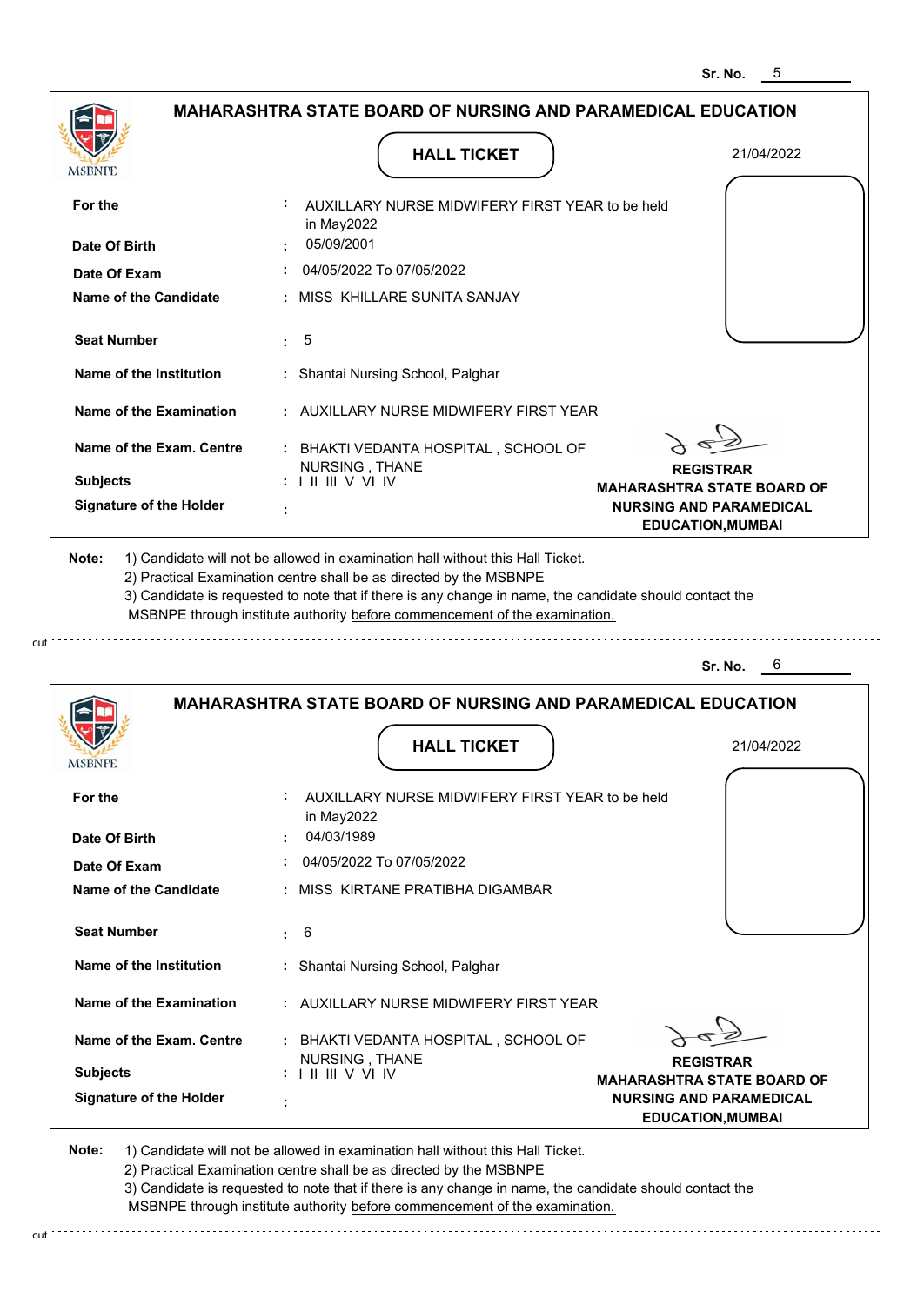|                              |                                                                                                                                                                                                                                    |           |                |                                                 | <b>MAHARASHTRA STATE BOARD OF NURSING AND PARAMEDICAL EDUCATION</b>                                     |
|------------------------------|------------------------------------------------------------------------------------------------------------------------------------------------------------------------------------------------------------------------------------|-----------|----------------|-------------------------------------------------|---------------------------------------------------------------------------------------------------------|
| MSBNPE                       |                                                                                                                                                                                                                                    |           |                | <b>HALL TICKET</b>                              | 21/04/2022                                                                                              |
| For the                      |                                                                                                                                                                                                                                    |           | in May2022     | AUXILLARY NURSE MIDWIFERY FIRST YEAR to be held |                                                                                                         |
| Date Of Birth                |                                                                                                                                                                                                                                    |           | 10/03/1990     |                                                 |                                                                                                         |
| Date Of Exam                 |                                                                                                                                                                                                                                    |           |                | 04/05/2022 To 07/05/2022                        |                                                                                                         |
| <b>Name of the Candidate</b> |                                                                                                                                                                                                                                    |           |                | MISS PARABATE MINAKSHI DIGAMBAR                 |                                                                                                         |
| <b>Seat Number</b>           |                                                                                                                                                                                                                                    | $\cdot$ 7 |                |                                                 |                                                                                                         |
| Name of the Institution      |                                                                                                                                                                                                                                    |           |                | : Shantai Nursing School, Palghar               |                                                                                                         |
|                              | Name of the Examination                                                                                                                                                                                                            |           |                | : AUXILLARY NURSE MIDWIFERY FIRST YEAR          |                                                                                                         |
|                              | Name of the Exam. Centre                                                                                                                                                                                                           |           | NURSING, THANE | : BHAKTI VEDANTA HOSPITAL, SCHOOL OF            |                                                                                                         |
| <b>Subjects</b>              |                                                                                                                                                                                                                                    |           | : 11111VV1IV   |                                                 | <b>REGISTRAR</b><br><b>MAHARASHTRA STATE BOARD OF</b>                                                   |
|                              | <b>Signature of the Holder</b>                                                                                                                                                                                                     |           |                |                                                 | <b>NURSING AND PARAMEDICAL</b><br><b>EDUCATION, MUMBAI</b>                                              |
| Note:                        | 1) Candidate will not be allowed in examination hall without this Hall Ticket.<br>2) Practical Examination centre shall be as directed by the MSBNPE<br>MSBNPE through institute authority before commencement of the examination. |           |                |                                                 | 3) Candidate is requested to note that if there is any change in name, the candidate should contact the |
|                              |                                                                                                                                                                                                                                    |           |                |                                                 | Sr. No.<br>8                                                                                            |
|                              |                                                                                                                                                                                                                                    |           |                |                                                 | <b>MAHARASHTRA STATE BOARD OF NURSING AND PARAMEDICAL EDUCATION</b>                                     |
|                              |                                                                                                                                                                                                                                    |           |                | <b>HALL TICKET</b>                              | 21/04/2022                                                                                              |

| <b>HALL TICKET</b> |  |
|--------------------|--|
|                    |  |

| For the                        | AUXILLARY NURSE MIDWIFERY FIRST YEAR to be held  |                                   |
|--------------------------------|--------------------------------------------------|-----------------------------------|
|                                | in May2022<br>10/12/1996                         |                                   |
| Date Of Birth                  |                                                  |                                   |
| Date Of Exam                   | 04/05/2022 To 07/05/2022                         |                                   |
| Name of the Candidate          | : MISS PARMAR NIIKITA HARISH                     |                                   |
|                                |                                                  |                                   |
| <b>Seat Number</b>             | : 8                                              |                                   |
| Name of the Institution        | : Shantai Nursing School, Palghar                |                                   |
| Name of the Examination        | : AUXILLARY NURSE MIDWIFERY FIRST YEAR           |                                   |
|                                |                                                  |                                   |
| Name of the Exam. Centre       | : BHAKTI VEDANTA HOSPITAL, SCHOOL OF             |                                   |
|                                | NURSING, THANE                                   | <b>REGISTRAR</b>                  |
| <b>Subjects</b>                | $: 1 \mathbb{H} \mathbb{H} \vee \vee \mathbb{H}$ | <b>MAHARASHTRA STATE BOARD OF</b> |
| <b>Signature of the Holder</b> | ٠                                                | <b>NURSING AND PARAMEDICAL</b>    |
|                                |                                                  | <b>EDUCATION, MUMBAI</b>          |

**Note:**  1) Candidate will not be allowed in examination hall without this Hall Ticket. 2) Practical Examination centre shall be as directed by the MSBNPE 3) Candidate is requested to note that if there is any change in name, the candidate should contact the

cut

**MSBNPE** 

 MSBNPE through institute authority before commencement of the examination. cut de contra a construction de construction de construction de construction de construction de construction de construction de construction de construction de construction de construction de construction de construction d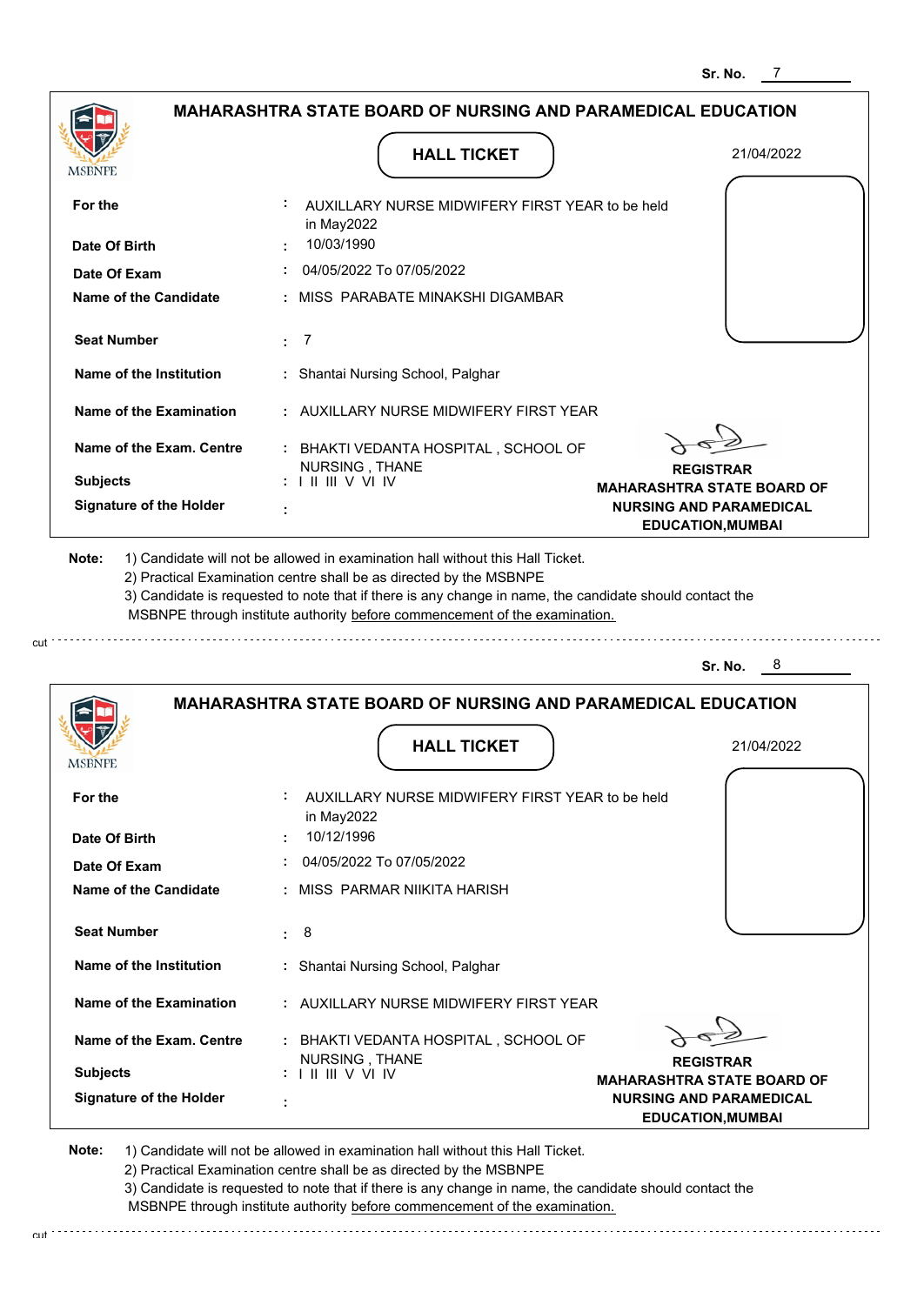|                                             | MAHARASHTRA STATE BOARD OF NURSING AND PARAMEDICAL EDUCATION                                                                                                                                                                                                    |                                                            |
|---------------------------------------------|-----------------------------------------------------------------------------------------------------------------------------------------------------------------------------------------------------------------------------------------------------------------|------------------------------------------------------------|
| MSBNPE                                      | <b>HALL TICKET</b>                                                                                                                                                                                                                                              | 21/04/2022                                                 |
| For the                                     | AUXILLARY NURSE MIDWIFERY FIRST YEAR to be held<br>in May2022                                                                                                                                                                                                   |                                                            |
| Date Of Birth                               | 05/10/1986                                                                                                                                                                                                                                                      |                                                            |
| Date Of Exam                                | 04/05/2022 To 07/05/2022                                                                                                                                                                                                                                        |                                                            |
| Name of the Candidate                       | : MISS RAUT BAYANA NARAYAN                                                                                                                                                                                                                                      |                                                            |
| <b>Seat Number</b>                          | 9<br>t.                                                                                                                                                                                                                                                         |                                                            |
| Name of the Institution                     | : Shantai Nursing School, Palghar                                                                                                                                                                                                                               |                                                            |
| <b>Name of the Examination</b>              | : AUXILLARY NURSE MIDWIFERY FIRST YEAR                                                                                                                                                                                                                          |                                                            |
| Name of the Exam. Centre<br><b>Subjects</b> | : BHAKTI VEDANTA HOSPITAL, SCHOOL OF<br>NURSING, THANE<br>: III III V VI IV                                                                                                                                                                                     | <b>REGISTRAR</b><br><b>MAHARASHTRA STATE BOARD OF</b>      |
| <b>Signature of the Holder</b>              |                                                                                                                                                                                                                                                                 | <b>NURSING AND PARAMEDICAL</b><br><b>EDUCATION, MUMBAI</b> |
| Note:                                       | 1) Candidate will not be allowed in examination hall without this Hall Ticket.<br>2) Practical Examination centre shall be as directed by the MSBNPE<br>3) Candidate is requested to note that if there is any change in name, the candidate should contact the |                                                            |
|                                             | MSBNPE through institute authority before commencement of the examination.<br><b>MAHARASHTRA STATE BOARD OF NURSING AND PARAMEDICAL EDUCATION</b>                                                                                                               | 10<br>Sr. No.                                              |
| MSBNPE                                      | <b>HALL TICKET</b>                                                                                                                                                                                                                                              | 21/04/2022                                                 |
| For the                                     | AUXILLARY NURSE MIDWIFERY FIRST YEAR to be held<br>in May2022                                                                                                                                                                                                   |                                                            |
| Date Of Birth                               | 27/09/1987                                                                                                                                                                                                                                                      |                                                            |
| Date Of Exam                                | 04/05/2022 To 07/05/2022                                                                                                                                                                                                                                        |                                                            |
| <b>Name of the Candidate</b>                | : MISS SALVE ARCHANA RAMCHANDRA                                                                                                                                                                                                                                 |                                                            |
| <b>Seat Number</b>                          | 10                                                                                                                                                                                                                                                              |                                                            |
| Name of the Institution                     | : Shantai Nursing School, Palghar                                                                                                                                                                                                                               |                                                            |
| Name of the Examination                     | : AUXILLARY NURSE MIDWIFERY FIRST YEAR                                                                                                                                                                                                                          |                                                            |
| Name of the Exam. Centre                    | BHAKTI VEDANTA HOSPITAL , SCHOOL OF<br>NURSING, THANE                                                                                                                                                                                                           | <b>REGISTRAR</b>                                           |
| <b>Subjects</b>                             | $: 1 \mathbb{H} \mathbb{H} \vee \mathbb{V} \mathbb{N}$                                                                                                                                                                                                          | <b>MAHARASHTRA STATE BOARD OF</b>                          |

cut.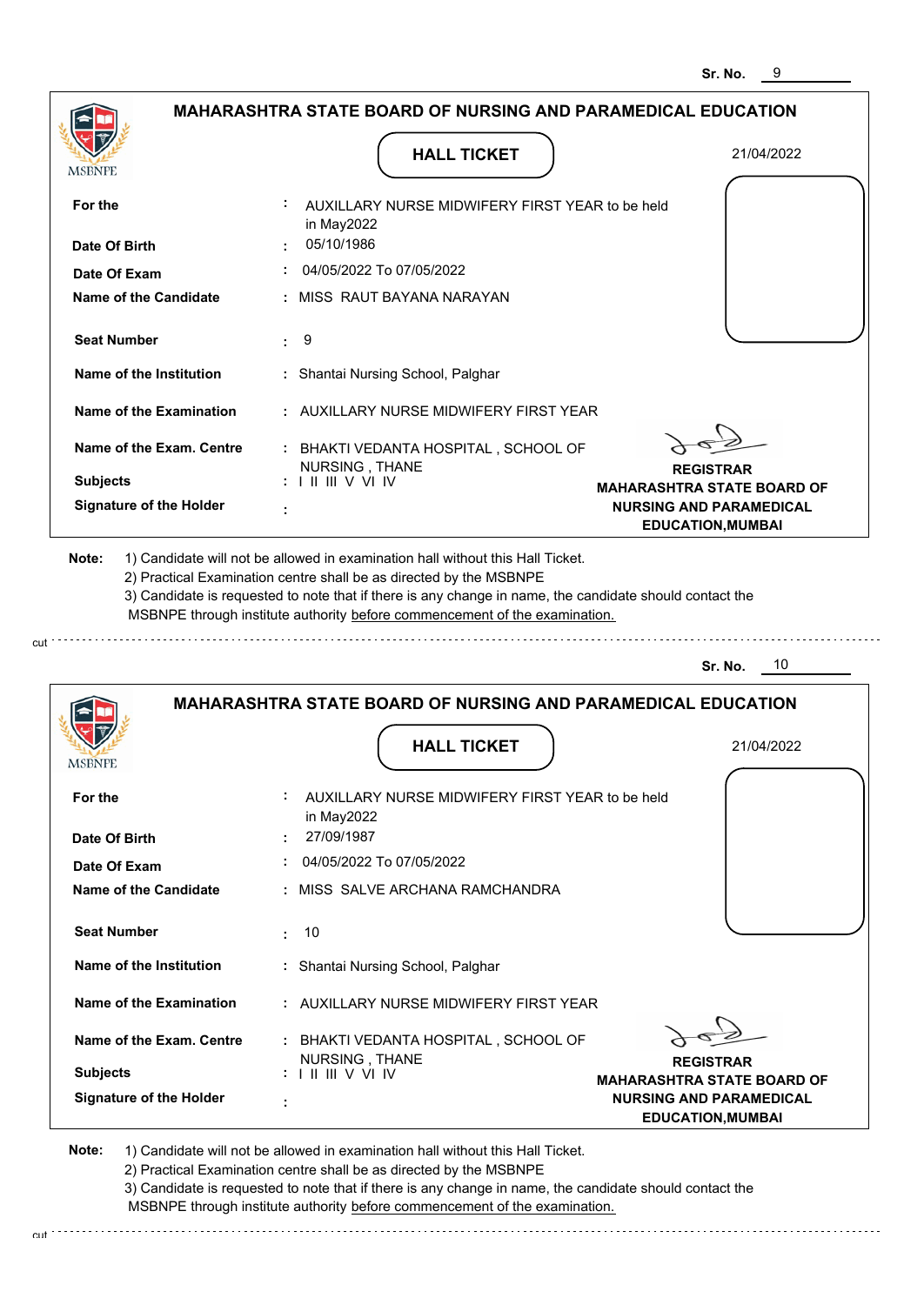|                                                                                     | <b>MAHARASHTRA STATE BOARD OF NURSING AND PARAMEDICAL EDUCATION</b>                                                                                                                                                                                                                                                                           |                                                            |
|-------------------------------------------------------------------------------------|-----------------------------------------------------------------------------------------------------------------------------------------------------------------------------------------------------------------------------------------------------------------------------------------------------------------------------------------------|------------------------------------------------------------|
|                                                                                     | <b>HALL TICKET</b>                                                                                                                                                                                                                                                                                                                            | 21/04/2022                                                 |
| For the                                                                             | AUXILLARY NURSE MIDWIFERY FIRST YEAR to be held<br>in May2022                                                                                                                                                                                                                                                                                 |                                                            |
| Date Of Birth                                                                       | 24/04/1992                                                                                                                                                                                                                                                                                                                                    |                                                            |
| Date Of Exam                                                                        | 04/05/2022 To 07/05/2022                                                                                                                                                                                                                                                                                                                      |                                                            |
| <b>Name of the Candidate</b>                                                        | : MISS SAVANT SUVARNA SAYASRAO                                                                                                                                                                                                                                                                                                                |                                                            |
| <b>Seat Number</b>                                                                  | 11<br>÷.                                                                                                                                                                                                                                                                                                                                      |                                                            |
| Name of the Institution                                                             | : Shantai Nursing School, Palghar                                                                                                                                                                                                                                                                                                             |                                                            |
| <b>Name of the Examination</b>                                                      | : AUXILLARY NURSE MIDWIFERY FIRST YEAR                                                                                                                                                                                                                                                                                                        |                                                            |
| Name of the Exam. Centre                                                            | : BHAKTI VEDANTA HOSPITAL, SCHOOL OF<br>NURSING, THANE                                                                                                                                                                                                                                                                                        | <b>REGISTRAR</b>                                           |
| <b>Subjects</b>                                                                     | <b>I II III V VI IV</b>                                                                                                                                                                                                                                                                                                                       | <b>MAHARASHTRA STATE BOARD OF</b>                          |
| <b>Signature of the Holder</b>                                                      |                                                                                                                                                                                                                                                                                                                                               | <b>NURSING AND PARAMEDICAL</b><br><b>EDUCATION, MUMBAI</b> |
|                                                                                     | 1) Candidate will not be allowed in examination hall without this Hall Ticket.<br>2) Practical Examination centre shall be as directed by the MSBNPE<br>3) Candidate is requested to note that if there is any change in name, the candidate should contact the<br>MSBNPE through institute authority before commencement of the examination. |                                                            |
|                                                                                     |                                                                                                                                                                                                                                                                                                                                               | 12<br>Sr. No.                                              |
|                                                                                     | <b>MAHARASHTRA STATE BOARD OF NURSING AND PARAMEDICAL EDUCATION</b><br><b>HALL TICKET</b>                                                                                                                                                                                                                                                     | 21/04/2022                                                 |
|                                                                                     | AUXILLARY NURSE MIDWIFERY FIRST YEAR to be held                                                                                                                                                                                                                                                                                               |                                                            |
|                                                                                     | in May2022<br>11/03/1987                                                                                                                                                                                                                                                                                                                      |                                                            |
|                                                                                     | 04/05/2022 To 07/05/2022                                                                                                                                                                                                                                                                                                                      |                                                            |
|                                                                                     | : MISS SHINDE USHA DILIP                                                                                                                                                                                                                                                                                                                      |                                                            |
| <b>Seat Number</b>                                                                  | 12<br>÷.                                                                                                                                                                                                                                                                                                                                      |                                                            |
| Name of the Institution                                                             | : Shantai Nursing School, Palghar                                                                                                                                                                                                                                                                                                             |                                                            |
| <b>Name of the Examination</b>                                                      | : AUXILLARY NURSE MIDWIFERY FIRST YEAR                                                                                                                                                                                                                                                                                                        |                                                            |
| For the<br>Date Of Exam<br>Name of the Exam. Centre                                 | : BHAKTI VEDANTA HOSPITAL, SCHOOL OF                                                                                                                                                                                                                                                                                                          |                                                            |
| Note:<br>MSBNPE<br>Date Of Birth<br><b>Name of the Candidate</b><br><b>Subjects</b> | NURSING, THANE                                                                                                                                                                                                                                                                                                                                | <b>REGISTRAR</b><br><b>MAHARASHTRA STATE BOARD OF</b>      |

cut.

2) Practical Examination centre shall be as directed by the MSBNPE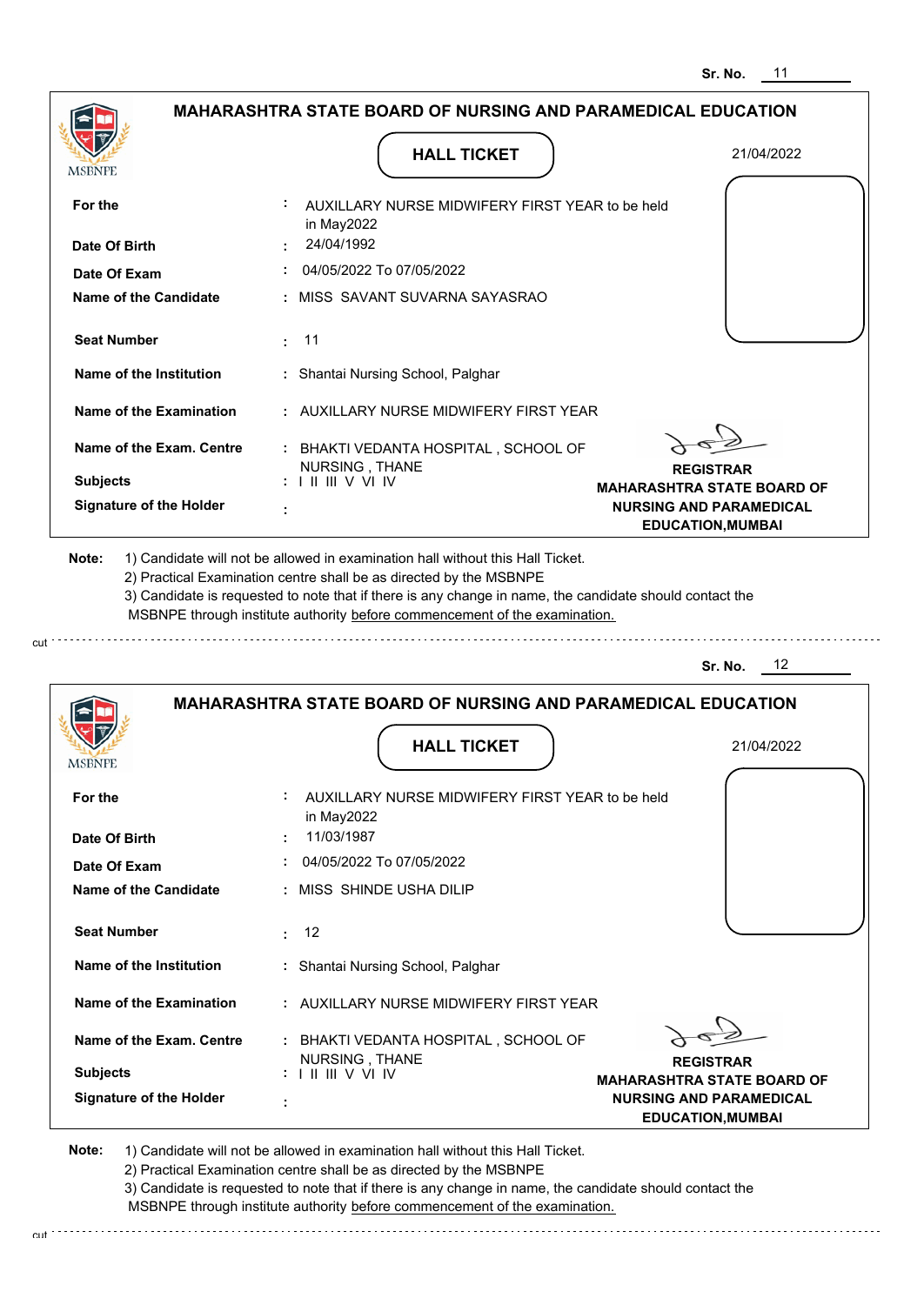**NURSING AND PARAMEDICAL EDUCATION,MUMBAI**



**Note:**  1) Candidate will not be allowed in examination hall without this Hall Ticket.

 **:**

2) Practical Examination centre shall be as directed by the MSBNPE

3) Candidate is requested to note that if there is any change in name, the candidate should contact the MSBNPE through institute authority before commencement of the examination. cut

**Signature of the Holder**

cut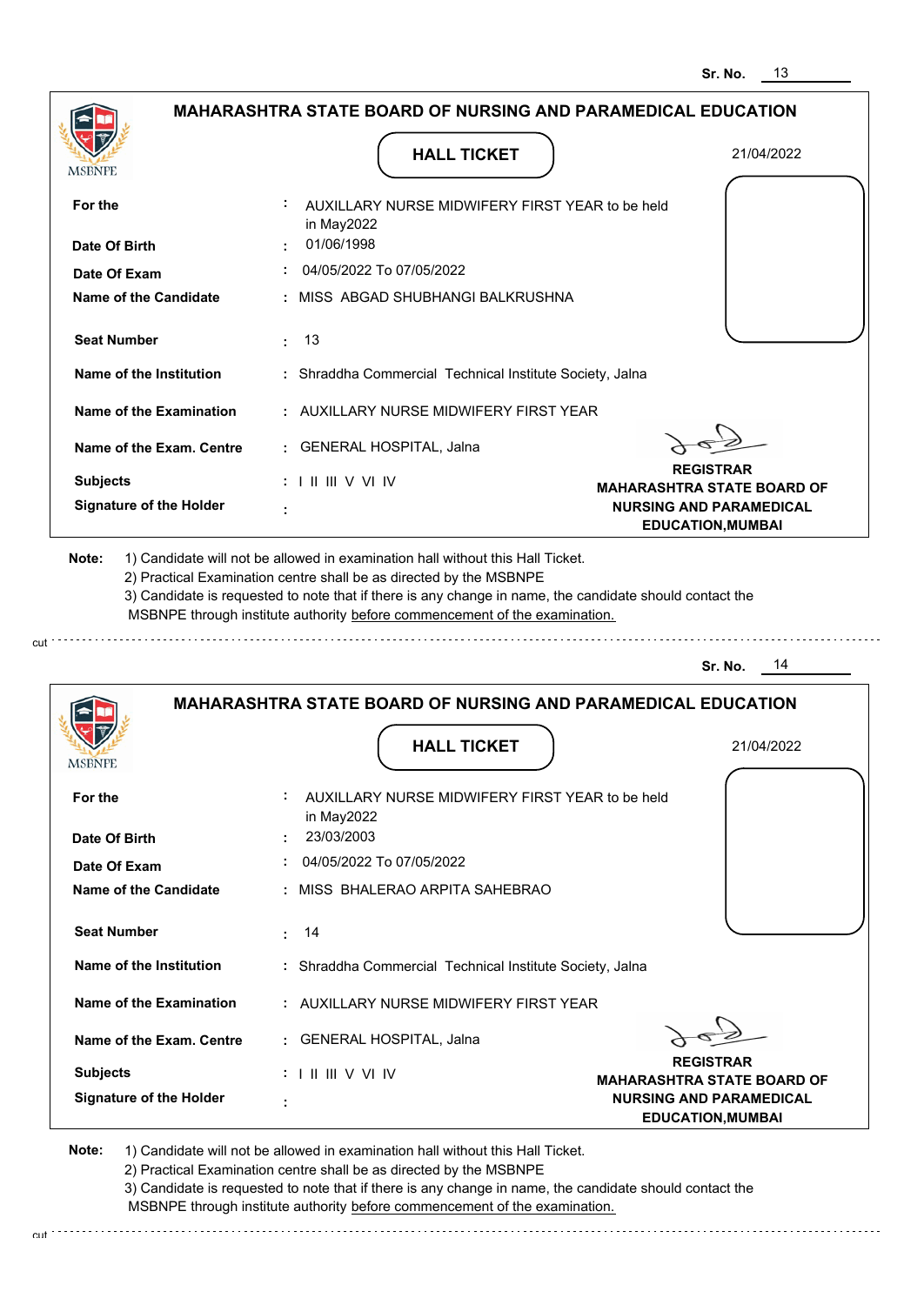|                                              | <b>MAHARASHTRA STATE BOARD OF NURSING AND PARAMEDICAL EDUCATION</b>                                                                                                                                                                                                                                                                           |                                                            |
|----------------------------------------------|-----------------------------------------------------------------------------------------------------------------------------------------------------------------------------------------------------------------------------------------------------------------------------------------------------------------------------------------------|------------------------------------------------------------|
| MSBNPE                                       | <b>HALL TICKET</b>                                                                                                                                                                                                                                                                                                                            | 21/04/2022                                                 |
| For the                                      | AUXILLARY NURSE MIDWIFERY FIRST YEAR to be held<br>in May2022                                                                                                                                                                                                                                                                                 |                                                            |
| Date Of Birth                                | 05/03/1999                                                                                                                                                                                                                                                                                                                                    |                                                            |
| Date Of Exam                                 | 04/05/2022 To 07/05/2022                                                                                                                                                                                                                                                                                                                      |                                                            |
| Name of the Candidate                        | : MISS BHATKAR VISHAKHA GAJANAN                                                                                                                                                                                                                                                                                                               |                                                            |
| <b>Seat Number</b>                           | 15<br>÷.                                                                                                                                                                                                                                                                                                                                      |                                                            |
| Name of the Institution                      | : Shraddha Commercial Technical Institute Society, Jalna                                                                                                                                                                                                                                                                                      |                                                            |
| Name of the Examination                      | : AUXILLARY NURSE MIDWIFERY FIRST YEAR                                                                                                                                                                                                                                                                                                        |                                                            |
| Name of the Exam. Centre                     | : GENERAL HOSPITAL, Jalna                                                                                                                                                                                                                                                                                                                     |                                                            |
| <b>Subjects</b>                              | $: 1 \mathbb{H} \mathbb{H} \vee \mathbb{V} \mathbb{W}$                                                                                                                                                                                                                                                                                        | <b>REGISTRAR</b><br><b>MAHARASHTRA STATE BOARD OF</b>      |
| <b>Signature of the Holder</b>               |                                                                                                                                                                                                                                                                                                                                               | <b>NURSING AND PARAMEDICAL</b><br><b>EDUCATION, MUMBAI</b> |
| Note:                                        | 1) Candidate will not be allowed in examination hall without this Hall Ticket.<br>2) Practical Examination centre shall be as directed by the MSBNPE<br>3) Candidate is requested to note that if there is any change in name, the candidate should contact the<br>MSBNPE through institute authority before commencement of the examination. | 16<br>Sr. No.                                              |
|                                              | <b>MAHARASHTRA STATE BOARD OF NURSING AND PARAMEDICAL EDUCATION</b>                                                                                                                                                                                                                                                                           |                                                            |
| MSBNPE                                       | <b>HALL TICKET</b>                                                                                                                                                                                                                                                                                                                            | 21/04/2022                                                 |
| For the                                      | AUXILLARY NURSE MIDWIFERY FIRST YEAR to be held                                                                                                                                                                                                                                                                                               |                                                            |
|                                              | in May2022                                                                                                                                                                                                                                                                                                                                    |                                                            |
| Date Of Birth                                | 05/05/2002                                                                                                                                                                                                                                                                                                                                    |                                                            |
| Date Of Exam<br><b>Name of the Candidate</b> | 04/05/2022 To 07/05/2022<br>: MISS JADHAV PRIYANKA ASARAM                                                                                                                                                                                                                                                                                     |                                                            |
| <b>Seat Number</b>                           | 16<br>÷.                                                                                                                                                                                                                                                                                                                                      |                                                            |
| Name of the Institution                      | : Shraddha Commercial Technical Institute Society, Jalna                                                                                                                                                                                                                                                                                      |                                                            |
| Name of the Examination                      | : AUXILLARY NURSE MIDWIFERY FIRST YEAR                                                                                                                                                                                                                                                                                                        |                                                            |
| Name of the Exam. Centre                     | : GENERAL HOSPITAL, Jalna                                                                                                                                                                                                                                                                                                                     |                                                            |
| <b>Subjects</b>                              | : I II III V VI IV                                                                                                                                                                                                                                                                                                                            | <b>REGISTRAR</b><br><b>MAHARASHTRA STATE BOARD OF</b>      |

cut

2) Practical Examination centre shall be as directed by the MSBNPE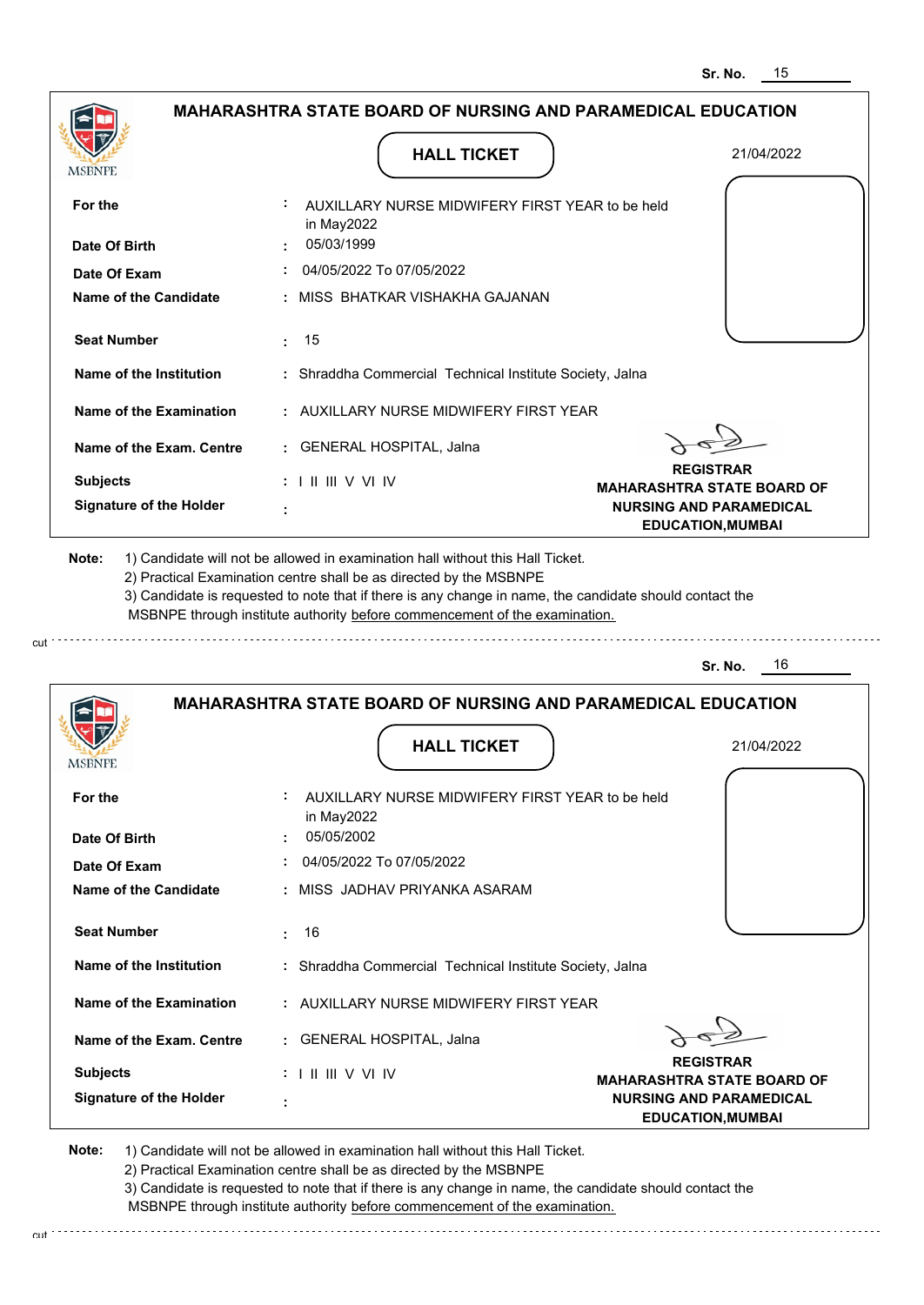|                                |                                                                            | ວr. No.<br>$\blacksquare$                                  |
|--------------------------------|----------------------------------------------------------------------------|------------------------------------------------------------|
|                                | <b>MAHARASHTRA STATE BOARD OF NURSING AND PARAMEDICAL EDUCATION</b>        |                                                            |
| <b>MSBNPE</b>                  | <b>HALL TICKET</b>                                                         | 21/04/2022                                                 |
| For the                        | AUXILLARY NURSE MIDWIFERY FIRST YEAR to be held<br>in May2022              |                                                            |
| Date Of Birth                  | 09/06/1993                                                                 |                                                            |
| Date Of Exam                   | 04/05/2022 To 07/05/2022                                                   |                                                            |
| <b>Name of the Candidate</b>   | MISS JADHAVAR LATA PANDURANG                                               |                                                            |
| <b>Seat Number</b>             | 17<br>÷.                                                                   |                                                            |
| Name of the Institution        | : Shraddha Commercial Technical Institute Society, Jalna                   |                                                            |
| <b>Name of the Examination</b> | : AUXILLARY NURSE MIDWIFERY FIRST YEAR                                     |                                                            |
| Name of the Exam. Centre       | : GENERAL HOSPITAL, Jalna                                                  |                                                            |
| <b>Subjects</b>                | $: 1 \mathbb{H} \mathbb{H} \vee \mathbb{V} \mathbb{N}$                     | <b>REGISTRAR</b><br><b>MAHARASHTRA STATE BOARD OF</b>      |
| <b>Signature of the Holder</b> |                                                                            | <b>NURSING AND PARAMEDICAL</b><br><b>EDUCATION, MUMBAI</b> |
|                                | MSBNPE through institute authority before commencement of the examination. | 18<br>Sr. No.                                              |
|                                | <b>MAHARASHTRA STATE BOARD OF NURSING AND PARAMEDICAL EDUCATION</b>        |                                                            |
| MSBNPE                         | <b>HALL TICKET</b>                                                         | 21/04/2022                                                 |
| For the                        | AUXILLARY NURSE MIDWIFERY FIRST YEAR to be held<br>in May2022              |                                                            |
| Date Of Birth                  | 24/05/1994                                                                 |                                                            |
| Date Of Exam                   | 04/05/2022 To 07/05/2022                                                   |                                                            |
| <b>Name of the Candidate</b>   | MISS KALASKAR MAYURI MAHADEV                                               |                                                            |
| <b>Seat Number</b>             | -18<br>÷.                                                                  |                                                            |
| Name of the Institution        | : Shraddha Commercial Technical Institute Society, Jalna                   |                                                            |
| Name of the Examination        | : AUXILLARY NURSE MIDWIFERY FIRST YEAR                                     |                                                            |
| Name of the Exam. Centre       | : GENERAL HOSPITAL, Jalna                                                  |                                                            |
| <b>Subjects</b>                | $: 1 \mathbb{H} \mathbb{H} \vee \mathbb{V} \mathbb{N}$                     | <b>REGISTRAR</b><br><b>MAHARASHTRA STATE BOARD OF</b>      |
| <b>Signature of the Holder</b> |                                                                            | <b>NURSING AND PARAMEDICAL</b><br><b>EDUCATION, MUMBAI</b> |

**Note:**  1) Candidate will not be allowed in examination hall without this Hall Ticket.

cut

2) Practical Examination centre shall be as directed by the MSBNPE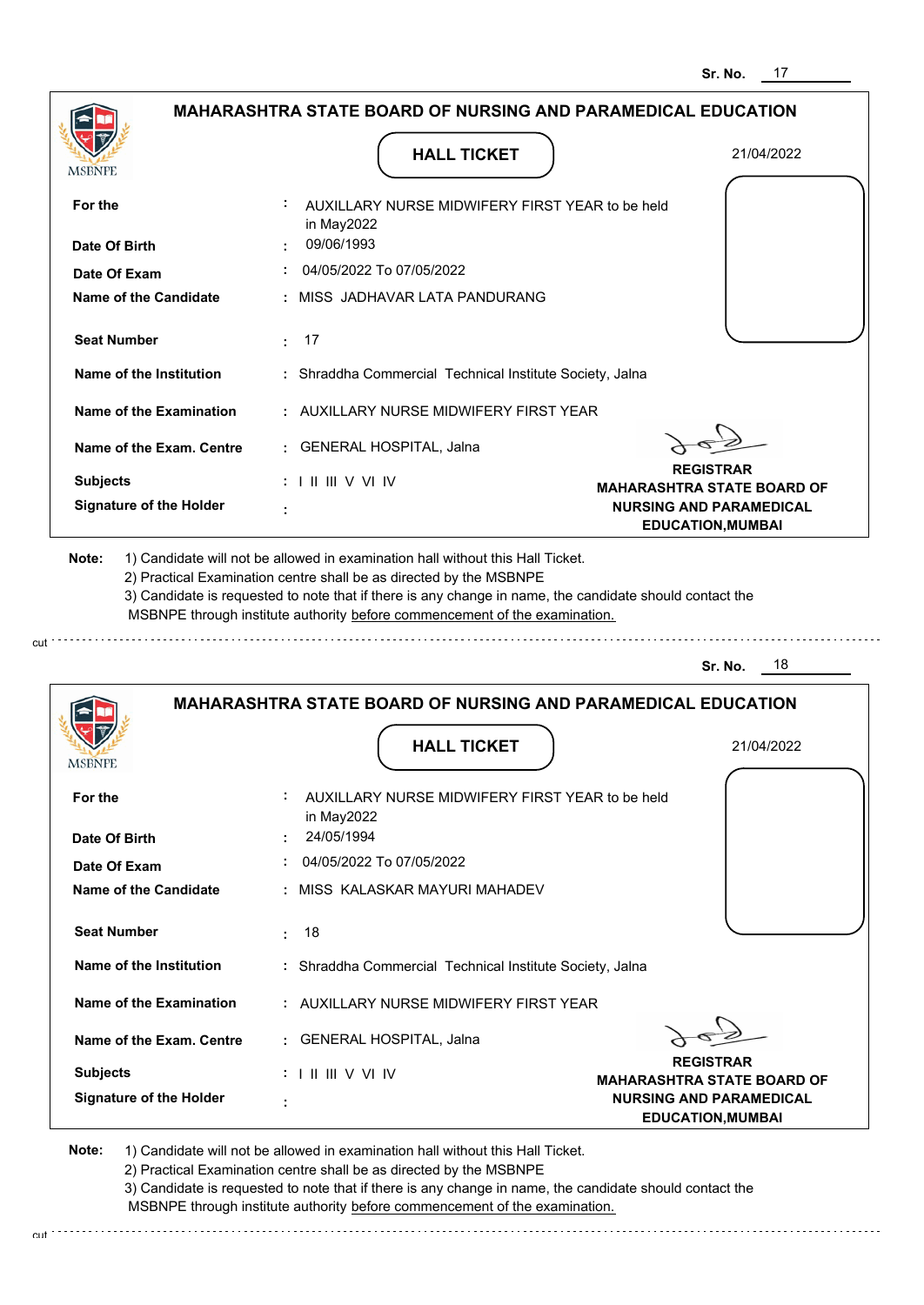|                                       |                                                                     | Sr. NO.<br>ານ                                              |
|---------------------------------------|---------------------------------------------------------------------|------------------------------------------------------------|
|                                       | <b>MAHARASHTRA STATE BOARD OF NURSING AND PARAMEDICAL EDUCATION</b> |                                                            |
| <b>MSBNPE</b>                         | <b>HALL TICKET</b>                                                  | 21/04/2022                                                 |
| For the                               | AUXILLARY NURSE MIDWIFERY FIRST YEAR to be held<br>in May2022       |                                                            |
| Date Of Birth                         | 07/08/2001                                                          |                                                            |
| Date Of Exam                          | 04/05/2022 To 07/05/2022                                            |                                                            |
| <b>Name of the Candidate</b>          | MISS KAMBALE RUPALI HARIBHAU                                        |                                                            |
| <b>Seat Number</b>                    | 19<br>÷                                                             |                                                            |
| Name of the Institution               | : Shraddha Commercial Technical Institute Society, Jalna            |                                                            |
| <b>Name of the Examination</b>        | : AUXILLARY NURSE MIDWIFERY FIRST YEAR                              |                                                            |
| Name of the Exam. Centre              | : GENERAL HOSPITAL, Jalna                                           |                                                            |
| <b>Subjects</b>                       | $: 1 \mathbb{H} \mathbb{H} \vee \mathbb{V} \mathbb{N}$              | <b>REGISTRAR</b><br><b>MAHARASHTRA STATE BOARD OF</b>      |
| <b>Signature of the Holder</b>        |                                                                     | <b>NURSING AND PARAMEDICAL</b><br><b>EDUCATION, MUMBAI</b> |
|                                       |                                                                     | -20<br>Sr. No.                                             |
|                                       | <b>MAHARASHTRA STATE BOARD OF NURSING AND PARAMEDICAL EDUCATION</b> |                                                            |
| MSBNPE                                | <b>HALL TICKET</b>                                                  | 21/04/2022                                                 |
| For the                               | AUXILLARY NURSE MIDWIFERY FIRST YEAR to be held<br>in May2022       |                                                            |
| Date Of Birth                         | 17/05/1996<br>04/05/2022 To 07/05/2022                              |                                                            |
| Date Of Exam<br>Name of the Candidate | MISS KHARAT VARSHA DADABHAU                                         |                                                            |
| <b>Seat Number</b>                    | $\div$ 20                                                           |                                                            |
| Name of the Institution               | : Shraddha Commercial Technical Institute Society, Jalna            |                                                            |
|                                       |                                                                     |                                                            |
| <b>Name of the Examination</b>        | : AUXILLARY NURSE MIDWIFERY FIRST YEAR                              |                                                            |
| Name of the Exam. Centre              | : GENERAL HOSPITAL, Jalna                                           | <b>REGISTRAR</b>                                           |
| <b>Subjects</b>                       | $: 1 \mathrel{\mathsf{II}} \mathrel{\mathsf{III}} \mathsf{V}$ VI IV | <b>MAHARASHTRA STATE BOARD OF</b>                          |
| <b>Signature of the Holder</b>        |                                                                     | <b>NURSING AND PARAMEDICAL</b><br><b>EDUCATION, MUMBAI</b> |
|                                       |                                                                     |                                                            |

cut

2) Practical Examination centre shall be as directed by the MSBNPE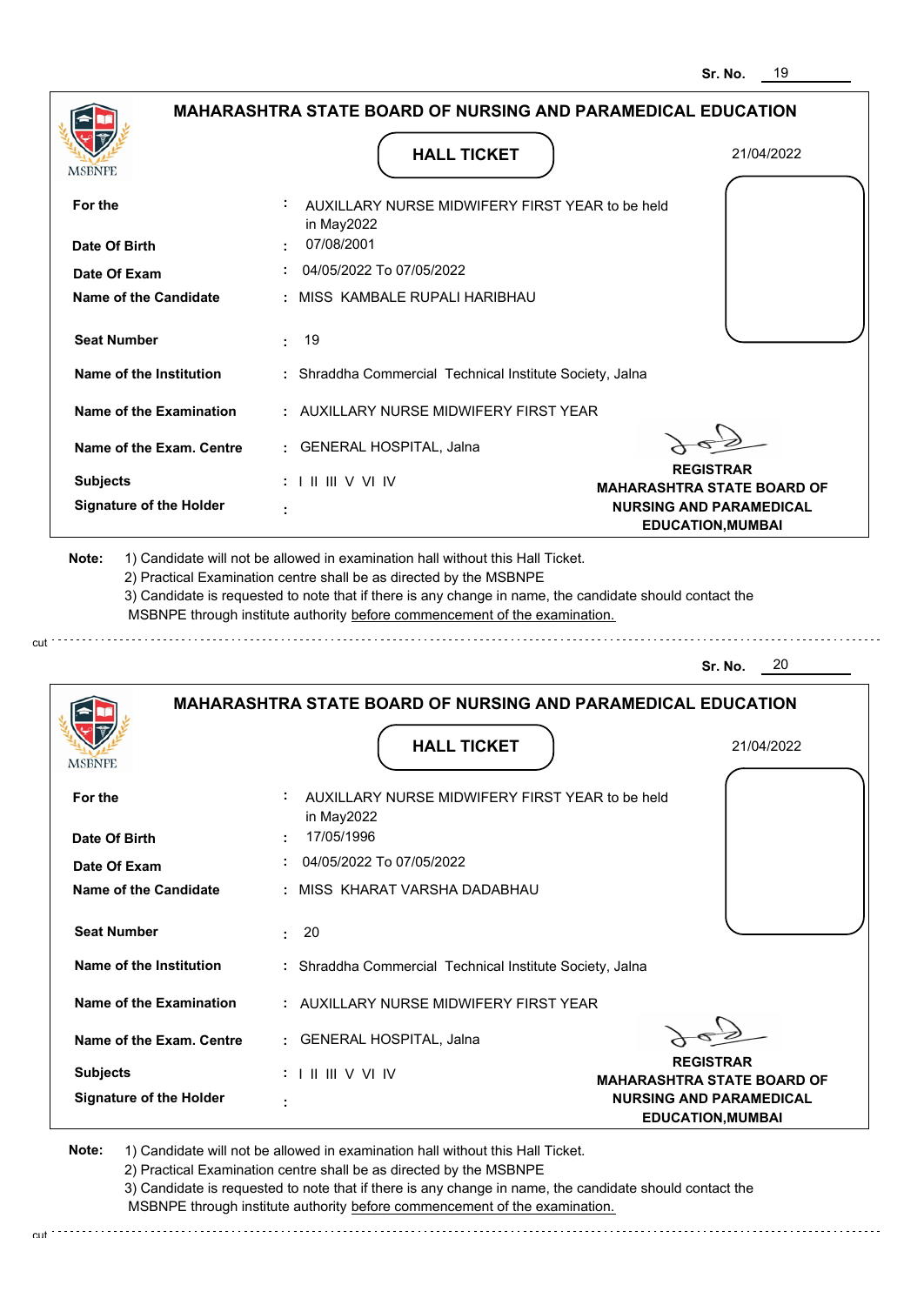|                                | <b>MAHARASHTRA STATE BOARD OF NURSING AND PARAMEDICAL EDUCATION</b>                                                                                                                                                                                                                                                                           |                                                            |
|--------------------------------|-----------------------------------------------------------------------------------------------------------------------------------------------------------------------------------------------------------------------------------------------------------------------------------------------------------------------------------------------|------------------------------------------------------------|
| <b>MSBNPE</b>                  | <b>HALL TICKET</b>                                                                                                                                                                                                                                                                                                                            | 21/04/2022                                                 |
| For the                        | AUXILLARY NURSE MIDWIFERY FIRST YEAR to be held<br>in May2022                                                                                                                                                                                                                                                                                 |                                                            |
| Date Of Birth                  | 05/08/1994                                                                                                                                                                                                                                                                                                                                    |                                                            |
| Date Of Exam                   | 04/05/2022 To 07/05/2022                                                                                                                                                                                                                                                                                                                      |                                                            |
| <b>Name of the Candidate</b>   | : MISS MHASKE SUREKHA RAMESH                                                                                                                                                                                                                                                                                                                  |                                                            |
| <b>Seat Number</b>             | : 21                                                                                                                                                                                                                                                                                                                                          |                                                            |
| Name of the Institution        | : Shraddha Commercial Technical Institute Society, Jalna                                                                                                                                                                                                                                                                                      |                                                            |
| Name of the Examination        | : AUXILLARY NURSE MIDWIFERY FIRST YEAR                                                                                                                                                                                                                                                                                                        |                                                            |
| Name of the Exam. Centre       | : GENERAL HOSPITAL, Jalna                                                                                                                                                                                                                                                                                                                     |                                                            |
| <b>Subjects</b>                | $: 1 \mathbb{H} \mathbb{H} \vee \mathbb{V} \mathbb{N}$                                                                                                                                                                                                                                                                                        | <b>REGISTRAR</b><br><b>MAHARASHTRA STATE BOARD OF</b>      |
| <b>Signature of the Holder</b> |                                                                                                                                                                                                                                                                                                                                               | <b>NURSING AND PARAMEDICAL</b><br><b>EDUCATION, MUMBAI</b> |
|                                | 1) Candidate will not be allowed in examination hall without this Hall Ticket.<br>2) Practical Examination centre shall be as directed by the MSBNPE<br>3) Candidate is requested to note that if there is any change in name, the candidate should contact the<br>MSBNPE through institute authority before commencement of the examination. |                                                            |
| Note:                          |                                                                                                                                                                                                                                                                                                                                               | 22<br>Sr. No.                                              |
|                                | <b>MAHARASHTRA STATE BOARD OF NURSING AND PARAMEDICAL EDUCATION</b>                                                                                                                                                                                                                                                                           |                                                            |
| MSBNF                          | <b>HALL TICKET</b>                                                                                                                                                                                                                                                                                                                            | 21/04/2022                                                 |
| For the                        | AUXILLARY NURSE MIDWIFERY FIRST YEAR to be held                                                                                                                                                                                                                                                                                               |                                                            |
| Date Of Birth                  | in May2022<br>30/05/2000                                                                                                                                                                                                                                                                                                                      |                                                            |
| Date Of Exam                   | 04/05/2022 To 07/05/2022                                                                                                                                                                                                                                                                                                                      |                                                            |
| Name of the Candidate          | : MISS PAWAR PRIYA SANJAY                                                                                                                                                                                                                                                                                                                     |                                                            |
| <b>Seat Number</b>             | : 22                                                                                                                                                                                                                                                                                                                                          |                                                            |
| Name of the Institution        | : Shraddha Commercial Technical Institute Society, Jalna                                                                                                                                                                                                                                                                                      |                                                            |
| Name of the Examination        | : AUXILLARY NURSE MIDWIFERY FIRST YEAR                                                                                                                                                                                                                                                                                                        |                                                            |
| Name of the Exam. Centre       | : GENERAL HOSPITAL, Jalna                                                                                                                                                                                                                                                                                                                     |                                                            |
| <b>Subjects</b>                | $: 1 \mathbb{H} \mathbb{H} \vee \mathbb{V} \mathbb{N}$                                                                                                                                                                                                                                                                                        | <b>REGISTRAR</b><br><b>MAHARASHTRA STATE BOARD OF</b>      |

2) Practical Examination centre shall be as directed by the MSBNPE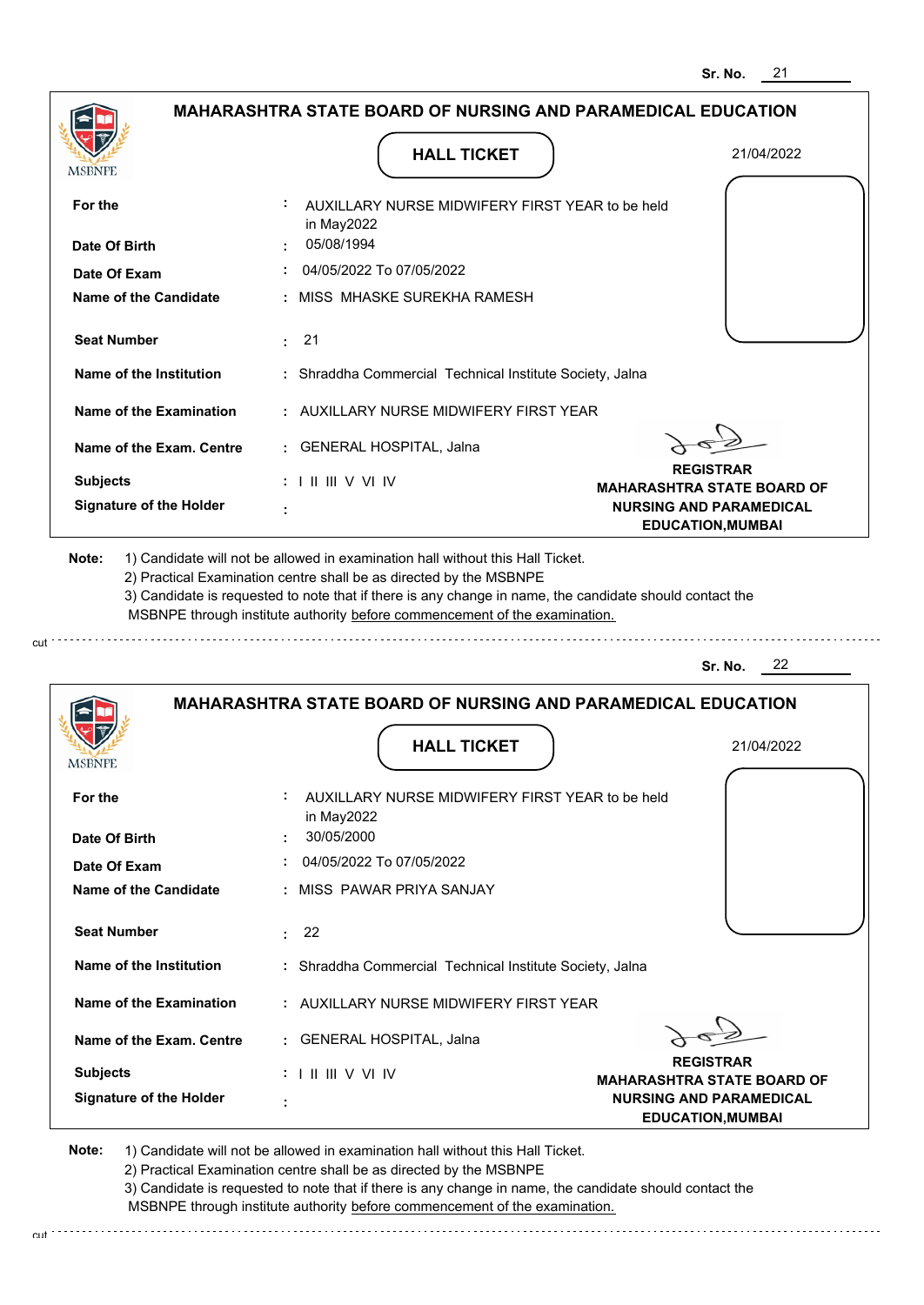

cut

2) Practical Examination centre shall be as directed by the MSBNPE

3) Candidate is requested to note that if there is any change in name, the candidate should contact the MSBNPE through institute authority before commencement of the examination.

cut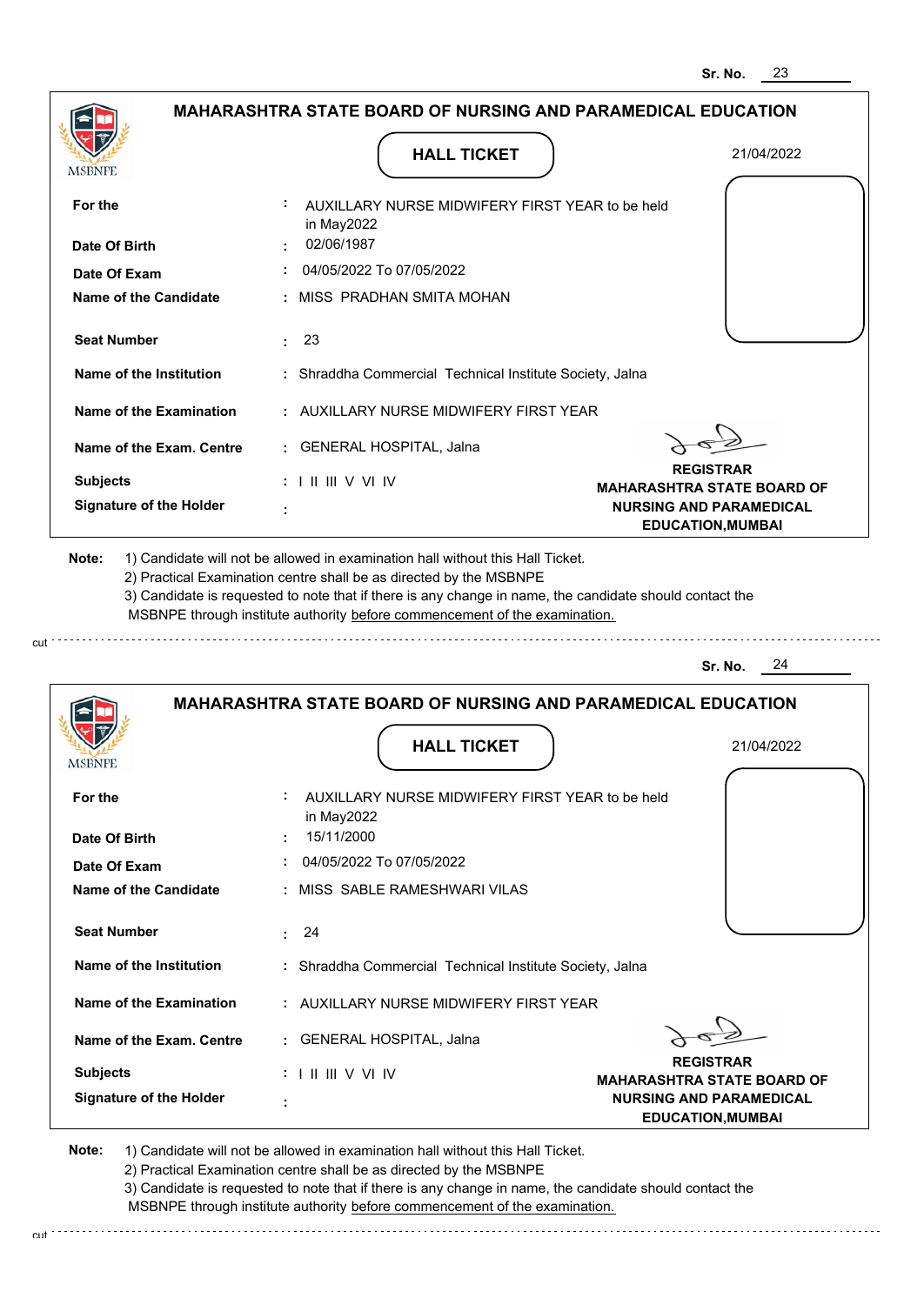| <b>MSBNPE</b>                                                                                                                                                                                                        | <b>HALL TICKET</b>                                                                                                                                                                                                                                          | 21/04/2022                                                 |
|----------------------------------------------------------------------------------------------------------------------------------------------------------------------------------------------------------------------|-------------------------------------------------------------------------------------------------------------------------------------------------------------------------------------------------------------------------------------------------------------|------------------------------------------------------------|
| For the                                                                                                                                                                                                              | AUXILLARY NURSE MIDWIFERY FIRST YEAR to be held<br>in May2022                                                                                                                                                                                               |                                                            |
| Date Of Birth                                                                                                                                                                                                        | : 05/07/1990                                                                                                                                                                                                                                                |                                                            |
| Date Of Exam                                                                                                                                                                                                         | 04/05/2022 To 07/05/2022                                                                                                                                                                                                                                    |                                                            |
| <b>Name of the Candidate</b>                                                                                                                                                                                         | : MISS SASANE SEEMA SUBHASHRAO                                                                                                                                                                                                                              |                                                            |
| <b>Seat Number</b>                                                                                                                                                                                                   | : 25                                                                                                                                                                                                                                                        |                                                            |
| Name of the Institution                                                                                                                                                                                              | : Shraddha Commercial Technical Institute Society, Jalna                                                                                                                                                                                                    |                                                            |
| Name of the Examination                                                                                                                                                                                              | : AUXILLARY NURSE MIDWIFERY FIRST YEAR                                                                                                                                                                                                                      |                                                            |
| Name of the Exam. Centre                                                                                                                                                                                             | : GENERAL HOSPITAL, Jalna                                                                                                                                                                                                                                   |                                                            |
| <b>Subjects</b>                                                                                                                                                                                                      | $: 1 \mathbb{I} \mathbb{I} \mathbb{I} \mathbb{I} \vee \mathbb{V} \mathbb{I} \vee$                                                                                                                                                                           | <b>REGISTRAR</b><br><b>MAHARASHTRA STATE BOARD OF</b>      |
| <b>Signature of the Holder</b>                                                                                                                                                                                       |                                                                                                                                                                                                                                                             | <b>NURSING AND PARAMEDICAL</b><br><b>EDUCATION, MUMBAI</b> |
|                                                                                                                                                                                                                      | 2) Practical Examination centre shall be as directed by the MSBNPE<br>3) Candidate is requested to note that if there is any change in name, the candidate should contact the<br>MSBNPE through institute authority before commencement of the examination. | 26<br>Sr. No.                                              |
|                                                                                                                                                                                                                      | <b>MAHARASHTRA STATE BOARD OF NURSING AND PARAMEDICAL EDUCATION</b>                                                                                                                                                                                         |                                                            |
|                                                                                                                                                                                                                      | <b>HALL TICKET</b>                                                                                                                                                                                                                                          | 21/04/2022                                                 |
|                                                                                                                                                                                                                      | AUXILLARY NURSE MIDWIFERY FIRST YEAR to be held                                                                                                                                                                                                             |                                                            |
|                                                                                                                                                                                                                      | in May2022<br>05/10/2001                                                                                                                                                                                                                                    |                                                            |
|                                                                                                                                                                                                                      | 04/05/2022 To 07/05/2022                                                                                                                                                                                                                                    |                                                            |
|                                                                                                                                                                                                                      | : MISS SINGARE RANJANA BRAHMA                                                                                                                                                                                                                               |                                                            |
|                                                                                                                                                                                                                      | : 26                                                                                                                                                                                                                                                        |                                                            |
|                                                                                                                                                                                                                      | : Shraddha Commercial Technical Institute Society, Jalna                                                                                                                                                                                                    |                                                            |
|                                                                                                                                                                                                                      | : AUXILLARY NURSE MIDWIFERY FIRST YEAR                                                                                                                                                                                                                      |                                                            |
|                                                                                                                                                                                                                      | : GENERAL HOSPITAL, Jalna                                                                                                                                                                                                                                   |                                                            |
| <b>MSBNPE</b><br>For the<br>Date Of Birth<br>Date Of Exam<br><b>Name of the Candidate</b><br><b>Seat Number</b><br>Name of the Institution<br>Name of the Examination<br>Name of the Exam. Centre<br><b>Subjects</b> | $: 1 \mathbb{I} \mathbb{I} \mathbb{I} \vee \vee \mathbb{I} \vee$                                                                                                                                                                                            | <b>REGISTRAR</b><br><b>MAHARASHTRA STATE BOARD OF</b>      |

3) Candidate is requested to note that if there is any change in name, the candidate should contact the MSBNPE through institute authority before commencement of the examination.

cut de contra a construction de construction de construction de construction de construction de construction de construction de construction de construction de construction de construction de construction de construction d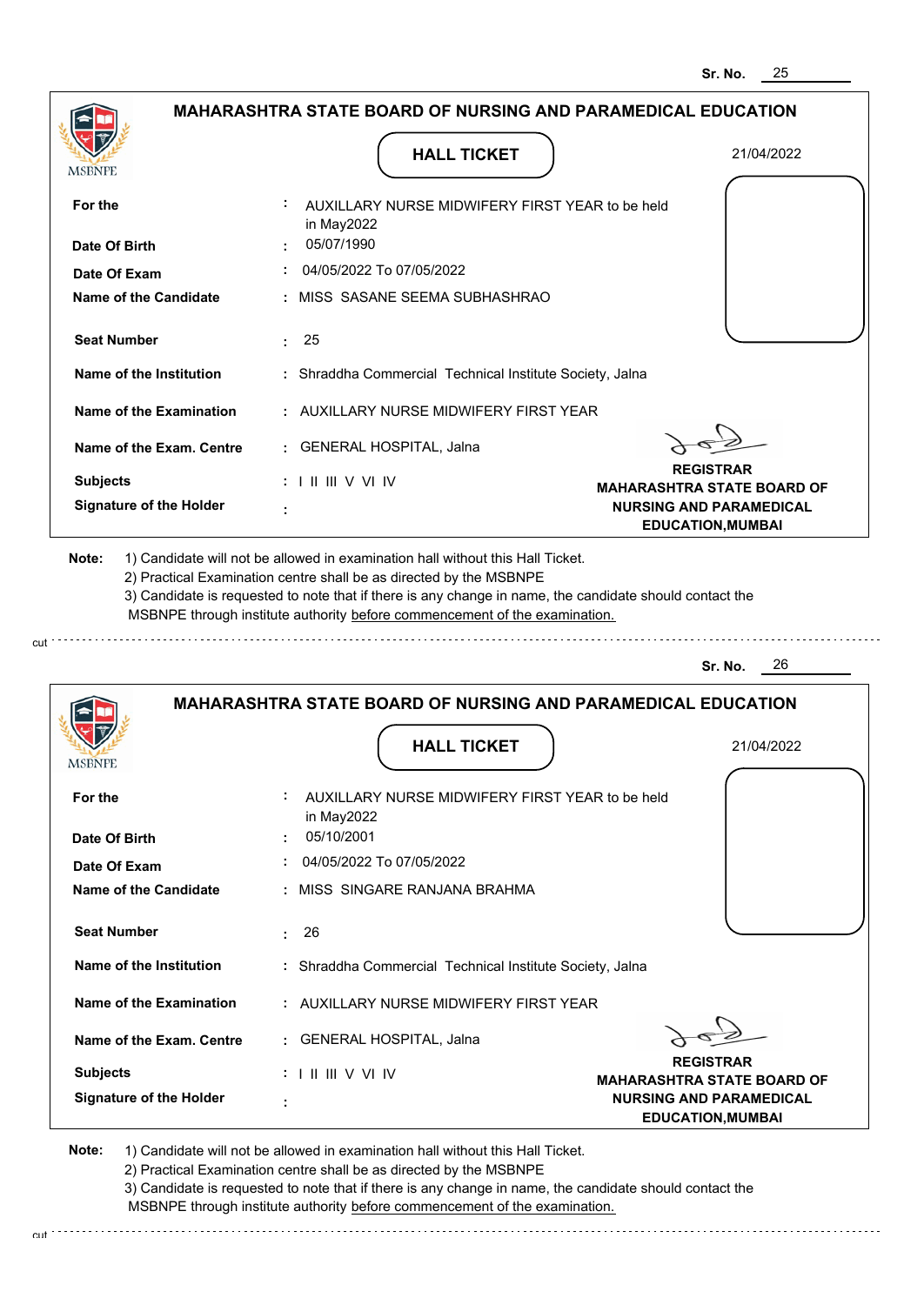| <b>MAHARASHTRA STATE BOARD OF NURSING AND PARAMEDICAL EDUCATION</b>                                                                                                                   |                                                                                                                                                                    |
|---------------------------------------------------------------------------------------------------------------------------------------------------------------------------------------|--------------------------------------------------------------------------------------------------------------------------------------------------------------------|
| <b>HALL TICKET</b>                                                                                                                                                                    | 21/04/2022                                                                                                                                                         |
| AUXILLARY NURSE MIDWIFERY FIRST YEAR to be held                                                                                                                                       |                                                                                                                                                                    |
| 01/11/2002                                                                                                                                                                            |                                                                                                                                                                    |
| 04/05/2022 To 07/05/2022                                                                                                                                                              |                                                                                                                                                                    |
| : MISS SONWANE SEEMA SHIVAJI                                                                                                                                                          |                                                                                                                                                                    |
| : 27                                                                                                                                                                                  |                                                                                                                                                                    |
| : Shraddha Commercial Technical Institute Society, Jalna                                                                                                                              |                                                                                                                                                                    |
| : AUXILLARY NURSE MIDWIFERY FIRST YEAR                                                                                                                                                |                                                                                                                                                                    |
| : GENERAL HOSPITAL, Jalna                                                                                                                                                             |                                                                                                                                                                    |
| $: 1 \mathbb{I} \mathbb{I} \mathbb{I} \mathbb{I} \vee \mathbb{V} \mathbb{I} \vee$                                                                                                     | <b>REGISTRAR</b><br><b>MAHARASHTRA STATE BOARD OF</b>                                                                                                              |
|                                                                                                                                                                                       | <b>NURSING AND PARAMEDICAL</b><br><b>EDUCATION, MUMBAI</b>                                                                                                         |
|                                                                                                                                                                                       |                                                                                                                                                                    |
| 3) Candidate is requested to note that if there is any change in name, the candidate should contact the<br>MSBNPE through institute authority before commencement of the examination. |                                                                                                                                                                    |
|                                                                                                                                                                                       | 28<br>Sr. No.                                                                                                                                                      |
| <b>MAHARASHTRA STATE BOARD OF NURSING AND PARAMEDICAL EDUCATION</b>                                                                                                                   |                                                                                                                                                                    |
| <b>HALL TICKET</b>                                                                                                                                                                    | 21/04/2022                                                                                                                                                         |
| AUXILLARY NURSE MIDWIFERY FIRST YEAR to be held<br>in May2022                                                                                                                         |                                                                                                                                                                    |
| 12/08/1989                                                                                                                                                                            |                                                                                                                                                                    |
| $\div$ 04/05/2022 To 07/05/2022                                                                                                                                                       |                                                                                                                                                                    |
| : MISS TAYADE LEENA MAHENDRA                                                                                                                                                          |                                                                                                                                                                    |
| : 28                                                                                                                                                                                  |                                                                                                                                                                    |
| : Shraddha Commercial Technical Institute Society, Jalna                                                                                                                              |                                                                                                                                                                    |
|                                                                                                                                                                                       | in May2022<br>1) Candidate will not be allowed in examination hall without this Hall Ticket.<br>2) Practical Examination centre shall be as directed by the MSBNPE |

**Name of the Exam. Centre :** GENERAL HOSPITAL, Jalna

**Signature of the Holder : Subjects :** I II III V VI IV **REGISTRAR**

**MAHARASHTRA STATE BOARD OF NURSING AND PARAMEDICAL EDUCATION,MUMBAI**

**Note:**  1) Candidate will not be allowed in examination hall without this Hall Ticket.

2) Practical Examination centre shall be as directed by the MSBNPE

3) Candidate is requested to note that if there is any change in name, the candidate should contact the MSBNPE through institute authority before commencement of the examination.

cut de contra a construction de construction de construction de construction de construction de construction de construction de construction de construction de construction de construction de construction de construction d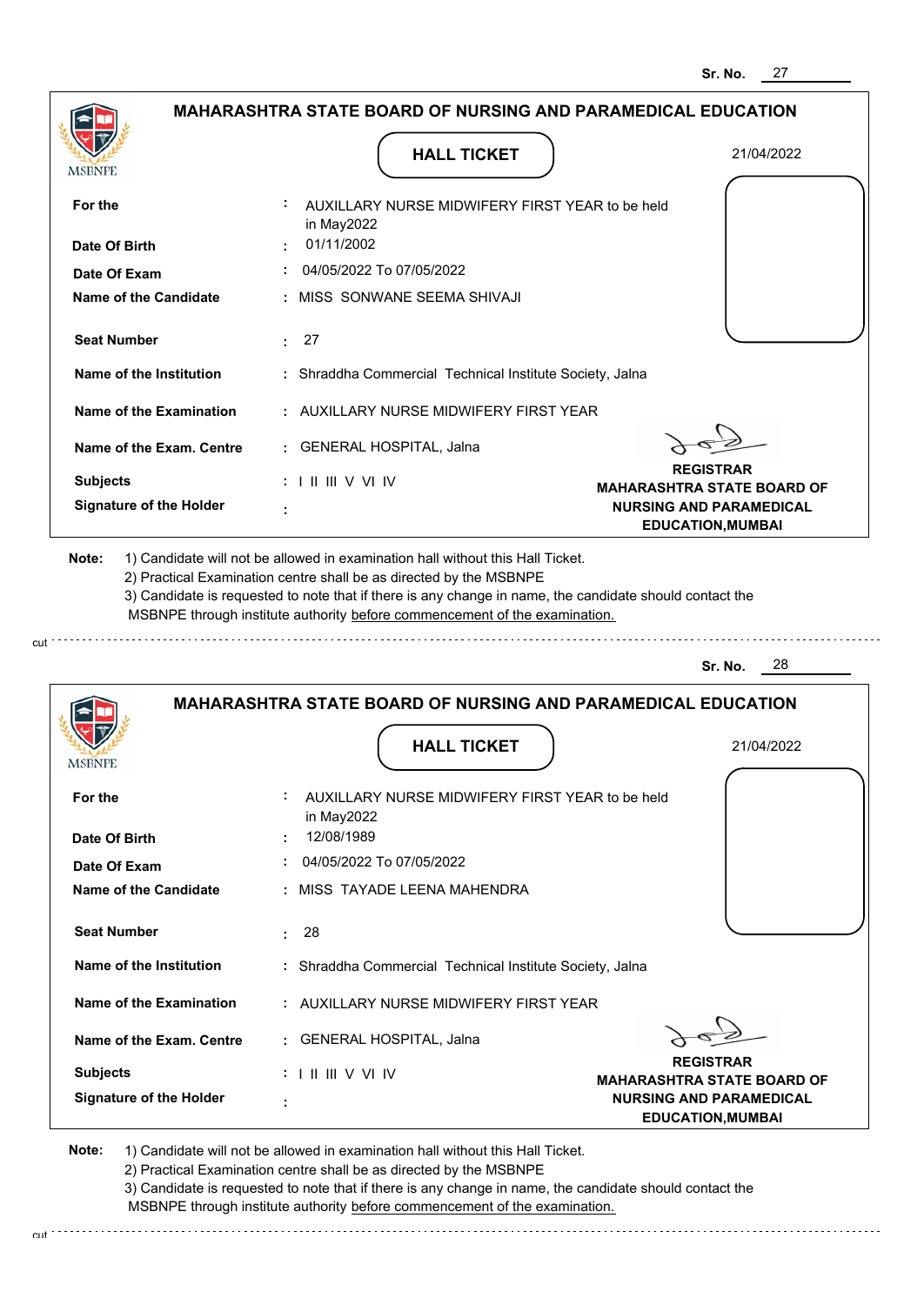

cut

2) Practical Examination centre shall be as directed by the MSBNPE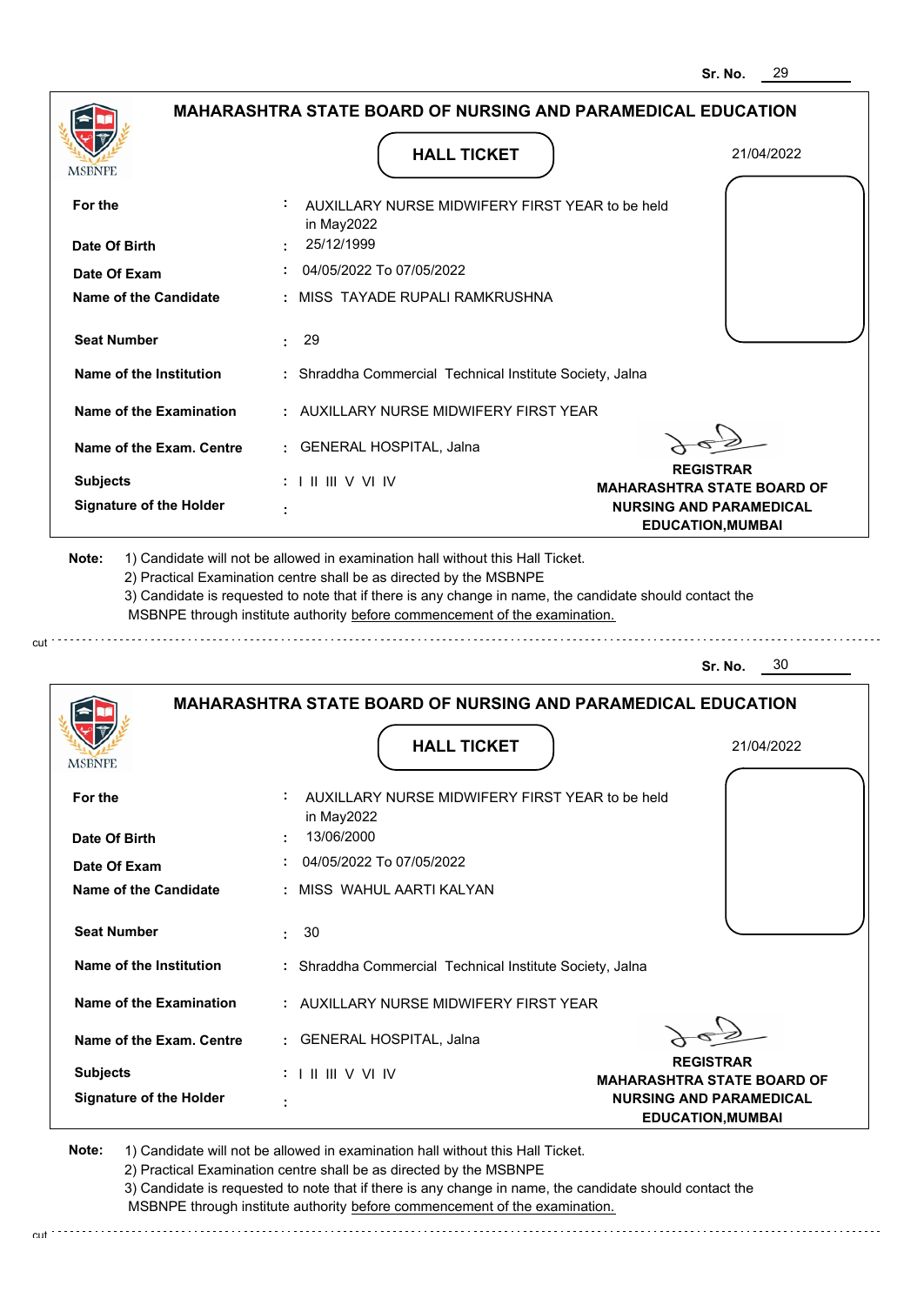|                                                                                 | <b>MAHARASHTRA STATE BOARD OF NURSING AND PARAMEDICAL EDUCATION</b>                                                                                                                                                                                                                                                                           |                                                            |
|---------------------------------------------------------------------------------|-----------------------------------------------------------------------------------------------------------------------------------------------------------------------------------------------------------------------------------------------------------------------------------------------------------------------------------------------|------------------------------------------------------------|
|                                                                                 |                                                                                                                                                                                                                                                                                                                                               |                                                            |
| MSBNPF                                                                          | <b>HALL TICKET</b>                                                                                                                                                                                                                                                                                                                            | 21/04/2022                                                 |
| For the                                                                         | AUXILLARY NURSE MIDWIFERY FIRST YEAR to be held<br>in May2022                                                                                                                                                                                                                                                                                 |                                                            |
| Date Of Birth                                                                   | 07/06/1990                                                                                                                                                                                                                                                                                                                                    |                                                            |
| Date Of Exam                                                                    | 04/05/2022 To 07/05/2022                                                                                                                                                                                                                                                                                                                      |                                                            |
| Name of the Candidate                                                           | MISS WANKHADE RENUKA RAMKRUSHNA                                                                                                                                                                                                                                                                                                               |                                                            |
| <b>Seat Number</b>                                                              | : 31                                                                                                                                                                                                                                                                                                                                          |                                                            |
| Name of the Institution                                                         | : Shraddha Commercial Technical Institute Society, Jalna                                                                                                                                                                                                                                                                                      |                                                            |
| <b>Name of the Examination</b>                                                  | : AUXILLARY NURSE MIDWIFERY FIRST YEAR                                                                                                                                                                                                                                                                                                        |                                                            |
| Name of the Exam. Centre                                                        | : GENERAL HOSPITAL, Jalna                                                                                                                                                                                                                                                                                                                     |                                                            |
| <b>Subjects</b>                                                                 | $: 1 \mathbb{H} \mathbb{H} \vee \mathbb{V} \mathbb{N}$                                                                                                                                                                                                                                                                                        | <b>REGISTRAR</b><br><b>MAHARASHTRA STATE BOARD OF</b>      |
| <b>Signature of the Holder</b>                                                  |                                                                                                                                                                                                                                                                                                                                               | <b>NURSING AND PARAMEDICAL</b><br><b>EDUCATION, MUMBAI</b> |
|                                                                                 | 1) Candidate will not be allowed in examination hall without this Hall Ticket.<br>2) Practical Examination centre shall be as directed by the MSBNPE<br>3) Candidate is requested to note that if there is any change in name, the candidate should contact the<br>MSBNPE through institute authority before commencement of the examination. | - 32<br>Sr. No.                                            |
|                                                                                 | <b>MAHARASHTRA STATE BOARD OF NURSING AND PARAMEDICAL EDUCATION</b>                                                                                                                                                                                                                                                                           |                                                            |
|                                                                                 | <b>HALL TICKET</b>                                                                                                                                                                                                                                                                                                                            | 21/04/2022                                                 |
| For the                                                                         | AUXILLARY NURSE MIDWIFERY FIRST YEAR to be held<br>in May2022                                                                                                                                                                                                                                                                                 |                                                            |
|                                                                                 | 14/04/2001                                                                                                                                                                                                                                                                                                                                    |                                                            |
|                                                                                 | 04/05/2022 To 07/05/2022                                                                                                                                                                                                                                                                                                                      |                                                            |
| Date Of Exam                                                                    | MISS YETALE PRADNYA SHIVAJI                                                                                                                                                                                                                                                                                                                   |                                                            |
| <b>Seat Number</b>                                                              | 32<br>÷.                                                                                                                                                                                                                                                                                                                                      |                                                            |
| Name of the Institution                                                         | : Shraddha Commercial Technical Institute Society, Jalna                                                                                                                                                                                                                                                                                      |                                                            |
| Date Of Birth<br><b>Name of the Candidate</b><br><b>Name of the Examination</b> | : AUXILLARY NURSE MIDWIFERY FIRST YEAR                                                                                                                                                                                                                                                                                                        |                                                            |
| Note:<br>Name of the Exam. Centre                                               | : GENERAL HOSPITAL, Jalna                                                                                                                                                                                                                                                                                                                     |                                                            |
| <b>Subjects</b>                                                                 | : III III V VI IV                                                                                                                                                                                                                                                                                                                             | <b>REGISTRAR</b><br><b>MAHARASHTRA STATE BOARD OF</b>      |

cut

2) Practical Examination centre shall be as directed by the MSBNPE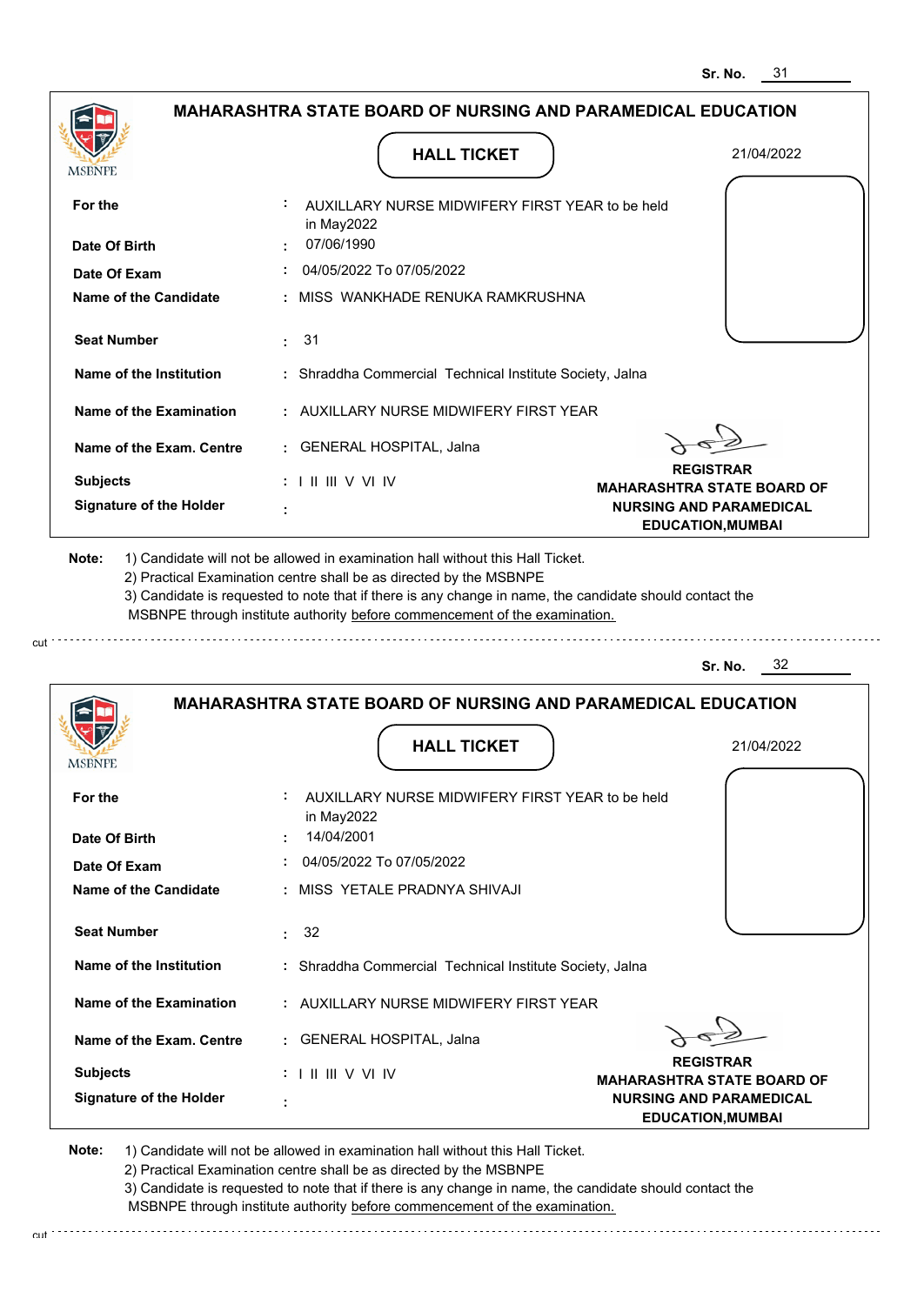**EDUCATION,MUMBAI**

|                                | <b>MAHARASHTRA STATE BOARD OF NURSING AND PARAMEDICAL EDUCATION</b>        |                                                                                                 |
|--------------------------------|----------------------------------------------------------------------------|-------------------------------------------------------------------------------------------------|
| MSBNPE                         | <b>HALL TICKET</b>                                                         | 21/04/2022                                                                                      |
| For the                        | AUXILLARY NURSE MIDWIFERY FIRST YEAR to be held<br>in May2022              |                                                                                                 |
| Date Of Birth                  | 04/05/1995                                                                 |                                                                                                 |
| Date Of Exam                   | 04/05/2022 To 07/05/2022                                                   |                                                                                                 |
| <b>Name of the Candidate</b>   | MISS BANSODE KISHORI ASHOK                                                 |                                                                                                 |
| <b>Seat Number</b>             | -33<br>÷.                                                                  |                                                                                                 |
| Name of the Institution        | : SAKOLKAR NURSING SCHOOL, AURANGABAD                                      |                                                                                                 |
| <b>Name of the Examination</b> | : AUXILLARY NURSE MIDWIFERY FIRST YEAR                                     |                                                                                                 |
| Name of the Exam. Centre       | : CIVIL HOSPITAL, AMKHAS MAIDAN,                                           |                                                                                                 |
| <b>Subjects</b>                | <b>AURANGABAD</b><br>: III III V VI IV                                     | <b>REGISTRAR</b>                                                                                |
| <b>Signature of the Holder</b> |                                                                            | <b>MAHARASHTRA STATE BOARD OF</b><br><b>NURSING AND PARAMEDICAL</b><br><b>EDUCATION, MUMBAI</b> |
|                                | MSBNPE through institute authority before commencement of the examination. | 34<br>Sr. No.                                                                                   |
|                                | <b>MAHARASHTRA STATE BOARD OF NURSING AND PARAMEDICAL EDUCATION</b>        |                                                                                                 |
| MSBNPE                         | <b>HALL TICKET</b>                                                         | 21/04/2022                                                                                      |
| For the                        | AUXILLARY NURSE MIDWIFERY FIRST YEAR to be held<br>in May2022              |                                                                                                 |
| Date Of Birth                  | 28/06/1989                                                                 |                                                                                                 |
| Date Of Exam                   | 04/05/2022 To 07/05/2022                                                   |                                                                                                 |
| <b>Name of the Candidate</b>   | : MISS DABHADE RAMA PANDIT                                                 |                                                                                                 |
| <b>Seat Number</b>             | 34<br>÷.                                                                   |                                                                                                 |
| Name of the Institution        | : SAKOLKAR NURSING SCHOOL, AURANGABAD                                      |                                                                                                 |
| <b>Name of the Examination</b> | : AUXILLARY NURSE MIDWIFERY FIRST YEAR                                     |                                                                                                 |
| Name of the Exam. Centre       | : CIVIL HOSPITAL, AMKHAS MAIDAN,<br>AURANGABAD                             | <b>REGISTRAR</b>                                                                                |
| <b>Subjects</b>                | $: 1 \mathrel{\mathsf{II}} \mathrel{\mathsf{III}} \mathsf{V}$ VI IV        | <b>MAHARASHTRA STATE BOARD OF</b>                                                               |
| <b>Signature of the Holder</b> |                                                                            | <b>NURSING AND PARAMEDICAL</b>                                                                  |

**Note:**  1) Candidate will not be allowed in examination hall without this Hall Ticket.

cut

2) Practical Examination centre shall be as directed by the MSBNPE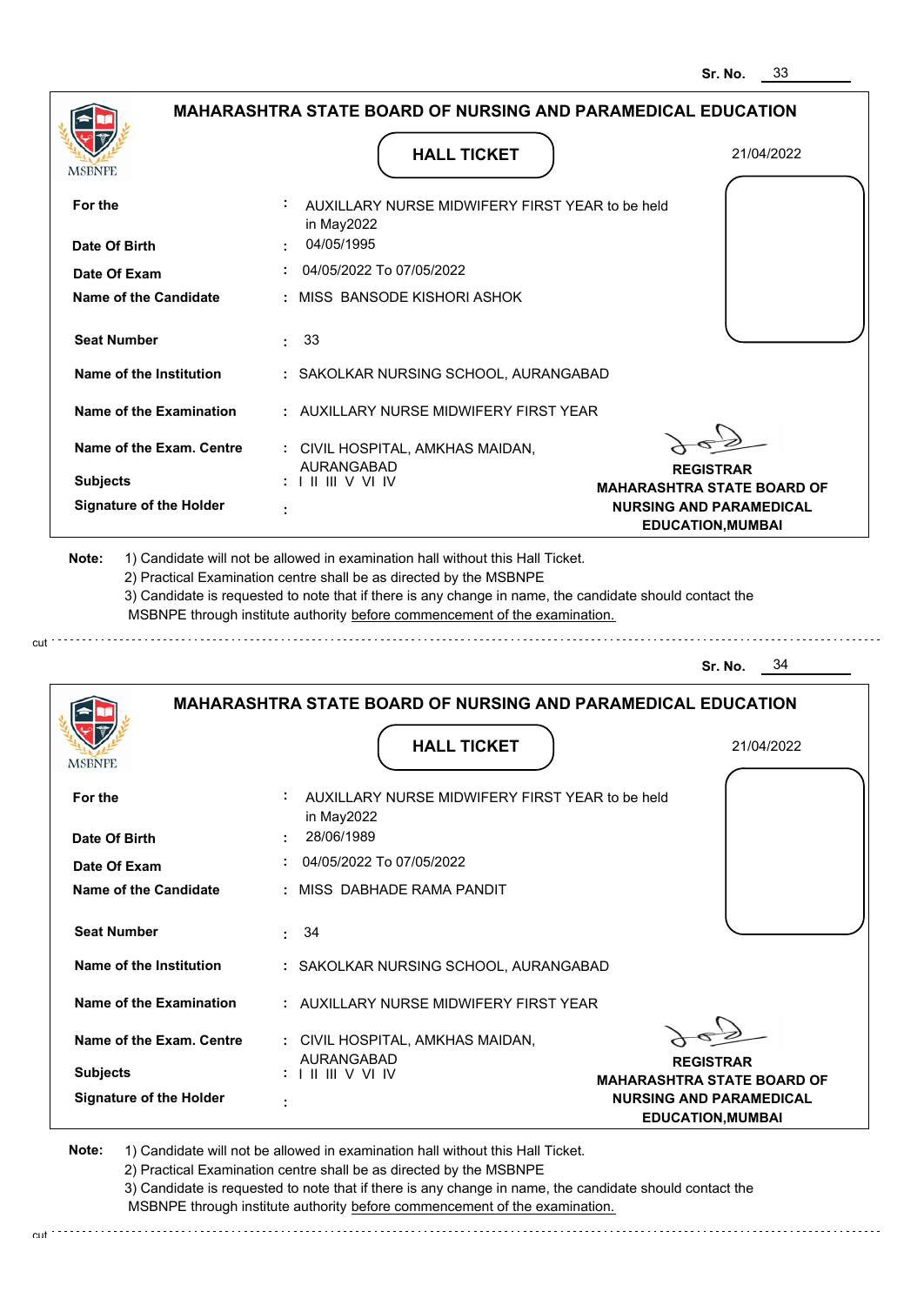**EDUCATION,MUMBAI**

|                                | <b>MAHARASHTRA STATE BOARD OF NURSING AND PARAMEDICAL EDUCATION</b>                      |                                                                     |
|--------------------------------|------------------------------------------------------------------------------------------|---------------------------------------------------------------------|
| MSBNPE                         | <b>HALL TICKET</b>                                                                       | 21/04/2022                                                          |
| For the                        | AUXILLARY NURSE MIDWIFERY FIRST YEAR to be held<br>in May2022                            |                                                                     |
| Date Of Birth                  | 07/02/1995                                                                               |                                                                     |
| Date Of Exam                   | 04/05/2022 To 07/05/2022                                                                 |                                                                     |
| Name of the Candidate          | : MISS GAVAI MANGAL SAMADHAN                                                             |                                                                     |
| <b>Seat Number</b>             | 35<br>÷.                                                                                 |                                                                     |
| Name of the Institution        | : SAKOLKAR NURSING SCHOOL, AURANGABAD                                                    |                                                                     |
| Name of the Examination        | : AUXILLARY NURSE MIDWIFERY FIRST YEAR                                                   |                                                                     |
| Name of the Exam. Centre       | : CIVIL HOSPITAL, AMKHAS MAIDAN,                                                         |                                                                     |
| <b>Subjects</b>                | <b>AURANGABAD</b><br>$: 1 \mathrel{\mathsf{II}} \mathrel{\mathsf{III}} \mathsf{V}$ VI IV | <b>REGISTRAR</b>                                                    |
| <b>Signature of the Holder</b> |                                                                                          | <b>MAHARASHTRA STATE BOARD OF</b><br><b>NURSING AND PARAMEDICAL</b> |
|                                |                                                                                          | <b>EDUCATION, MUMBAI</b>                                            |
|                                | MSBNPE through institute authority before commencement of the examination.               | 36<br>Sr. No.                                                       |
|                                | <b>MAHARASHTRA STATE BOARD OF NURSING AND PARAMEDICAL EDUCATION</b>                      |                                                                     |
|                                | <b>HALL TICKET</b>                                                                       | 21/04/2022                                                          |
| MSBNPE<br>For the              | AUXILLARY NURSE MIDWIFERY FIRST YEAR to be held<br>in May2022                            |                                                                     |
| Date Of Birth                  | 15/05/1999                                                                               |                                                                     |
| Date Of Exam                   | 04/05/2022 To 07/05/2022                                                                 |                                                                     |
| Name of the Candidate          | : MISS KAMBLE ARTI GAUTAM                                                                |                                                                     |
| <b>Seat Number</b>             | 36                                                                                       |                                                                     |
| Name of the Institution        | : SAKOLKAR NURSING SCHOOL, AURANGABAD                                                    |                                                                     |
| Name of the Examination        | : AUXILLARY NURSE MIDWIFERY FIRST YEAR                                                   |                                                                     |
| Name of the Exam. Centre       | : CIVIL HOSPITAL, AMKHAS MAIDAN,<br>AURANGABAD                                           | <b>REGISTRAR</b>                                                    |
| <b>Subjects</b>                | $: 1 \mathrel{\mathsf{II}} \mathrel{\mathsf{III}} \mathsf{V}$ VI IV                      | <b>MAHARASHTRA STATE BOARD OF</b>                                   |
| <b>Signature of the Holder</b> |                                                                                          | <b>NURSING AND PARAMEDICAL</b>                                      |

**Note:**  1) Candidate will not be allowed in examination hall without this Hall Ticket.

cut

cut.

2) Practical Examination centre shall be as directed by the MSBNPE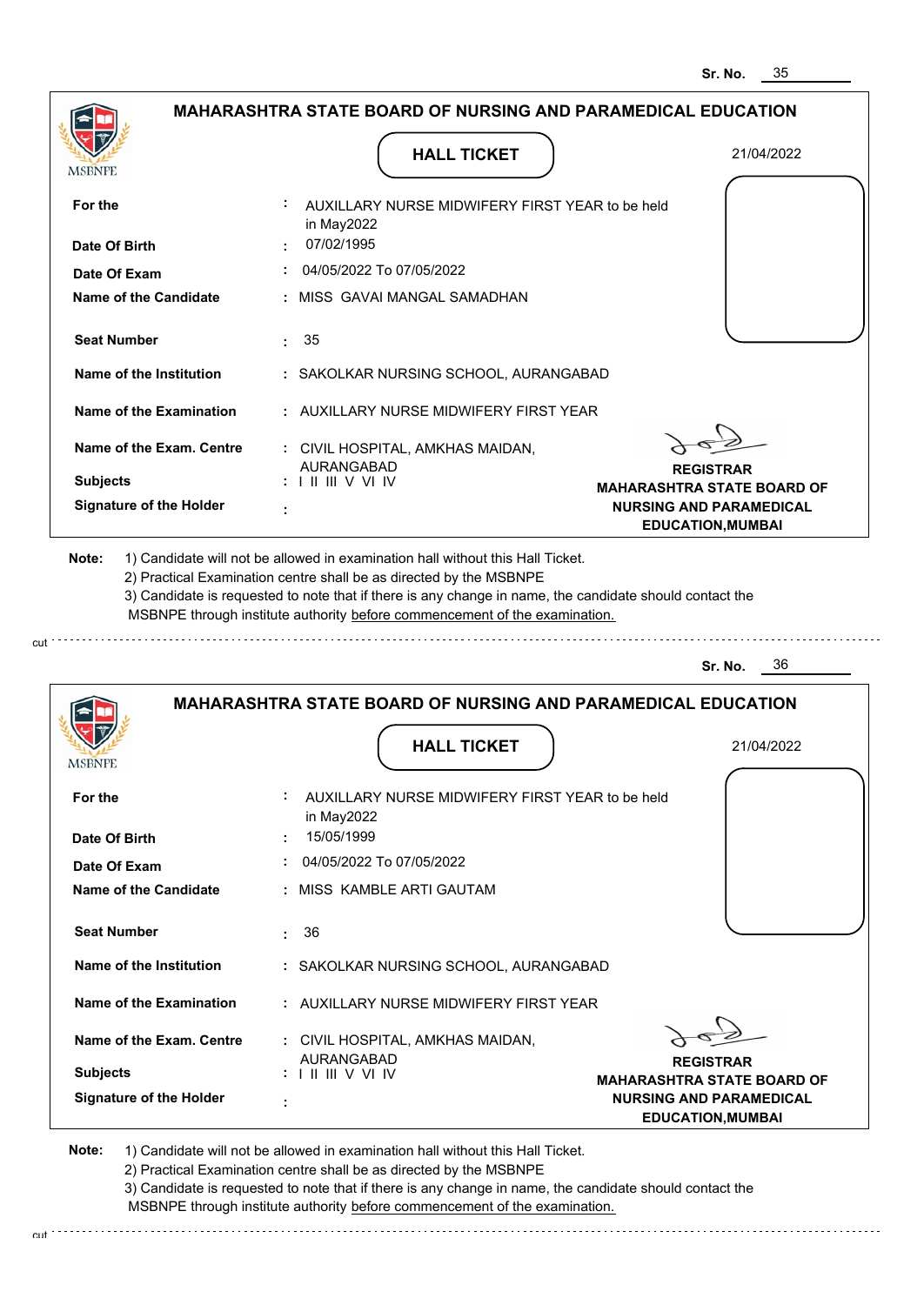| <b>MAHARASHTRA STATE BOARD OF NURSING AND PARAMEDICAL EDUCATION</b> |                                                                                                                                                                                                                                                                                                                                               |                                                            |
|---------------------------------------------------------------------|-----------------------------------------------------------------------------------------------------------------------------------------------------------------------------------------------------------------------------------------------------------------------------------------------------------------------------------------------|------------------------------------------------------------|
| MSBNPE                                                              | <b>HALL TICKET</b>                                                                                                                                                                                                                                                                                                                            | 21/04/2022                                                 |
| For the                                                             | AUXILLARY NURSE MIDWIFERY FIRST YEAR to be held<br>in May2022                                                                                                                                                                                                                                                                                 |                                                            |
| Date Of Birth                                                       | 12/09/1991                                                                                                                                                                                                                                                                                                                                    |                                                            |
| Date Of Exam                                                        | 04/05/2022 To 07/05/2022                                                                                                                                                                                                                                                                                                                      |                                                            |
| Name of the Candidate                                               | MISS MORE KALPANA RAJENDRA                                                                                                                                                                                                                                                                                                                    |                                                            |
| <b>Seat Number</b>                                                  | $\cdot$ 37                                                                                                                                                                                                                                                                                                                                    |                                                            |
| Name of the Institution                                             | : SAKOLKAR NURSING SCHOOL, AURANGABAD                                                                                                                                                                                                                                                                                                         |                                                            |
| Name of the Examination                                             | : AUXILLARY NURSE MIDWIFERY FIRST YEAR                                                                                                                                                                                                                                                                                                        |                                                            |
| Name of the Exam. Centre                                            | : CIVIL HOSPITAL, AMKHAS MAIDAN,                                                                                                                                                                                                                                                                                                              |                                                            |
| <b>Subjects</b>                                                     | <b>AURANGABAD</b><br>: III III V VI IV                                                                                                                                                                                                                                                                                                        | <b>REGISTRAR</b><br><b>MAHARASHTRA STATE BOARD OF</b>      |
| <b>Signature of the Holder</b>                                      |                                                                                                                                                                                                                                                                                                                                               | <b>NURSING AND PARAMEDICAL</b><br><b>EDUCATION, MUMBAI</b> |
| Note:                                                               | 1) Candidate will not be allowed in examination hall without this Hall Ticket.<br>2) Practical Examination centre shall be as directed by the MSBNPE<br>3) Candidate is requested to note that if there is any change in name, the candidate should contact the<br>MSBNPE through institute authority before commencement of the examination. |                                                            |
|                                                                     |                                                                                                                                                                                                                                                                                                                                               | 38<br>Sr. No.                                              |
|                                                                     | <b>MAHARASHTRA STATE BOARD OF NURSING AND PARAMEDICAL EDUCATION</b>                                                                                                                                                                                                                                                                           |                                                            |
| MSBNPE                                                              | <b>HALL TICKET</b>                                                                                                                                                                                                                                                                                                                            | 21/04/2022                                                 |

| <b>MSBNPE</b>                  |                                                                                             |
|--------------------------------|---------------------------------------------------------------------------------------------|
| For the                        | ÷<br>AUXILLARY NURSE MIDWIFERY FIRST YEAR to be held<br>in May2022                          |
| Date Of Birth                  | 01/06/1991<br>$\sim$                                                                        |
| Date Of Exam                   | 04/05/2022 To 07/05/2022                                                                    |
| Name of the Candidate          | : MISS NIRMAL PRAMILA MASTRAM                                                               |
| <b>Seat Number</b>             | 38                                                                                          |
| Name of the Institution        | : SAKOLKAR NURSING SCHOOL, AURANGABAD                                                       |
| Name of the Examination        | : AUXILLARY NURSE MIDWIFERY FIRST YEAR                                                      |
| Name of the Exam. Centre       | : CIVIL HOSPITAL, AMKHAS MAIDAN,<br><b>AURANGABAD</b><br><b>REGISTRAR</b>                   |
| <b>Subjects</b>                | $: 1 \mathbb{H} \mathbb{H} \vee \mathbb{V} \mathbb{W}$<br><b>MAHARASHTRA STATE BOARD OF</b> |
| <b>Signature of the Holder</b> | <b>NURSING AND PARAMEDICAL</b><br>٠<br><b>EDUCATION, MUMBAI</b>                             |

**Note:**  1) Candidate will not be allowed in examination hall without this Hall Ticket. 2) Practical Examination centre shall be as directed by the MSBNPE 3) Candidate is requested to note that if there is any change in name, the candidate should contact the

cut

cut.

MSBNPE through institute authority before commencement of the examination.

. . . . . . . . . . . . . .

. . . . . . . . . . . . . . . . . .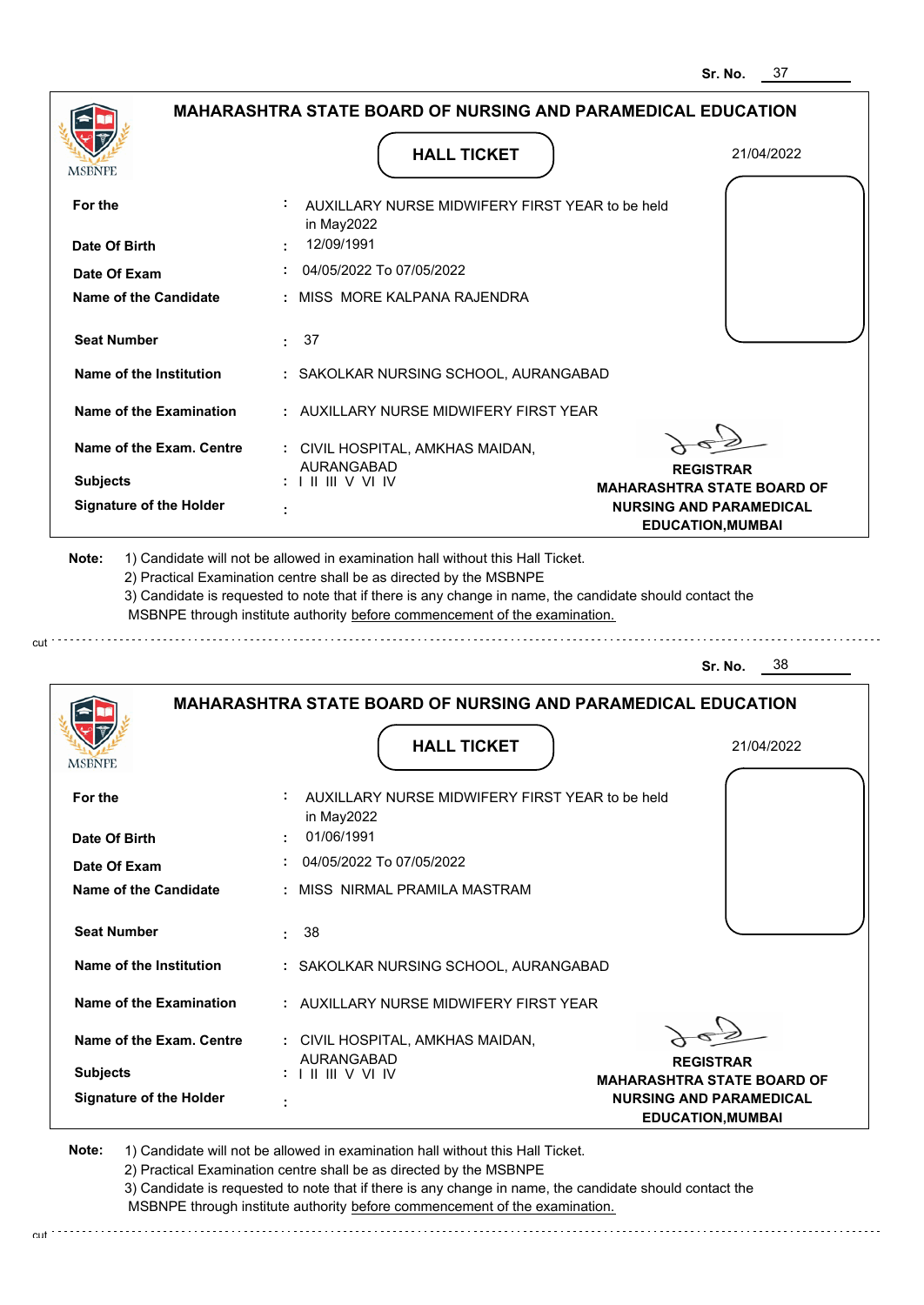| <b>MAHARASHTRA STATE BOARD OF NURSING AND PARAMEDICAL EDUCATION</b> |                                                                                                                                                                                                                                                                                                                                               |                                                            |
|---------------------------------------------------------------------|-----------------------------------------------------------------------------------------------------------------------------------------------------------------------------------------------------------------------------------------------------------------------------------------------------------------------------------------------|------------------------------------------------------------|
| MSBNPE                                                              | <b>HALL TICKET</b>                                                                                                                                                                                                                                                                                                                            | 21/04/2022                                                 |
| For the                                                             | AUXILLARY NURSE MIDWIFERY FIRST YEAR to be held<br>in May2022                                                                                                                                                                                                                                                                                 |                                                            |
| Date Of Birth                                                       | 21/06/1998                                                                                                                                                                                                                                                                                                                                    |                                                            |
| Date Of Exam                                                        | 04/05/2022 To 07/05/2022                                                                                                                                                                                                                                                                                                                      |                                                            |
| Name of the Candidate                                               | : MISS SONKAMBLE UJVALA VIJAY                                                                                                                                                                                                                                                                                                                 |                                                            |
| <b>Seat Number</b>                                                  | 39<br>÷.                                                                                                                                                                                                                                                                                                                                      |                                                            |
| Name of the Institution                                             | : SAKOLKAR NURSING SCHOOL, AURANGABAD                                                                                                                                                                                                                                                                                                         |                                                            |
| Name of the Examination                                             | : AUXILLARY NURSE MIDWIFERY FIRST YEAR                                                                                                                                                                                                                                                                                                        |                                                            |
| Name of the Exam. Centre                                            | : CIVIL HOSPITAL, AMKHAS MAIDAN,                                                                                                                                                                                                                                                                                                              |                                                            |
| <b>Subjects</b>                                                     | <b>AURANGABAD</b><br>$: 1 \mathbb{H} \mathbb{H} \vee \mathbb{V} \mathbb{W}$                                                                                                                                                                                                                                                                   | <b>REGISTRAR</b>                                           |
|                                                                     |                                                                                                                                                                                                                                                                                                                                               | <b>MAHARASHTRA STATE BOARD OF</b>                          |
| <b>Signature of the Holder</b>                                      |                                                                                                                                                                                                                                                                                                                                               | <b>NURSING AND PARAMEDICAL</b><br><b>EDUCATION, MUMBAI</b> |
| Note:                                                               | 1) Candidate will not be allowed in examination hall without this Hall Ticket.<br>2) Practical Examination centre shall be as directed by the MSBNPE<br>3) Candidate is requested to note that if there is any change in name, the candidate should contact the<br>MSBNPE through institute authority before commencement of the examination. |                                                            |
|                                                                     |                                                                                                                                                                                                                                                                                                                                               | 40<br>Sr. No.                                              |
|                                                                     | MAHARASHTRA STATE BOARD OF NURSING AND PARAMEDICAL EDUCATION                                                                                                                                                                                                                                                                                  |                                                            |

|                                | <b>MAHARASHTRA STATE BOARD OF NURSING AND PARAMEDICAL EDUCATION</b> |                                                            |
|--------------------------------|---------------------------------------------------------------------|------------------------------------------------------------|
| <b>MSBNPE</b>                  | <b>HALL TICKET</b>                                                  | 21/04/2022                                                 |
| For the                        | ÷.<br>AUXILLARY NURSE MIDWIFERY FIRST YEAR to be held<br>in May2022 |                                                            |
| Date Of Birth                  | 27/07/1990<br>÷                                                     |                                                            |
| Date Of Exam                   | 04/05/2022 To 07/05/2022                                            |                                                            |
| Name of the Candidate          | MISS THORAT SARIKA BABURAO<br>÷.                                    |                                                            |
| <b>Seat Number</b>             | : 40                                                                |                                                            |
| Name of the Institution        | : SAKOLKAR NURSING SCHOOL, AURANGABAD                               |                                                            |
| Name of the Examination        | : AUXILLARY NURSE MIDWIFERY FIRST YEAR                              |                                                            |
| Name of the Exam. Centre       | : CIVIL HOSPITAL, AMKHAS MAIDAN,<br><b>AURANGABAD</b>               |                                                            |
| <b>Subjects</b>                | $: 1 \mathbb{H} \mathbb{H} \vee \mathbb{V} \mathbb{W}$              | <b>REGISTRAR</b><br><b>MAHARASHTRA STATE BOARD OF</b>      |
| <b>Signature of the Holder</b> | ÷                                                                   | <b>NURSING AND PARAMEDICAL</b><br><b>EDUCATION, MUMBAI</b> |

**Note:**  1) Candidate will not be allowed in examination hall without this Hall Ticket. 2) Practical Examination centre shall be as directed by the MSBNPE 3) Candidate is requested to note that if there is any change in name, the candidate should contact the MSBNPE through institute authority before commencement of the examination.

cut

cut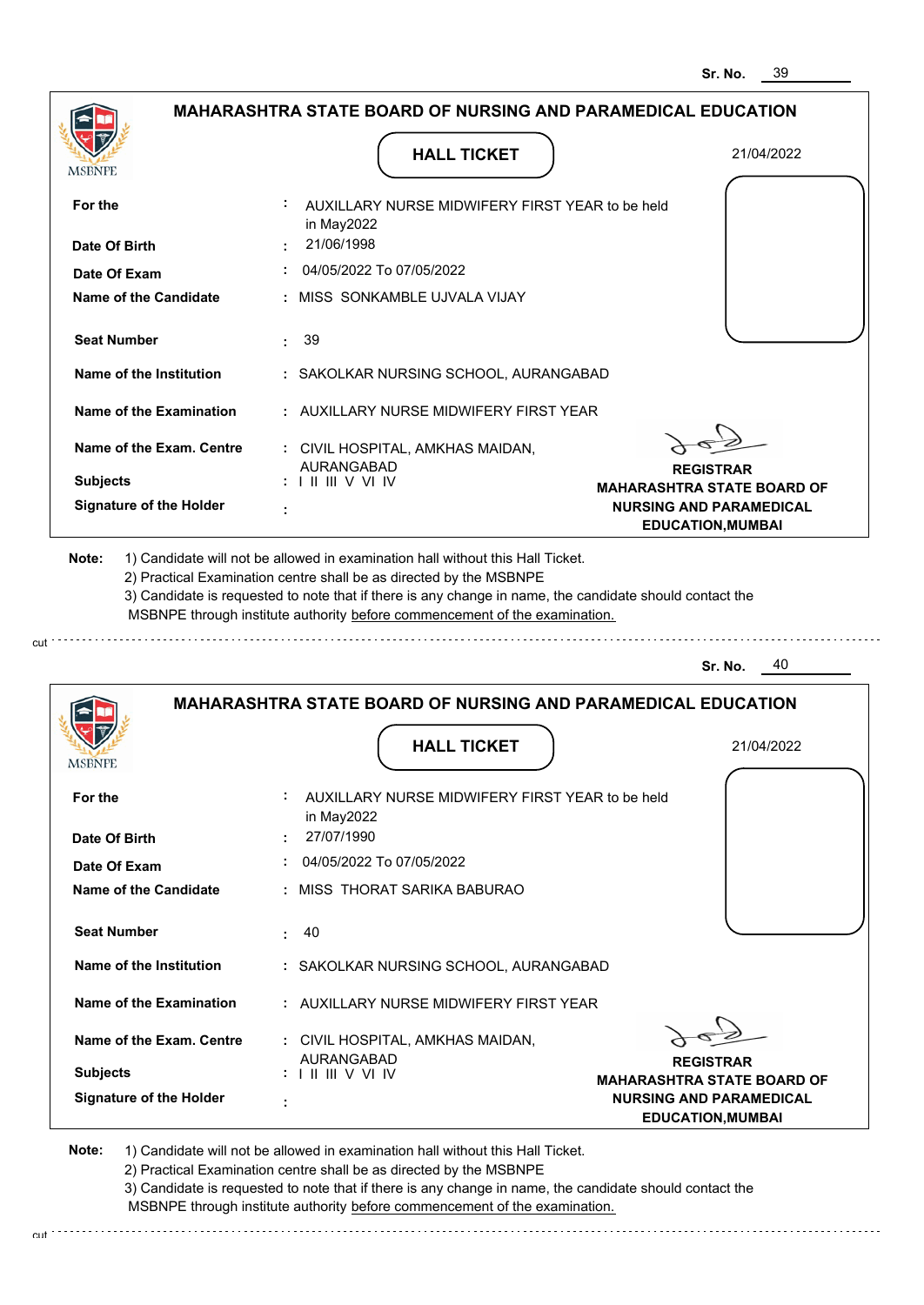|                 |                                | <b>MAHARASHTRA STATE BOARD OF NURSING AND PARAMEDICAL EDUCATION</b>                                                                                                                                                                                                                                                                           |                                                            |
|-----------------|--------------------------------|-----------------------------------------------------------------------------------------------------------------------------------------------------------------------------------------------------------------------------------------------------------------------------------------------------------------------------------------------|------------------------------------------------------------|
| MSBNPE          |                                | <b>HALL TICKET</b>                                                                                                                                                                                                                                                                                                                            | 21/04/2022                                                 |
| For the         |                                | AUXILLARY NURSE MIDWIFERY FIRST YEAR to be held<br>in May2022                                                                                                                                                                                                                                                                                 |                                                            |
|                 | Date Of Birth                  | 15/05/1987                                                                                                                                                                                                                                                                                                                                    |                                                            |
|                 | Date Of Exam                   | 04/05/2022 To 07/05/2022                                                                                                                                                                                                                                                                                                                      |                                                            |
|                 | Name of the Candidate          | MISS WAGHMARE SUKESHNI DILIP                                                                                                                                                                                                                                                                                                                  |                                                            |
|                 | <b>Seat Number</b>             | 41<br>÷.                                                                                                                                                                                                                                                                                                                                      |                                                            |
|                 | Name of the Institution        | : SAKOLKAR NURSING SCHOOL, AURANGABAD                                                                                                                                                                                                                                                                                                         |                                                            |
|                 | Name of the Examination        | : AUXILLARY NURSE MIDWIFERY FIRST YEAR                                                                                                                                                                                                                                                                                                        |                                                            |
|                 | Name of the Exam. Centre       | : CIVIL HOSPITAL, AMKHAS MAIDAN,                                                                                                                                                                                                                                                                                                              |                                                            |
| <b>Subjects</b> |                                | <b>AURANGABAD</b><br>$: 1 \mathbb{H} \mathbb{H}$ V VI IV                                                                                                                                                                                                                                                                                      | <b>REGISTRAR</b><br><b>MAHARASHTRA STATE BOARD OF</b>      |
|                 | <b>Signature of the Holder</b> |                                                                                                                                                                                                                                                                                                                                               | <b>NURSING AND PARAMEDICAL</b><br><b>EDUCATION, MUMBAI</b> |
| Note:           |                                | 1) Candidate will not be allowed in examination hall without this Hall Ticket.<br>2) Practical Examination centre shall be as directed by the MSBNPE<br>3) Candidate is requested to note that if there is any change in name, the candidate should contact the<br>MSBNPE through institute authority before commencement of the examination. |                                                            |
|                 |                                |                                                                                                                                                                                                                                                                                                                                               | 42<br>Sr. No.                                              |
|                 |                                | MAHARASHTRA STATE BOARD OF NURSING AND PARAMEDICAL EDUCATION                                                                                                                                                                                                                                                                                  |                                                            |
|                 |                                | <b>HALL TICKET</b>                                                                                                                                                                                                                                                                                                                            | 21/04/2022                                                 |

| For the                        | AUXILLARY NURSE MIDWIFERY FIRST YEAR to be held<br>in May2022                               |
|--------------------------------|---------------------------------------------------------------------------------------------|
| Date Of Birth                  | 26/04/1994<br>$\sim$                                                                        |
| Date Of Exam                   | 04/05/2022 To 07/05/2022                                                                    |
| Name of the Candidate          | : MISS WAVLE LATA MANOHAR                                                                   |
|                                |                                                                                             |
| <b>Seat Number</b>             | 42<br>t.                                                                                    |
| Name of the Institution        | : SAKOLKAR NURSING SCHOOL, AURANGABAD                                                       |
| Name of the Examination        | : AUXILLARY NURSE MIDWIFERY FIRST YEAR                                                      |
| Name of the Exam. Centre       | : CIVIL HOSPITAL, AMKHAS MAIDAN,                                                            |
|                                | <b>AURANGABAD</b><br><b>REGISTRAR</b>                                                       |
| <b>Subjects</b>                | $: 1 \mathbb{H} \mathbb{H} \vee \mathbb{V} \mathbb{W}$<br><b>MAHARASHTRA STATE BOARD OF</b> |
| <b>Signature of the Holder</b> | <b>NURSING AND PARAMEDICAL</b><br>٠<br><b>EDUCATION, MUMBAI</b>                             |

**Note:**  1) Candidate will not be allowed in examination hall without this Hall Ticket.

cut

**MSBNPE** 

2) Practical Examination centre shall be as directed by the MSBNPE

3) Candidate is requested to note that if there is any change in name, the candidate should contact the MSBNPE through institute authority before commencement of the examination. cut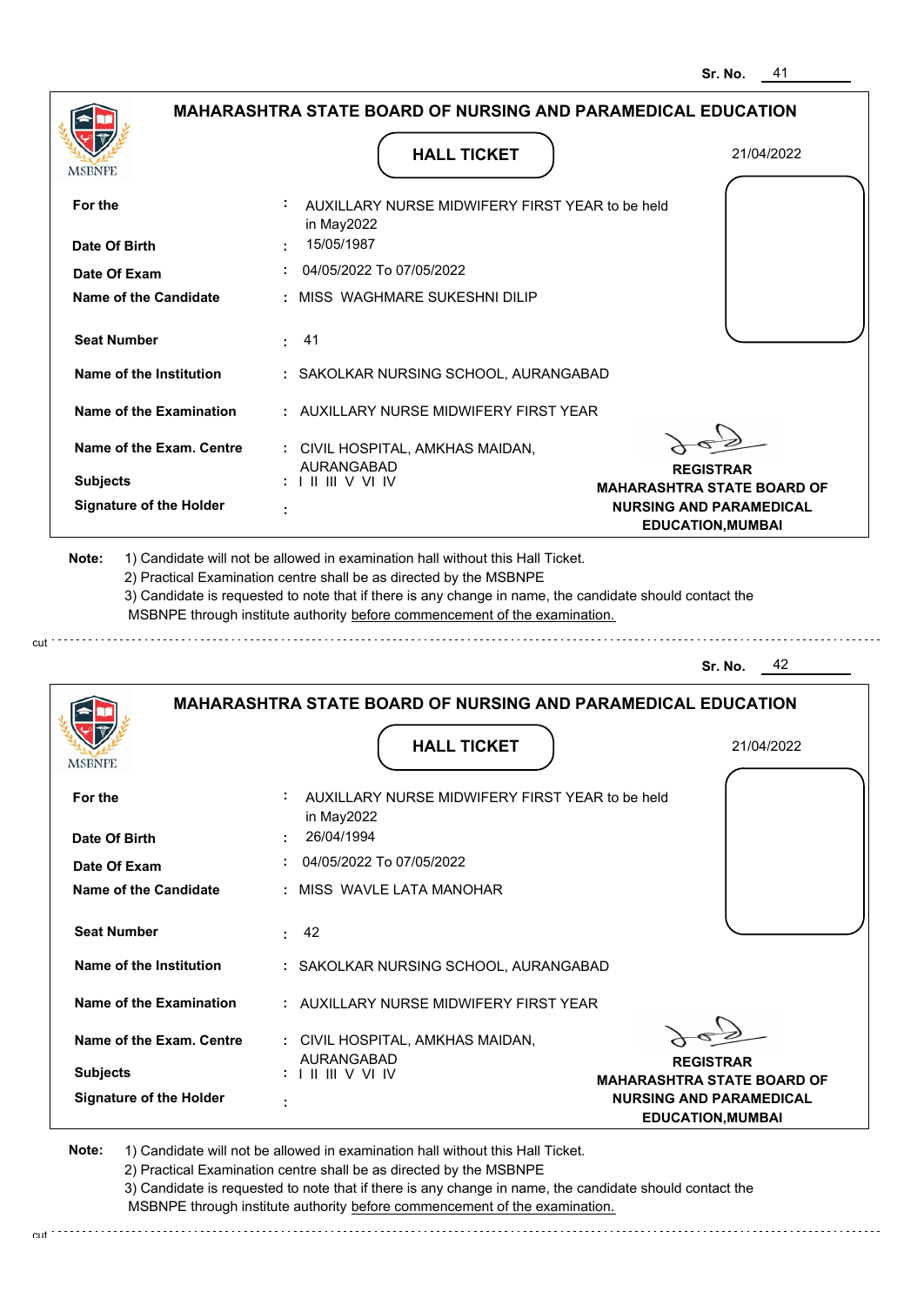|                                | <b>MAHARASHTRA STATE BOARD OF NURSING AND PARAMEDICAL EDUCATION</b>                                                                                                                                                                                                                                                                           |                                                       |
|--------------------------------|-----------------------------------------------------------------------------------------------------------------------------------------------------------------------------------------------------------------------------------------------------------------------------------------------------------------------------------------------|-------------------------------------------------------|
|                                | <b>HALL TICKET</b>                                                                                                                                                                                                                                                                                                                            | 21/04/2022                                            |
| MSBNPE                         |                                                                                                                                                                                                                                                                                                                                               |                                                       |
| For the                        | AUXILLARY NURSE MIDWIFERY FIRST YEAR to be held<br>in May2022                                                                                                                                                                                                                                                                                 |                                                       |
| Date Of Birth                  | 09/05/2002                                                                                                                                                                                                                                                                                                                                    |                                                       |
| Date Of Exam                   | 04/05/2022 To 07/05/2022                                                                                                                                                                                                                                                                                                                      |                                                       |
| Name of the Candidate          | MISS ADKITTE POURNIMA JITENDRA                                                                                                                                                                                                                                                                                                                |                                                       |
| <b>Seat Number</b>             | 43<br>÷.                                                                                                                                                                                                                                                                                                                                      |                                                       |
| Name of the Institution        | : GANGAPUR NURSING SCHOOL, GANGAPUR,<br><b>AURANGABAD</b>                                                                                                                                                                                                                                                                                     |                                                       |
| <b>Name of the Examination</b> | : AUXILLARY NURSE MIDWIFERY FIRST YEAR                                                                                                                                                                                                                                                                                                        |                                                       |
| Name of the Exam. Centre       | : CIVIL HOSPITAL, AMKHAS MAIDAN,<br><b>AURANGABAD</b>                                                                                                                                                                                                                                                                                         |                                                       |
| <b>Subjects</b>                | $: 1 \mathbb{H} \mathbb{H} \vee \vee \mathbb{H}$                                                                                                                                                                                                                                                                                              | <b>REGISTRAR</b><br><b>MAHARASHTRA STATE BOARD OF</b> |
| <b>Signature of the Holder</b> |                                                                                                                                                                                                                                                                                                                                               | <b>NURSING AND PARAMEDICAL</b>                        |
|                                |                                                                                                                                                                                                                                                                                                                                               | <b>EDUCATION, MUMBAI</b>                              |
|                                |                                                                                                                                                                                                                                                                                                                                               |                                                       |
| Note:                          | 1) Candidate will not be allowed in examination hall without this Hall Ticket.<br>2) Practical Examination centre shall be as directed by the MSBNPE<br>3) Candidate is requested to note that if there is any change in name, the candidate should contact the<br>MSBNPE through institute authority before commencement of the examination. |                                                       |
|                                |                                                                                                                                                                                                                                                                                                                                               | 44<br>Sr. No.                                         |
|                                | <b>MAHARASHTRA STATE BOARD OF NURSING AND PARAMEDICAL EDUCATION</b>                                                                                                                                                                                                                                                                           |                                                       |
| MSBNPE                         | <b>HALL TICKET</b>                                                                                                                                                                                                                                                                                                                            | 21/04/2022                                            |
| For the                        | AUXILLARY NURSE MIDWIFERY FIRST YEAR to be held                                                                                                                                                                                                                                                                                               |                                                       |
| Date Of Birth                  | in May2022<br>12/06/1998                                                                                                                                                                                                                                                                                                                      |                                                       |
| Date Of Exam                   | 04/05/2022 To 07/05/2022                                                                                                                                                                                                                                                                                                                      |                                                       |

**Name of the Exam. Centre Name of the Examination Name of the Institution Seat Number :** 44  **:** GANGAPUR NURSING SCHOOL, GANGAPUR,  **:** AUXILLARY NURSE MIDWIFERY FIRST YEAR  **:** CIVIL HOSPITAL, AMKHAS MAIDAN, **Subjects :** AURANGABAD AURANGABAD I II III V VI IV

**Signature of the Holder :**

cut

**REGISTRAR MAHARASHTRA STATE BOARD OF NURSING AND PARAMEDICAL EDUCATION,MUMBAI**

**Note:**  1) Candidate will not be allowed in examination hall without this Hall Ticket.

2) Practical Examination centre shall be as directed by the MSBNPE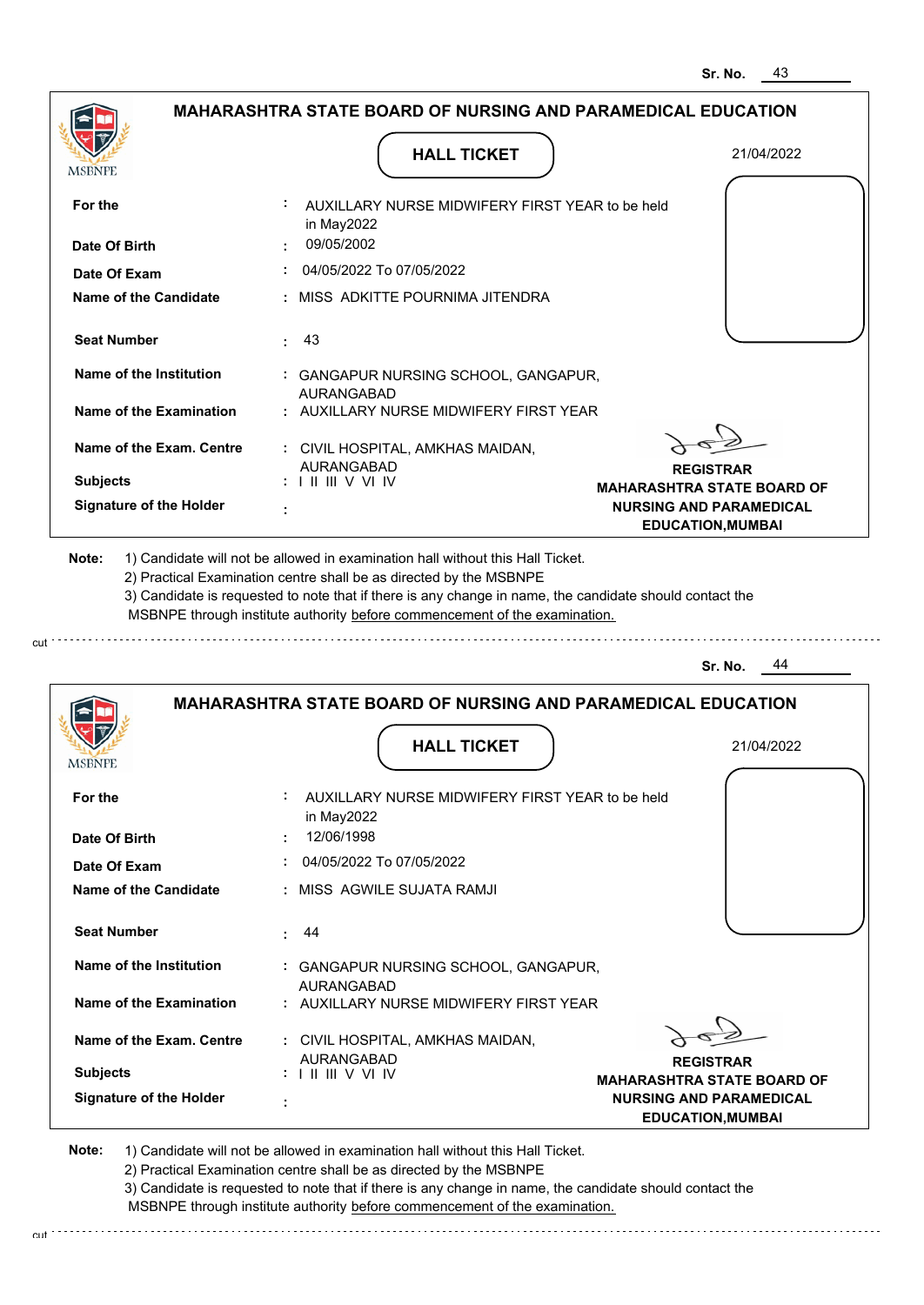| <b>MSBNPE</b>                                                                                                                                                                                                               | <b>HALL TICKET</b>                                                                                                                                                                                                                                          | 21/04/2022                                                 |
|-----------------------------------------------------------------------------------------------------------------------------------------------------------------------------------------------------------------------------|-------------------------------------------------------------------------------------------------------------------------------------------------------------------------------------------------------------------------------------------------------------|------------------------------------------------------------|
| For the                                                                                                                                                                                                                     | AUXILLARY NURSE MIDWIFERY FIRST YEAR to be held<br>in May2022                                                                                                                                                                                               |                                                            |
| Date Of Birth                                                                                                                                                                                                               | : 15/05/2002                                                                                                                                                                                                                                                |                                                            |
| Date Of Exam                                                                                                                                                                                                                | 04/05/2022 To 07/05/2022                                                                                                                                                                                                                                    |                                                            |
| Name of the Candidate                                                                                                                                                                                                       | : MISS BANGAR KAMAL MANOHAR                                                                                                                                                                                                                                 |                                                            |
| <b>Seat Number</b>                                                                                                                                                                                                          | : 45                                                                                                                                                                                                                                                        |                                                            |
| Name of the Institution                                                                                                                                                                                                     | : GANGAPUR NURSING SCHOOL, GANGAPUR,<br><b>AURANGABAD</b>                                                                                                                                                                                                   |                                                            |
| Name of the Examination                                                                                                                                                                                                     | : AUXILLARY NURSE MIDWIFERY FIRST YEAR                                                                                                                                                                                                                      |                                                            |
| Name of the Exam. Centre                                                                                                                                                                                                    | : CIVIL HOSPITAL, AMKHAS MAIDAN,<br><b>AURANGABAD</b>                                                                                                                                                                                                       |                                                            |
| <b>Subjects</b>                                                                                                                                                                                                             |                                                                                                                                                                                                                                                             | <b>REGISTRAR</b><br><b>MAHARASHTRA STATE BOARD OF</b>      |
| <b>Signature of the Holder</b>                                                                                                                                                                                              |                                                                                                                                                                                                                                                             | <b>NURSING AND PARAMEDICAL</b><br><b>EDUCATION, MUMBAI</b> |
|                                                                                                                                                                                                                             | 2) Practical Examination centre shall be as directed by the MSBNPE<br>3) Candidate is requested to note that if there is any change in name, the candidate should contact the<br>MSBNPE through institute authority before commencement of the examination. |                                                            |
|                                                                                                                                                                                                                             |                                                                                                                                                                                                                                                             | - 46<br>Sr. No.                                            |
|                                                                                                                                                                                                                             | <b>MAHARASHTRA STATE BOARD OF NURSING AND PARAMEDICAL EDUCATION</b>                                                                                                                                                                                         |                                                            |
|                                                                                                                                                                                                                             | <b>HALL TICKET</b>                                                                                                                                                                                                                                          | 21/04/2022                                                 |
|                                                                                                                                                                                                                             | AUXILLARY NURSE MIDWIFERY FIRST YEAR to be held                                                                                                                                                                                                             |                                                            |
|                                                                                                                                                                                                                             | in May2022<br>01/01/2000                                                                                                                                                                                                                                    |                                                            |
|                                                                                                                                                                                                                             | 04/05/2022 To 07/05/2022                                                                                                                                                                                                                                    |                                                            |
|                                                                                                                                                                                                                             | : SMT BENDKOLI VARSHA DATTARAY                                                                                                                                                                                                                              |                                                            |
|                                                                                                                                                                                                                             | Nee(YEDE VARSHA SOMNATH)<br>: 46                                                                                                                                                                                                                            |                                                            |
|                                                                                                                                                                                                                             | : GANGAPUR NURSING SCHOOL, GANGAPUR,                                                                                                                                                                                                                        |                                                            |
|                                                                                                                                                                                                                             | <b>AURANGABAD</b><br>: AUXILLARY NURSE MIDWIFERY FIRST YEAR                                                                                                                                                                                                 |                                                            |
|                                                                                                                                                                                                                             | : CIVIL HOSPITAL, AMKHAS MAIDAN,                                                                                                                                                                                                                            |                                                            |
| <b>MSBNPE</b><br>For the<br>Date Of Birth<br>Date Of Exam<br><b>Name of the Candidate</b><br><b>Seat Number</b><br>Name of the Institution<br><b>Name of the Examination</b><br>Name of the Exam. Centre<br><b>Subjects</b> | AURANGABAD<br>$: 1 \mathbb{H} \mathbb{H} \vee \mathbb{V} \mathbb{N}$                                                                                                                                                                                        | <b>REGISTRAR</b><br><b>MAHARASHTRA STATE BOARD OF</b>      |

2) Practical Examination centre shall be as directed by the MSBNPE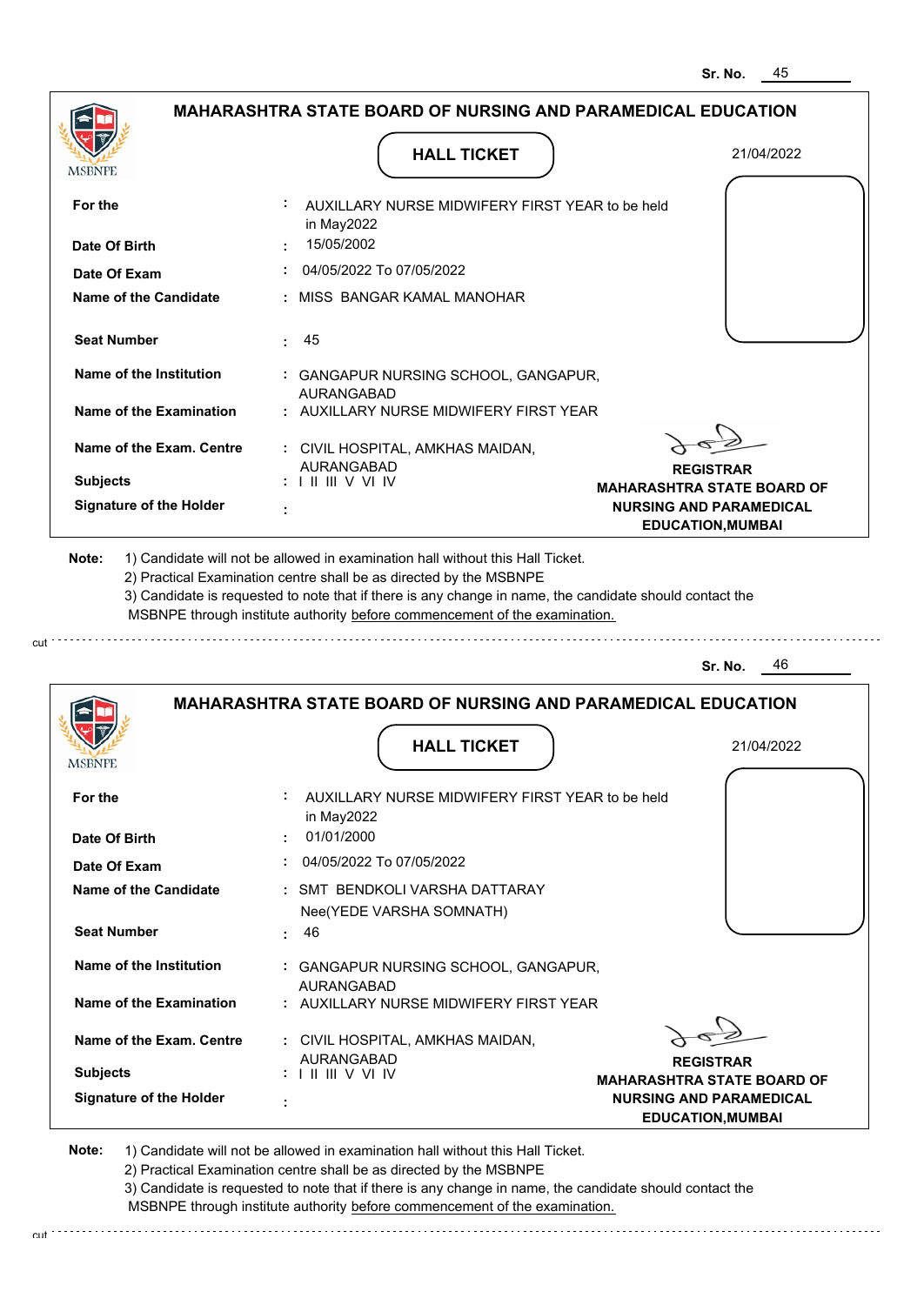|                                | <b>MAHARASHTRA STATE BOARD OF NURSING AND PARAMEDICAL EDUCATION</b>                                                                                                                                                                                         |                                                                                                 |
|--------------------------------|-------------------------------------------------------------------------------------------------------------------------------------------------------------------------------------------------------------------------------------------------------------|-------------------------------------------------------------------------------------------------|
|                                | <b>HALL TICKET</b>                                                                                                                                                                                                                                          | 21/04/2022                                                                                      |
|                                |                                                                                                                                                                                                                                                             |                                                                                                 |
| For the                        | AUXILLARY NURSE MIDWIFERY FIRST YEAR to be held<br>in May2022                                                                                                                                                                                               |                                                                                                 |
| Date Of Birth                  | 25/10/2002                                                                                                                                                                                                                                                  |                                                                                                 |
| Date Of Exam                   | 04/05/2022 To 07/05/2022                                                                                                                                                                                                                                    |                                                                                                 |
| Name of the Candidate          | MISS BHARIT PRADNYA MANOHAR                                                                                                                                                                                                                                 |                                                                                                 |
| <b>Seat Number</b>             | 47<br>÷.                                                                                                                                                                                                                                                    |                                                                                                 |
| Name of the Institution        | : GANGAPUR NURSING SCHOOL, GANGAPUR,<br>AURANGABAD                                                                                                                                                                                                          |                                                                                                 |
| <b>Name of the Examination</b> | : AUXILLARY NURSE MIDWIFERY FIRST YEAR                                                                                                                                                                                                                      |                                                                                                 |
| Name of the Exam. Centre       | : CIVIL HOSPITAL, AMKHAS MAIDAN,                                                                                                                                                                                                                            |                                                                                                 |
| <b>Subjects</b>                | AURANGABAD<br>$: 1 \mathrel{\mathsf{II}} \mathrel{\mathsf{III}} \mathsf{V}$ VI IV                                                                                                                                                                           | <b>REGISTRAR</b>                                                                                |
| <b>Signature of the Holder</b> |                                                                                                                                                                                                                                                             | <b>MAHARASHTRA STATE BOARD OF</b><br><b>NURSING AND PARAMEDICAL</b><br><b>EDUCATION, MUMBAI</b> |
|                                | 2) Practical Examination centre shall be as directed by the MSBNPE<br>3) Candidate is requested to note that if there is any change in name, the candidate should contact the<br>MSBNPE through institute authority before commencement of the examination. | 48<br>Sr. No.                                                                                   |
|                                |                                                                                                                                                                                                                                                             |                                                                                                 |
|                                | <b>MAHARASHTRA STATE BOARD OF NURSING AND PARAMEDICAL EDUCATION</b>                                                                                                                                                                                         |                                                                                                 |
|                                |                                                                                                                                                                                                                                                             |                                                                                                 |
| MSBNPE                         | <b>HALL TICKET</b>                                                                                                                                                                                                                                          | 21/04/2022                                                                                      |
|                                |                                                                                                                                                                                                                                                             |                                                                                                 |
| For the                        | AUXILLARY NURSE MIDWIFERY FIRST YEAR to be held<br>in May2022                                                                                                                                                                                               |                                                                                                 |
| Date Of Birth                  | 29/08/1997                                                                                                                                                                                                                                                  |                                                                                                 |
| Date Of Exam                   | 04/05/2022 To 07/05/2022                                                                                                                                                                                                                                    |                                                                                                 |
| <b>Name of the Candidate</b>   | : SMT BHOIR SUVARNA NAMDEV                                                                                                                                                                                                                                  |                                                                                                 |
|                                | Nee(BAGAD SUVARNA MAHESH)                                                                                                                                                                                                                                   |                                                                                                 |
| <b>Seat Number</b>             |                                                                                                                                                                                                                                                             |                                                                                                 |
|                                | 48<br>÷.                                                                                                                                                                                                                                                    |                                                                                                 |

**Name of the Examination :** AUXILLARY NURSE MIDWIFERY FIRST YEAR AURANGABAD

**Signature of the Holder Name of the Exam. Centre :** CIVIL HOSPITAL, AMKHAS MAIDAN,  **: Subjects :** AURANGABAD I II III V VI IV

cut

**REGISTRAR MAHARASHTRA STATE BOARD OF NURSING AND PARAMEDICAL EDUCATION,MUMBAI**

**Note:**  1) Candidate will not be allowed in examination hall without this Hall Ticket.

2) Practical Examination centre shall be as directed by the MSBNPE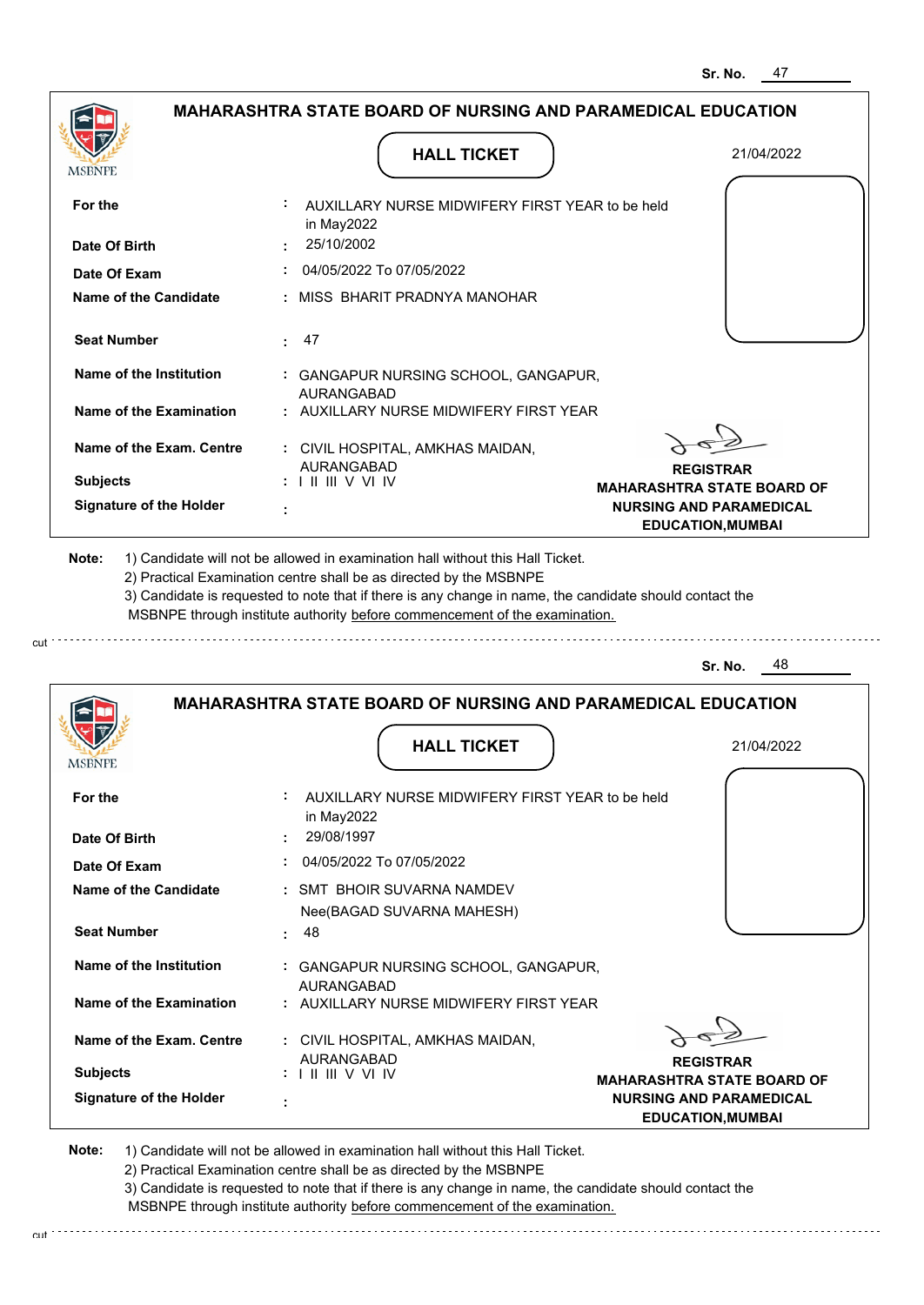| <b>MSBNPE</b>                                             | <b>HALL TICKET</b>                                                                                                                                                                                                                                              | 21/04/2022                                            |
|-----------------------------------------------------------|-----------------------------------------------------------------------------------------------------------------------------------------------------------------------------------------------------------------------------------------------------------------|-------------------------------------------------------|
| For the                                                   | AUXILLARY NURSE MIDWIFERY FIRST YEAR to be held<br>in May2022                                                                                                                                                                                                   |                                                       |
| Date Of Birth                                             | 24/05/1993                                                                                                                                                                                                                                                      |                                                       |
| Date Of Exam                                              | 04/05/2022 To 07/05/2022                                                                                                                                                                                                                                        |                                                       |
| <b>Name of the Candidate</b>                              | : MISS DETHE SUJATA VILAS                                                                                                                                                                                                                                       |                                                       |
| <b>Seat Number</b>                                        | 49<br>$\mathbf{L}$                                                                                                                                                                                                                                              |                                                       |
| Name of the Institution                                   | : GANGAPUR NURSING SCHOOL, GANGAPUR,<br><b>AURANGABAD</b>                                                                                                                                                                                                       |                                                       |
| Name of the Examination                                   | : AUXILLARY NURSE MIDWIFERY FIRST YEAR                                                                                                                                                                                                                          |                                                       |
| Name of the Exam. Centre                                  | : CIVIL HOSPITAL, AMKHAS MAIDAN,                                                                                                                                                                                                                                |                                                       |
| <b>Subjects</b>                                           | AURANGABAD<br>$: 1 \mathbb{H} \mathbb{H} \vee \mathbb{V} \mathbb{N}$                                                                                                                                                                                            | <b>REGISTRAR</b><br><b>MAHARASHTRA STATE BOARD OF</b> |
| <b>Signature of the Holder</b>                            |                                                                                                                                                                                                                                                                 | <b>NURSING AND PARAMEDICAL</b>                        |
|                                                           | 1) Candidate will not be allowed in examination hall without this Hall Ticket.<br>2) Practical Examination centre shall be as directed by the MSBNPE<br>3) Candidate is requested to note that if there is any change in name, the candidate should contact the | <b>EDUCATION, MUMBAI</b>                              |
| Note:                                                     | MSBNPE through institute authority before commencement of the examination.                                                                                                                                                                                      |                                                       |
|                                                           |                                                                                                                                                                                                                                                                 | 50<br>Sr. No.                                         |
|                                                           | <b>MAHARASHTRA STATE BOARD OF NURSING AND PARAMEDICAL EDUCATION</b>                                                                                                                                                                                             |                                                       |
|                                                           | <b>HALL TICKET</b>                                                                                                                                                                                                                                              | 21/04/2022                                            |
|                                                           | AUXILLARY NURSE MIDWIFFRY FIRST YFAR to be held<br>in May2022                                                                                                                                                                                                   |                                                       |
|                                                           | 07/09/2001                                                                                                                                                                                                                                                      |                                                       |
| <b>MSBNPE</b><br>For the<br>Date Of Birth<br>Date Of Exam | 04/05/2022 To 07/05/2022                                                                                                                                                                                                                                        |                                                       |
| Name of the Candidate                                     | : MISS DETHE MENKA VILAS                                                                                                                                                                                                                                        |                                                       |
| <b>Seat Number</b>                                        | $\pm 50$                                                                                                                                                                                                                                                        |                                                       |

**REGISTRAR MAHARASHTRA STATE BOARD OF NURSING AND PARAMEDICAL EDUCATION,MUMBAI**

<sup>2</sup>

**Note:**  1) Candidate will not be allowed in examination hall without this Hall Ticket.

AURANGABAD I II III V VI IV

 **:**

**Signature of the Holder**

**Subjects :**

cut \*\*\*\*\*\*\*\*\*\*\*\*\*\*\*\*\*\*

**Name of the Exam. Centre**

2) Practical Examination centre shall be as directed by the MSBNPE

3) Candidate is requested to note that if there is any change in name, the candidate should contact the MSBNPE through institute authority before commencement of the examination.

 **:** CIVIL HOSPITAL, AMKHAS MAIDAN,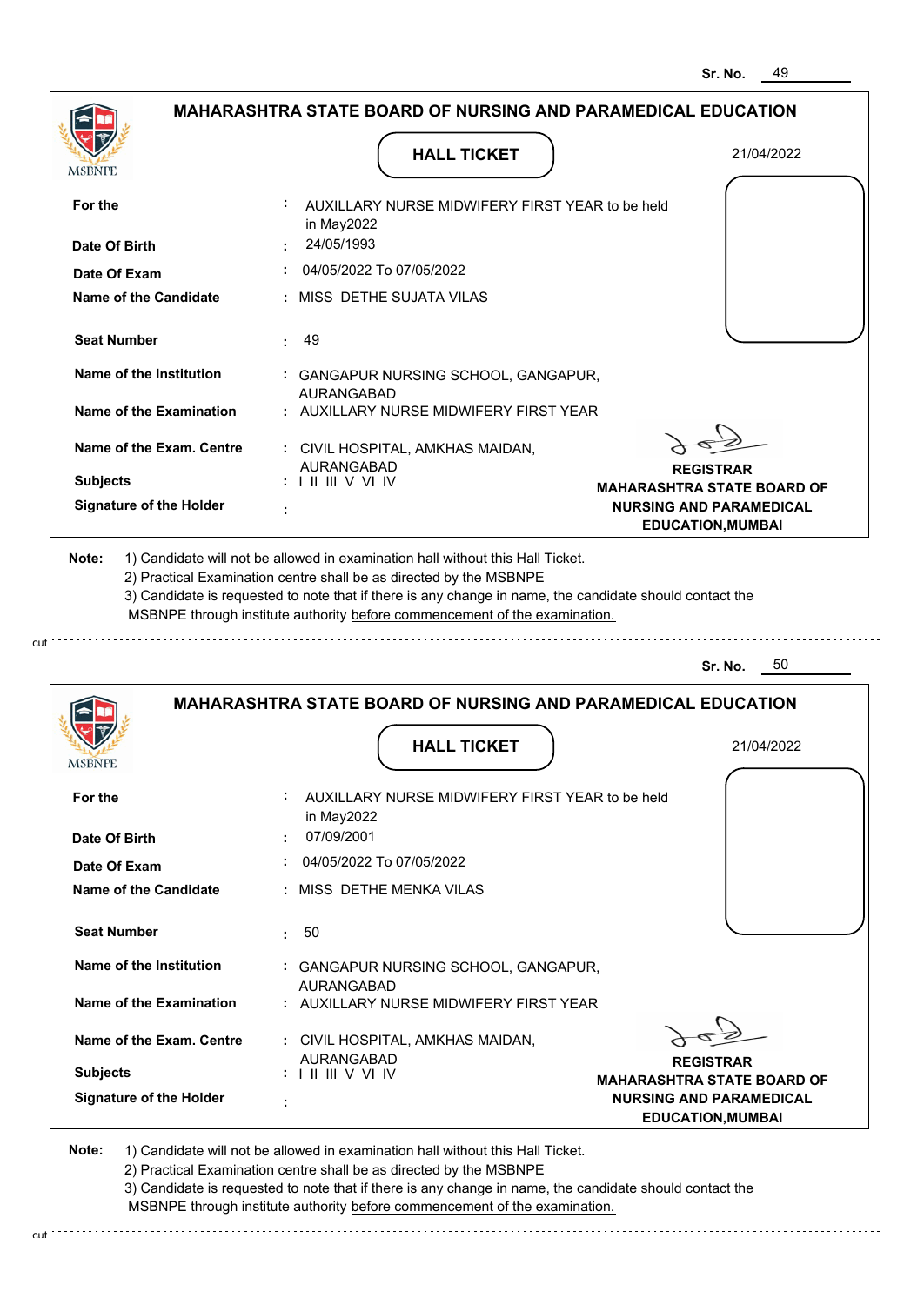|                                | <b>MAHARASHTRA STATE BOARD OF NURSING AND PARAMEDICAL EDUCATION</b>                                                                                                           |                                                            |
|--------------------------------|-------------------------------------------------------------------------------------------------------------------------------------------------------------------------------|------------------------------------------------------------|
|                                | <b>HALL TICKET</b>                                                                                                                                                            | 21/04/2022                                                 |
| For the                        | AUXILLARY NURSE MIDWIFERY FIRST YEAR to be held                                                                                                                               |                                                            |
| Date Of Birth                  | in May2022<br>01/12/1993                                                                                                                                                      |                                                            |
| Date Of Exam                   | 04/05/2022 To 07/05/2022                                                                                                                                                      |                                                            |
| Name of the Candidate          | : MISS_GANGURDE NEETA NEETA                                                                                                                                                   |                                                            |
| <b>Seat Number</b>             | 51<br>÷.                                                                                                                                                                      |                                                            |
| Name of the Institution        | : GANGAPUR NURSING SCHOOL, GANGAPUR,<br><b>AURANGABAD</b>                                                                                                                     |                                                            |
| Name of the Examination        | : AUXILLARY NURSE MIDWIFERY FIRST YEAR                                                                                                                                        |                                                            |
| Name of the Exam. Centre       | : CIVIL HOSPITAL, AMKHAS MAIDAN,                                                                                                                                              |                                                            |
| <b>Subjects</b>                | AURANGABAD                                                                                                                                                                    | <b>REGISTRAR</b><br><b>MAHARASHTRA STATE BOARD OF</b>      |
| <b>Signature of the Holder</b> |                                                                                                                                                                               | <b>NURSING AND PARAMEDICAL</b><br><b>EDUCATION, MUMBAI</b> |
|                                | 2) Practical Examination centre shall be as directed by the MSBNPE<br>3) Candidate is requested to note that if there is any change in name, the candidate should contact the |                                                            |
|                                | MSBNPE through institute authority before commencement of the examination.                                                                                                    |                                                            |
|                                |                                                                                                                                                                               | 52<br>Sr. No.                                              |
|                                | <b>MAHARASHTRA STATE BOARD OF NURSING AND PARAMEDICAL EDUCATION</b>                                                                                                           |                                                            |
| MSBNPE                         | <b>HALL TICKET</b>                                                                                                                                                            | 21/04/2022                                                 |
| For the                        | AUXILLARY NURSE MIDWIFERY FIRST YEAR to be held<br>in May2022                                                                                                                 |                                                            |
| Date Of Birth                  | 25/06/2002                                                                                                                                                                    |                                                            |
| Date Of Exam                   | 04/05/2022 To 07/05/2022                                                                                                                                                      |                                                            |
| <b>Name of the Candidate</b>   | : MISS GAWARI DARSHNA KASHINATH                                                                                                                                               |                                                            |
| <b>Seat Number</b>             | 52<br>ŧ.                                                                                                                                                                      |                                                            |
| Name of the Institution        | : GANGAPUR NURSING SCHOOL, GANGAPUR,<br><b>AURANGABAD</b>                                                                                                                     |                                                            |

**REGISTRAR MAHARASHTRA STATE BOARD OF NURSING AND PARAMEDICAL EDUCATION,MUMBAI**

**Note:**  1) Candidate will not be allowed in examination hall without this Hall Ticket.

AURANGABAD I II III V VI IV

 **:**

2) Practical Examination centre shall be as directed by the MSBNPE

3) Candidate is requested to note that if there is any change in name, the candidate should contact the MSBNPE through institute authority before commencement of the examination.

 **:** CIVIL HOSPITAL, AMKHAS MAIDAN,

cut de la component de la component de la component de la component de la component de la component de la component de la component de la component de la component de la component de la component de la component de la comp

**Signature of the Holder**

**Subjects :**

**Name of the Exam. Centre**

cut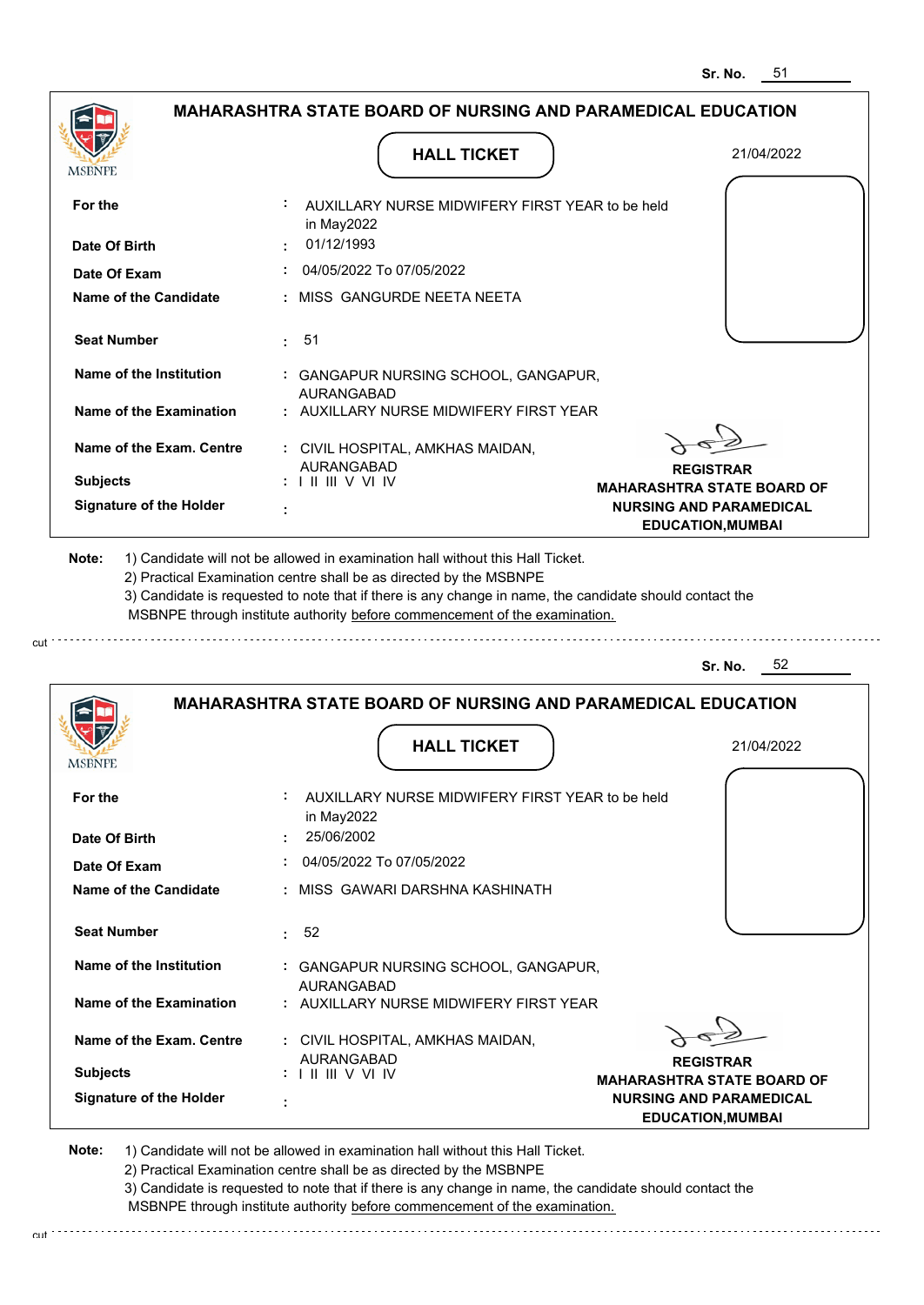|                                              | MAHARASHTRA STATE BOARD OF NURSING AND PARAMEDICAL EDUCATION                                                                                                                                                                                                |                                                                     |
|----------------------------------------------|-------------------------------------------------------------------------------------------------------------------------------------------------------------------------------------------------------------------------------------------------------------|---------------------------------------------------------------------|
| MSBNPE                                       | <b>HALL TICKET</b>                                                                                                                                                                                                                                          | 21/04/2022                                                          |
|                                              |                                                                                                                                                                                                                                                             |                                                                     |
| For the                                      | AUXILLARY NURSE MIDWIFERY FIRST YEAR to be held<br>in May2022                                                                                                                                                                                               |                                                                     |
| Date Of Birth                                | 06/07/1998                                                                                                                                                                                                                                                  |                                                                     |
| Date Of Exam                                 | 04/05/2022 To 07/05/2022                                                                                                                                                                                                                                    |                                                                     |
| Name of the Candidate                        | MISS HOLGIR SARALA SAVKAR                                                                                                                                                                                                                                   |                                                                     |
| <b>Seat Number</b>                           | 53<br>÷                                                                                                                                                                                                                                                     |                                                                     |
| Name of the Institution                      | : GANGAPUR NURSING SCHOOL, GANGAPUR,<br>AURANGABAD                                                                                                                                                                                                          |                                                                     |
| Name of the Examination                      | : AUXILLARY NURSE MIDWIFERY FIRST YEAR                                                                                                                                                                                                                      |                                                                     |
| Name of the Exam. Centre                     | : CIVIL HOSPITAL, AMKHAS MAIDAN,                                                                                                                                                                                                                            |                                                                     |
| <b>Subjects</b>                              | <b>AURANGABAD</b>                                                                                                                                                                                                                                           | <b>REGISTRAR</b>                                                    |
| <b>Signature of the Holder</b>               |                                                                                                                                                                                                                                                             | <b>MAHARASHTRA STATE BOARD OF</b><br><b>NURSING AND PARAMEDICAL</b> |
| Note:                                        | ÷<br>1) Candidate will not be allowed in examination hall without this Hall Ticket.                                                                                                                                                                         | <b>EDUCATION, MUMBAI</b>                                            |
|                                              | 2) Practical Examination centre shall be as directed by the MSBNPE<br>3) Candidate is requested to note that if there is any change in name, the candidate should contact the<br>MSBNPE through institute authority before commencement of the examination. | 54<br>Sr. No.                                                       |
|                                              |                                                                                                                                                                                                                                                             |                                                                     |
|                                              | <b>MAHARASHTRA STATE BOARD OF NURSING AND PARAMEDICAL EDUCATION</b>                                                                                                                                                                                         |                                                                     |
| MSBNPE                                       | <b>HALL TICKET</b>                                                                                                                                                                                                                                          | 21/04/2022                                                          |
| For the                                      | AUXILLARY NURSE MIDWIFERY FIRST YEAR to be held                                                                                                                                                                                                             |                                                                     |
| Date Of Birth                                | in May2022<br>12/03/2002                                                                                                                                                                                                                                    |                                                                     |
|                                              |                                                                                                                                                                                                                                                             |                                                                     |
| Date Of Exam<br><b>Name of the Candidate</b> | 04/05/2022 To 07/05/2022<br>: MISS JIRE MUKTA SHIVNATH                                                                                                                                                                                                      |                                                                     |
| <b>Seat Number</b>                           | 54<br>÷.                                                                                                                                                                                                                                                    |                                                                     |

**Name of the Examination :** AUXILLARY NURSE MIDWIFERY FIRST YEAR AURANGABAD

**Signature of the Holder Name of the Exam. Centre :** CIVIL HOSPITAL, AMKHAS MAIDAN, **Subjects :** AURANGABAD I II III V VI IV

 **:**

cut

cut

**REGISTRAR MAHARASHTRA STATE BOARD OF NURSING AND PARAMEDICAL EDUCATION,MUMBAI**

**Note:**  1) Candidate will not be allowed in examination hall without this Hall Ticket.

2) Practical Examination centre shall be as directed by the MSBNPE

3) Candidate is requested to note that if there is any change in name, the candidate should contact the MSBNPE through institute authority before commencement of the examination.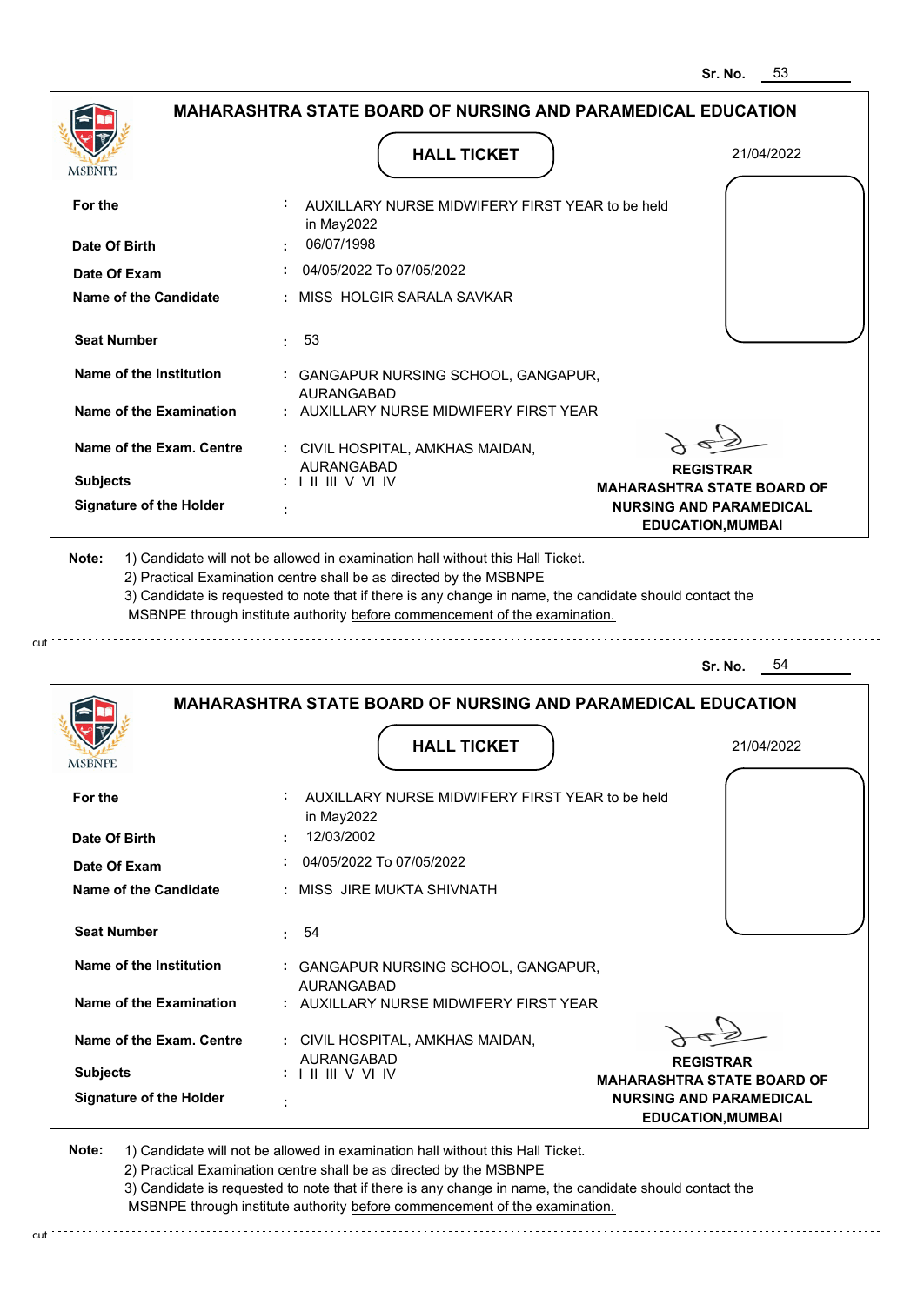**Sr. No.** 56

|                                | <b>MAHARASHTRA STATE BOARD OF NURSING AND PARAMEDICAL EDUCATION</b>                                                                                                                                                                                                                                                                           |                                                            |
|--------------------------------|-----------------------------------------------------------------------------------------------------------------------------------------------------------------------------------------------------------------------------------------------------------------------------------------------------------------------------------------------|------------------------------------------------------------|
| <b>MSBNPE</b>                  | <b>HALL TICKET</b>                                                                                                                                                                                                                                                                                                                            | 21/04/2022                                                 |
| For the                        | AUXILLARY NURSE MIDWIFERY FIRST YEAR to be held<br>in May2022                                                                                                                                                                                                                                                                                 |                                                            |
| Date Of Birth                  | 03/11/2001                                                                                                                                                                                                                                                                                                                                    |                                                            |
| Date Of Exam                   | 04/05/2022 To 07/05/2022                                                                                                                                                                                                                                                                                                                      |                                                            |
| Name of the Candidate          | : MISS KHADE DIPALI KALU                                                                                                                                                                                                                                                                                                                      |                                                            |
| <b>Seat Number</b>             | 55<br>÷.                                                                                                                                                                                                                                                                                                                                      |                                                            |
| Name of the Institution        | : GANGAPUR NURSING SCHOOL, GANGAPUR,<br><b>AURANGABAD</b>                                                                                                                                                                                                                                                                                     |                                                            |
| Name of the Examination        | : AUXILLARY NURSE MIDWIFERY FIRST YEAR                                                                                                                                                                                                                                                                                                        |                                                            |
| Name of the Exam. Centre       | : CIVIL HOSPITAL, AMKHAS MAIDAN,<br><b>AURANGABAD</b>                                                                                                                                                                                                                                                                                         | <b>REGISTRAR</b>                                           |
| <b>Subjects</b>                | $: 1 \mathbb{H} \mathbb{H}$ V VI IV                                                                                                                                                                                                                                                                                                           | <b>MAHARASHTRA STATE BOARD OF</b>                          |
| <b>Signature of the Holder</b> |                                                                                                                                                                                                                                                                                                                                               | <b>NURSING AND PARAMEDICAL</b><br><b>EDUCATION, MUMBAI</b> |
| Note:                          | 1) Candidate will not be allowed in examination hall without this Hall Ticket.<br>2) Practical Examination centre shall be as directed by the MSBNPE<br>3) Candidate is requested to note that if there is any change in name, the candidate should contact the<br>MSBNPE through institute authority before commencement of the examination. |                                                            |

|                                |           | <b>MAHARASHTRA STATE BOARD OF NURSING AND PARAMEDICAL EDUCATION</b> |                                                            |
|--------------------------------|-----------|---------------------------------------------------------------------|------------------------------------------------------------|
| <b>MSBNPE</b>                  |           | <b>HALL TICKET</b>                                                  | 21/04/2022                                                 |
| For the                        | ÷.        | AUXILLARY NURSE MIDWIFERY FIRST YEAR to be held<br>in May2022       |                                                            |
| Date Of Birth                  | $\bullet$ | 17/09/1997                                                          |                                                            |
| Date Of Exam                   |           | 04/05/2022 To 07/05/2022                                            |                                                            |
| Name of the Candidate          |           | : MISS KORDE VIDYA PANDHARINATH                                     |                                                            |
| <b>Seat Number</b>             | ÷.        | 56                                                                  |                                                            |
| Name of the Institution        |           | : GANGAPUR NURSING SCHOOL, GANGAPUR,<br><b>AURANGABAD</b>           |                                                            |
| Name of the Examination        |           | : AUXILLARY NURSE MIDWIFERY FIRST YEAR                              |                                                            |
| Name of the Exam. Centre       |           | : CIVIL HOSPITAL, AMKHAS MAIDAN,<br>AURANGABAD                      | <b>REGISTRAR</b>                                           |
| <b>Subjects</b>                |           | $: 1 \mathrel{\mathsf{II}} \mathrel{\mathsf{III}} \mathsf{V}$ VI IV | <b>MAHARASHTRA STATE BOARD OF</b>                          |
| <b>Signature of the Holder</b> | ٠         |                                                                     | <b>NURSING AND PARAMEDICAL</b><br><b>EDUCATION, MUMBAI</b> |

**Note:**  1) Candidate will not be allowed in examination hall without this Hall Ticket.

cut

2) Practical Examination centre shall be as directed by the MSBNPE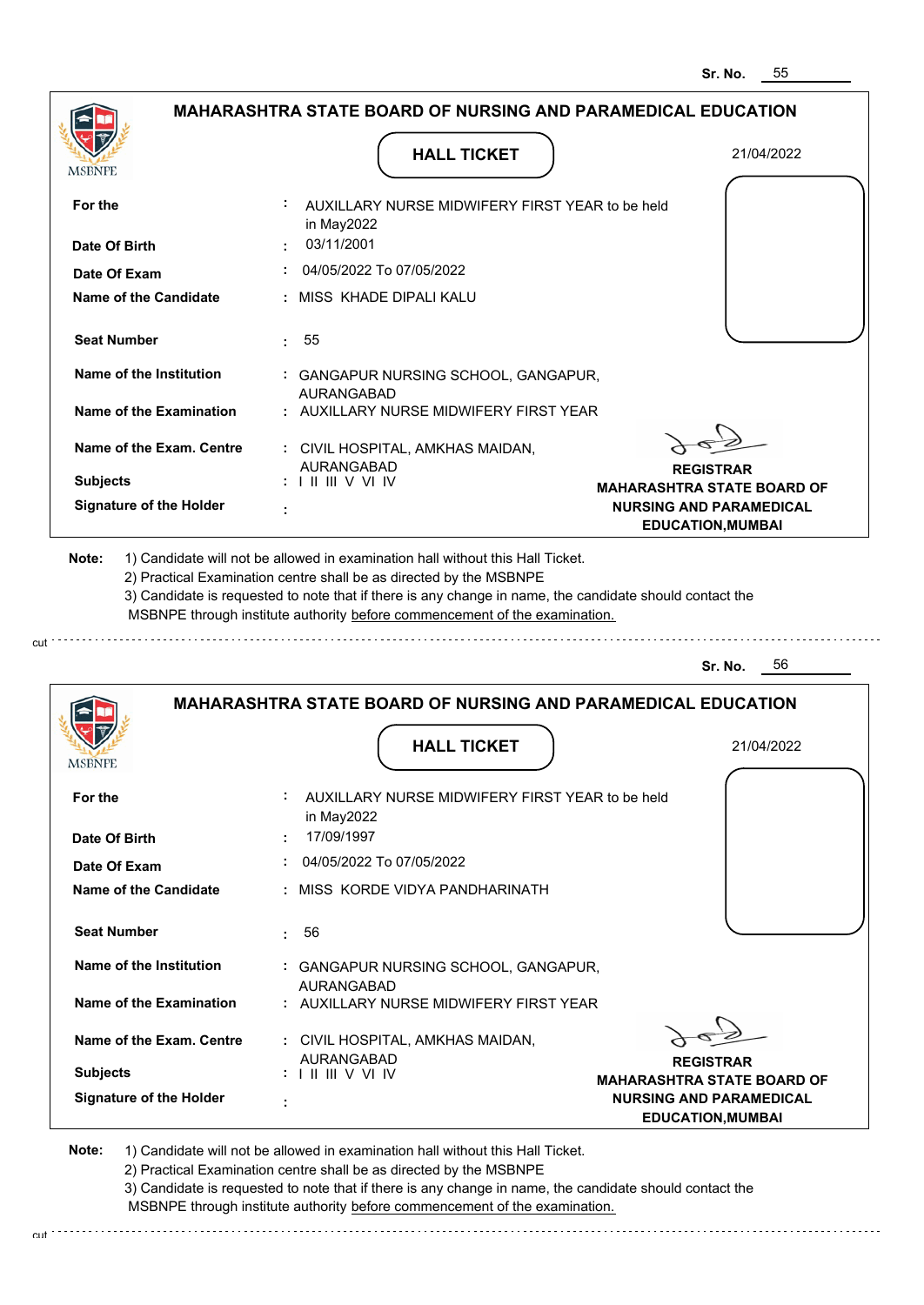| MSBNPE                                           | <b>HALL TICKET</b>                                                                                                                                                                                                                                                                                                                            | 21/04/2022                                                 |
|--------------------------------------------------|-----------------------------------------------------------------------------------------------------------------------------------------------------------------------------------------------------------------------------------------------------------------------------------------------------------------------------------------------|------------------------------------------------------------|
| For the                                          | AUXILLARY NURSE MIDWIFERY FIRST YEAR to be held                                                                                                                                                                                                                                                                                               |                                                            |
| Date Of Birth                                    | in May2022<br>17/12/2002                                                                                                                                                                                                                                                                                                                      |                                                            |
| Date Of Exam                                     | 04/05/2022 To 07/05/2022                                                                                                                                                                                                                                                                                                                      |                                                            |
| <b>Name of the Candidate</b>                     | : MISS MUKANE RESHMA VISHNU                                                                                                                                                                                                                                                                                                                   |                                                            |
| <b>Seat Number</b>                               | 57<br>t.                                                                                                                                                                                                                                                                                                                                      |                                                            |
| Name of the Institution                          | : GANGAPUR NURSING SCHOOL, GANGAPUR,<br><b>AURANGABAD</b>                                                                                                                                                                                                                                                                                     |                                                            |
| Name of the Examination                          | : AUXILLARY NURSE MIDWIFERY FIRST YEAR                                                                                                                                                                                                                                                                                                        |                                                            |
| Name of the Exam. Centre                         | : CIVIL HOSPITAL, AMKHAS MAIDAN,<br><b>AURANGABAD</b>                                                                                                                                                                                                                                                                                         |                                                            |
| <b>Subjects</b>                                  | $: 1 \mathbb{H} \mathbb{H}$ V VI IV                                                                                                                                                                                                                                                                                                           | <b>REGISTRAR</b><br><b>MAHARASHTRA STATE BOARD OF</b>      |
| <b>Signature of the Holder</b>                   |                                                                                                                                                                                                                                                                                                                                               | <b>NURSING AND PARAMEDICAL</b><br><b>EDUCATION, MUMBAI</b> |
|                                                  | 1) Candidate will not be allowed in examination hall without this Hall Ticket.<br>2) Practical Examination centre shall be as directed by the MSBNPE<br>3) Candidate is requested to note that if there is any change in name, the candidate should contact the<br>MSBNPE through institute authority before commencement of the examination. |                                                            |
| Note:                                            |                                                                                                                                                                                                                                                                                                                                               | 58<br>Sr. No.                                              |
|                                                  | <b>MAHARASHTRA STATE BOARD OF NURSING AND PARAMEDICAL EDUCATION</b>                                                                                                                                                                                                                                                                           |                                                            |
| <b>MSBNPE</b>                                    | <b>HALL TICKET</b>                                                                                                                                                                                                                                                                                                                            | 21/04/2022                                                 |
|                                                  | AUXILLARY NURSE MIDWIFERY FIRST YEAR to be held                                                                                                                                                                                                                                                                                               |                                                            |
| For the<br>Date Of Birth                         | in May2022<br>10/02/2002                                                                                                                                                                                                                                                                                                                      |                                                            |
| Date Of Exam                                     | 04/05/2022 To 07/05/2022                                                                                                                                                                                                                                                                                                                      |                                                            |
|                                                  | : MISS NAVALE JAYVANTI MADHUKAR                                                                                                                                                                                                                                                                                                               |                                                            |
| <b>Seat Number</b>                               | 58<br>$\mathbf{L}$                                                                                                                                                                                                                                                                                                                            |                                                            |
| Name of the Candidate<br>Name of the Institution | : GANGAPUR NURSING SCHOOL, GANGAPUR,                                                                                                                                                                                                                                                                                                          |                                                            |
| Name of the Examination                          | <b>AURANGABAD</b><br>: AUXILLARY NURSE MIDWIFERY FIRST YEAR                                                                                                                                                                                                                                                                                   |                                                            |
| Name of the Exam. Centre                         | : CIVIL HOSPITAL, AMKHAS MAIDAN,<br>AURANGABAD                                                                                                                                                                                                                                                                                                | <b>REGISTRAR</b>                                           |

2) Practical Examination centre shall be as directed by the MSBNPE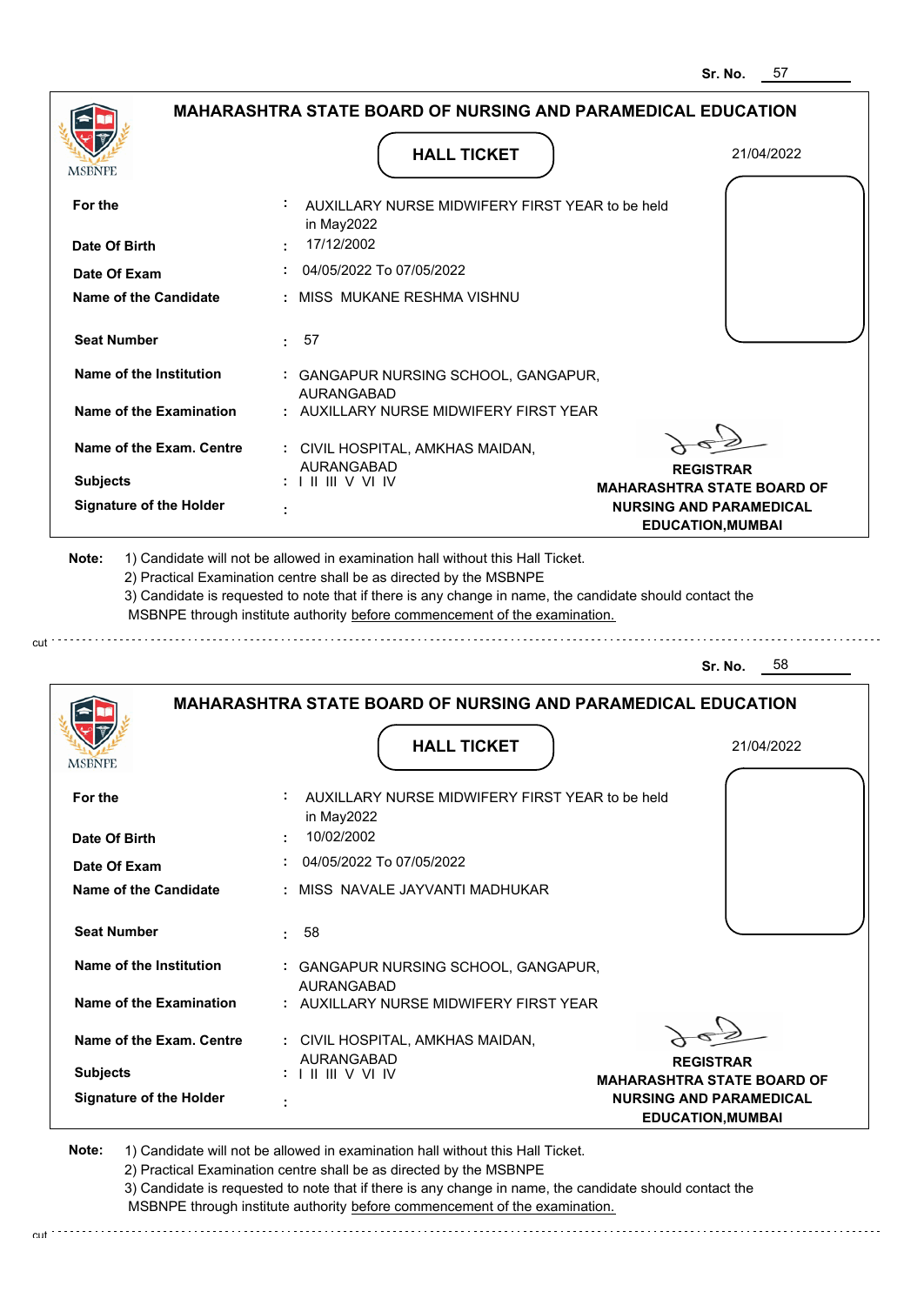|                                | <b>MAHARASHTRA STATE BOARD OF NURSING AND PARAMEDICAL EDUCATION</b>                                                                                                                                                                                         |                                                            |
|--------------------------------|-------------------------------------------------------------------------------------------------------------------------------------------------------------------------------------------------------------------------------------------------------------|------------------------------------------------------------|
|                                | <b>HALL TICKET</b>                                                                                                                                                                                                                                          | 21/04/2022                                                 |
|                                |                                                                                                                                                                                                                                                             |                                                            |
| For the                        | AUXILLARY NURSE MIDWIFERY FIRST YEAR to be held<br>in May2022                                                                                                                                                                                               |                                                            |
| Date Of Birth                  | 08/04/1995                                                                                                                                                                                                                                                  |                                                            |
| Date Of Exam                   | 04/05/2022 To 07/05/2022                                                                                                                                                                                                                                    |                                                            |
| Name of the Candidate          | : MISS ROKADE SONALI DILIP                                                                                                                                                                                                                                  |                                                            |
| <b>Seat Number</b>             | 59<br>t.                                                                                                                                                                                                                                                    |                                                            |
| Name of the Institution        | : GANGAPUR NURSING SCHOOL, GANGAPUR,<br><b>AURANGABAD</b>                                                                                                                                                                                                   |                                                            |
| Name of the Examination        | : AUXILLARY NURSE MIDWIFERY FIRST YEAR                                                                                                                                                                                                                      |                                                            |
| Name of the Exam. Centre       | : CIVIL HOSPITAL, AMKHAS MAIDAN,<br><b>AURANGABAD</b>                                                                                                                                                                                                       |                                                            |
| <b>Subjects</b>                | $: \square \square \square \square \square \vee \vee \square \vee \square$                                                                                                                                                                                  | <b>REGISTRAR</b><br><b>MAHARASHTRA STATE BOARD OF</b>      |
| <b>Signature of the Holder</b> |                                                                                                                                                                                                                                                             | <b>NURSING AND PARAMEDICAL</b><br><b>EDUCATION, MUMBAI</b> |
| Note:                          | 1) Candidate will not be allowed in examination hall without this Hall Ticket.                                                                                                                                                                              |                                                            |
|                                | 2) Practical Examination centre shall be as directed by the MSBNPE<br>3) Candidate is requested to note that if there is any change in name, the candidate should contact the<br>MSBNPE through institute authority before commencement of the examination. |                                                            |
|                                |                                                                                                                                                                                                                                                             | 60<br>Sr. No.                                              |
|                                | <b>MAHARASHTRA STATE BOARD OF NURSING AND PARAMEDICAL EDUCATION</b>                                                                                                                                                                                         |                                                            |
| MSBNPE                         | <b>HALL TICKET</b>                                                                                                                                                                                                                                          | 21/04/2022                                                 |
| For the                        | AUXILLARY NURSE MIDWIFERY FIRST YEAR to be held<br>in May2022                                                                                                                                                                                               |                                                            |
| Date Of Birth                  | 15/02/2001                                                                                                                                                                                                                                                  |                                                            |
| Date Of Exam                   | 04/05/2022 To 07/05/2022                                                                                                                                                                                                                                    |                                                            |
| <b>Name of the Candidate</b>   | : MISS_UGHADE NIRMALA SOMA                                                                                                                                                                                                                                  |                                                            |
| <b>Seat Number</b>             | 60<br>÷                                                                                                                                                                                                                                                     |                                                            |
| Name of the Institution        | : GANGAPUR NURSING SCHOOL, GANGAPUR,<br>AURANGABAD                                                                                                                                                                                                          |                                                            |

**REGISTRAR MAHARASHTRA STATE BOARD OF NURSING AND PARAMEDICAL EDUCATION,MUMBAI**

 $\epsilon$ 

**Note:**  1) Candidate will not be allowed in examination hall without this Hall Ticket.

AURANGABAD I II III V VI IV

 **:**

2) Practical Examination centre shall be as directed by the MSBNPE

3) Candidate is requested to note that if there is any change in name, the candidate should contact the MSBNPE through institute authority before commencement of the examination. cut de la component de la component de la component de la component de la component de la component de la component de la component de la component de la component de la component de la component de la component de la comp

 **:** CIVIL HOSPITAL, AMKHAS MAIDAN,

**Signature of the Holder**

**Subjects :**

**Name of the Exam. Centre**

cut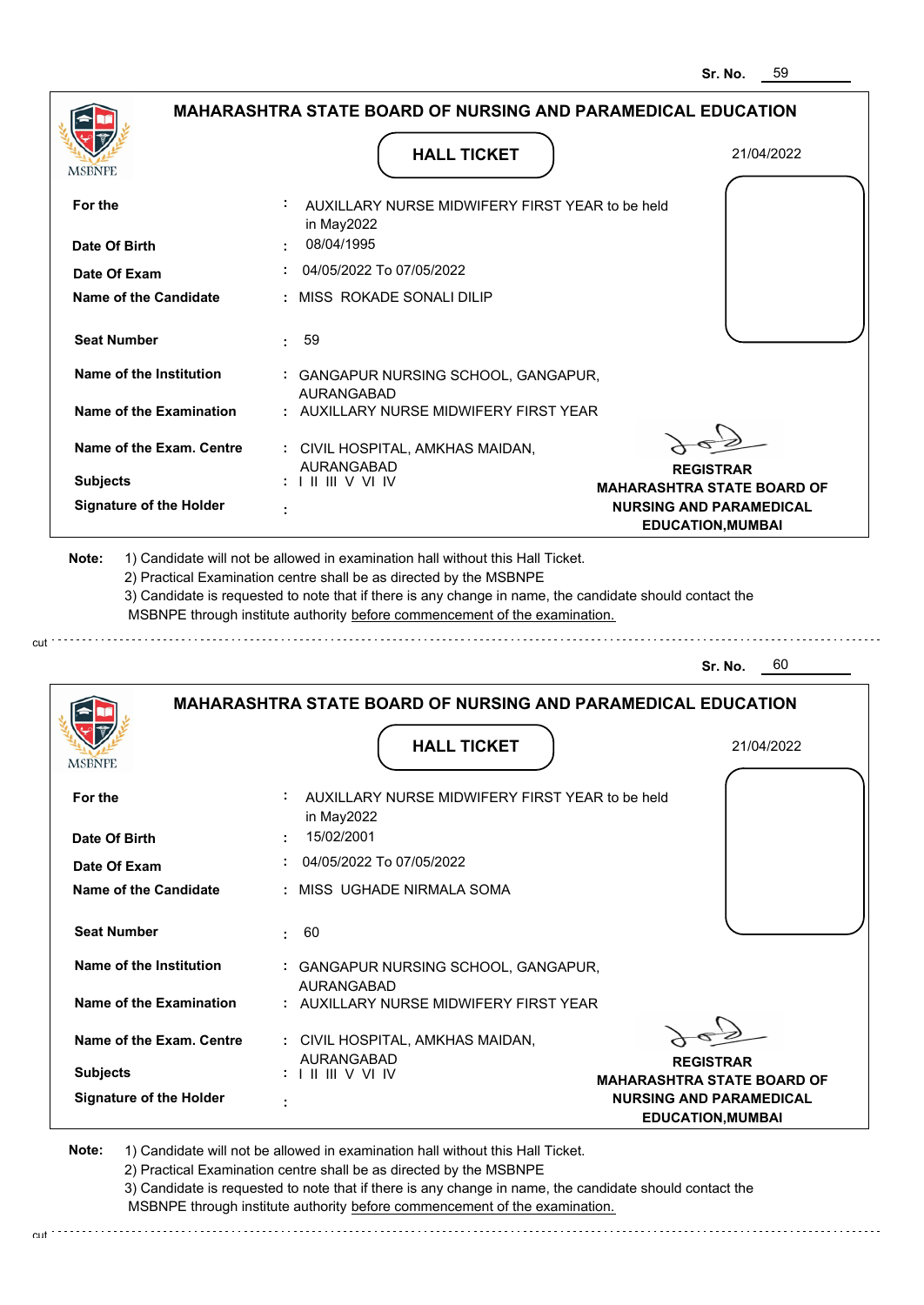|                                | <b>MAHARASHTRA STATE BOARD OF NURSING AND PARAMEDICAL EDUCATION</b>                                                                                                                                                                                                                                                                           |                                                            |
|--------------------------------|-----------------------------------------------------------------------------------------------------------------------------------------------------------------------------------------------------------------------------------------------------------------------------------------------------------------------------------------------|------------------------------------------------------------|
| <b>MSBNPE</b>                  | <b>HALL TICKET</b>                                                                                                                                                                                                                                                                                                                            | 21/04/2022                                                 |
| For the                        | AUXILLARY NURSE MIDWIFERY FIRST YEAR to be held<br>in May2022                                                                                                                                                                                                                                                                                 |                                                            |
| Date Of Birth                  | 28/08/1996                                                                                                                                                                                                                                                                                                                                    |                                                            |
| Date Of Exam                   | 04/05/2022 To 07/05/2022                                                                                                                                                                                                                                                                                                                      |                                                            |
| Name of the Candidate          | SMT WAGHMARE SAPANA VASANT<br>Nee(MASKE SAPANA DNYANESHWAR)                                                                                                                                                                                                                                                                                   |                                                            |
| <b>Seat Number</b>             | 61<br>٠.                                                                                                                                                                                                                                                                                                                                      |                                                            |
| Name of the Institution        | : GANGAPUR NURSING SCHOOL, GANGAPUR,<br>AURANGABAD                                                                                                                                                                                                                                                                                            |                                                            |
| Name of the Examination        | AUXILLARY NURSE MIDWIFERY FIRST YEAR                                                                                                                                                                                                                                                                                                          |                                                            |
| Name of the Exam. Centre       | : CIVIL HOSPITAL, AMKHAS MAIDAN,<br><b>AURANGABAD</b>                                                                                                                                                                                                                                                                                         | <b>REGISTRAR</b>                                           |
| <b>Subjects</b>                | $: 1 \mathbb{H} \mathbb{H} \vee \mathbb{V} \mathbb{N}$                                                                                                                                                                                                                                                                                        | <b>MAHARASHTRA STATE BOARD OF</b>                          |
| <b>Signature of the Holder</b> |                                                                                                                                                                                                                                                                                                                                               | <b>NURSING AND PARAMEDICAL</b><br><b>EDUCATION, MUMBAI</b> |
| Note:                          | 1) Candidate will not be allowed in examination hall without this Hall Ticket.<br>2) Practical Examination centre shall be as directed by the MSBNPE<br>3) Candidate is requested to note that if there is any change in name, the candidate should contact the<br>MSBNPE through institute authority before commencement of the examination. |                                                            |

cut.

**Sr. No.** 62

|                                | <b>MAHARASHTRA STATE BOARD OF NURSING AND PARAMEDICAL EDUCATION</b> |                                                            |
|--------------------------------|---------------------------------------------------------------------|------------------------------------------------------------|
| <b>MSBNPE</b>                  | <b>HALL TICKET</b>                                                  | 21/04/2022                                                 |
| For the                        | AUXILLARY NURSE MIDWIFERY FIRST YEAR to be held<br>in May2022       |                                                            |
| Date Of Birth                  | 01/06/2002                                                          |                                                            |
| Date Of Exam                   | 04/05/2022 To 07/05/2022                                            |                                                            |
| Name of the Candidate          | : MISS WARGHADE LATA RAMDAS                                         |                                                            |
| <b>Seat Number</b>             | 62<br>t.                                                            |                                                            |
| Name of the Institution        | : GANGAPUR NURSING SCHOOL, GANGAPUR,<br><b>AURANGABAD</b>           |                                                            |
| Name of the Examination        | : AUXILLARY NURSE MIDWIFERY FIRST YEAR                              |                                                            |
| Name of the Exam. Centre       | : CIVIL HOSPITAL, AMKHAS MAIDAN,<br><b>AURANGABAD</b>               | <b>REGISTRAR</b>                                           |
| <b>Subjects</b>                | $: 1 \mathbb{H} \mathbb{H}$ V VI IV                                 | <b>MAHARASHTRA STATE BOARD OF</b>                          |
| <b>Signature of the Holder</b> | ٠                                                                   | <b>NURSING AND PARAMEDICAL</b><br><b>EDUCATION, MUMBAI</b> |

**Note:**  1) Candidate will not be allowed in examination hall without this Hall Ticket.

2) Practical Examination centre shall be as directed by the MSBNPE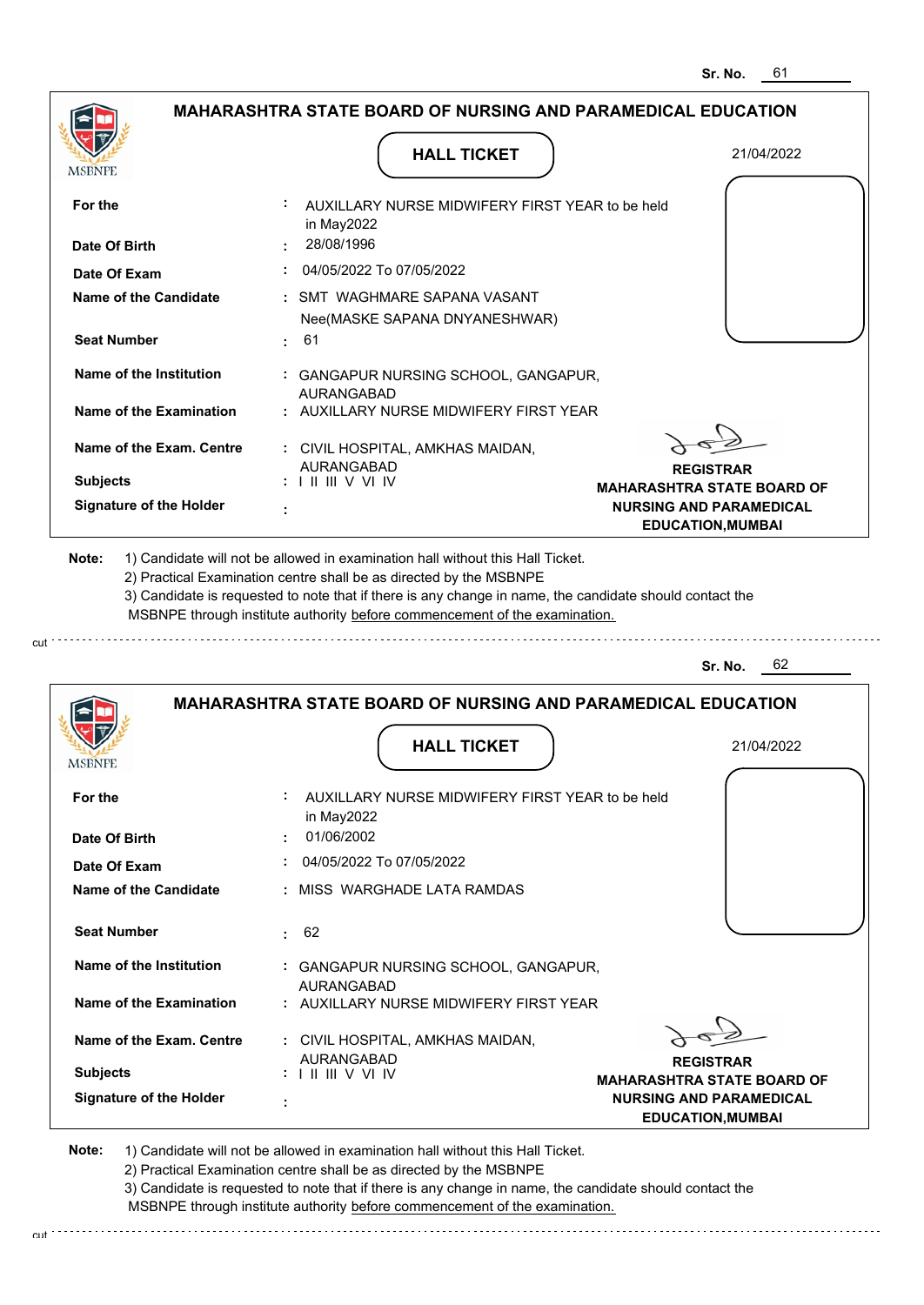| : AUXILLARY NURSE MIDWIFERY FIRST YEAR to be held<br>For the<br>in May2022<br>18/09/2002<br>Date Of Birth<br>$\div$ 04/05/2022 To 07/05/2022<br>Date Of Exam<br><b>Name of the Candidate</b><br>: MISS AMBHORE POOJA ASHOK<br><b>Seat Number</b><br>: 63<br>Name of the Institution<br>: SHRADDHA NURSING SCHOOL, AURANGABAD<br>Name of the Examination<br>: AUXILLARY NURSE MIDWIFERY FIRST YEAR<br>Name of the Exam. Centre<br>: CIVIL HOSPITAL, AMKHAS MAIDAN,<br>AURANGABAD<br><b>REGISTRAR</b><br><b>Subjects</b><br>$: 1 \mathbb{H} \mathbb{H} \vee \mathbb{V} \mathbb{W}$<br><b>MAHARASHTRA STATE BOARD OF</b><br><b>Signature of the Holder</b><br><b>NURSING AND PARAMEDICAL</b><br><b>EDUCATION, MUMBAI</b><br>Note:<br>1) Candidate will not be allowed in examination hall without this Hall Ticket.<br>2) Practical Examination centre shall be as directed by the MSBNPE<br>3) Candidate is requested to note that if there is any change in name, the candidate should contact the<br>MSBNPE through institute authority before commencement of the examination.<br>64<br>Sr. No.<br><b>MAHARASHTRA STATE BOARD OF NURSING AND PARAMEDICAL EDUCATION</b><br><b>HALL TICKET</b><br>21/04/2022<br><b>MSBNPE</b><br>For the<br>AUXILLARY NURSE MIDWIFERY FIRST YEAR to be held<br>in May2022 | <b>MSBNPE</b> | <b>HALL TICKET</b> | 21/04/2022 |
|----------------------------------------------------------------------------------------------------------------------------------------------------------------------------------------------------------------------------------------------------------------------------------------------------------------------------------------------------------------------------------------------------------------------------------------------------------------------------------------------------------------------------------------------------------------------------------------------------------------------------------------------------------------------------------------------------------------------------------------------------------------------------------------------------------------------------------------------------------------------------------------------------------------------------------------------------------------------------------------------------------------------------------------------------------------------------------------------------------------------------------------------------------------------------------------------------------------------------------------------------------------------------------------------------------|---------------|--------------------|------------|
|                                                                                                                                                                                                                                                                                                                                                                                                                                                                                                                                                                                                                                                                                                                                                                                                                                                                                                                                                                                                                                                                                                                                                                                                                                                                                                          |               |                    |            |
|                                                                                                                                                                                                                                                                                                                                                                                                                                                                                                                                                                                                                                                                                                                                                                                                                                                                                                                                                                                                                                                                                                                                                                                                                                                                                                          |               |                    |            |
|                                                                                                                                                                                                                                                                                                                                                                                                                                                                                                                                                                                                                                                                                                                                                                                                                                                                                                                                                                                                                                                                                                                                                                                                                                                                                                          |               |                    |            |
|                                                                                                                                                                                                                                                                                                                                                                                                                                                                                                                                                                                                                                                                                                                                                                                                                                                                                                                                                                                                                                                                                                                                                                                                                                                                                                          |               |                    |            |
|                                                                                                                                                                                                                                                                                                                                                                                                                                                                                                                                                                                                                                                                                                                                                                                                                                                                                                                                                                                                                                                                                                                                                                                                                                                                                                          |               |                    |            |
|                                                                                                                                                                                                                                                                                                                                                                                                                                                                                                                                                                                                                                                                                                                                                                                                                                                                                                                                                                                                                                                                                                                                                                                                                                                                                                          |               |                    |            |
|                                                                                                                                                                                                                                                                                                                                                                                                                                                                                                                                                                                                                                                                                                                                                                                                                                                                                                                                                                                                                                                                                                                                                                                                                                                                                                          |               |                    |            |
|                                                                                                                                                                                                                                                                                                                                                                                                                                                                                                                                                                                                                                                                                                                                                                                                                                                                                                                                                                                                                                                                                                                                                                                                                                                                                                          |               |                    |            |
|                                                                                                                                                                                                                                                                                                                                                                                                                                                                                                                                                                                                                                                                                                                                                                                                                                                                                                                                                                                                                                                                                                                                                                                                                                                                                                          |               |                    |            |
|                                                                                                                                                                                                                                                                                                                                                                                                                                                                                                                                                                                                                                                                                                                                                                                                                                                                                                                                                                                                                                                                                                                                                                                                                                                                                                          |               |                    |            |
|                                                                                                                                                                                                                                                                                                                                                                                                                                                                                                                                                                                                                                                                                                                                                                                                                                                                                                                                                                                                                                                                                                                                                                                                                                                                                                          |               |                    |            |
|                                                                                                                                                                                                                                                                                                                                                                                                                                                                                                                                                                                                                                                                                                                                                                                                                                                                                                                                                                                                                                                                                                                                                                                                                                                                                                          |               |                    |            |
|                                                                                                                                                                                                                                                                                                                                                                                                                                                                                                                                                                                                                                                                                                                                                                                                                                                                                                                                                                                                                                                                                                                                                                                                                                                                                                          |               |                    |            |
| 10/07/2002<br>Date Of Birth                                                                                                                                                                                                                                                                                                                                                                                                                                                                                                                                                                                                                                                                                                                                                                                                                                                                                                                                                                                                                                                                                                                                                                                                                                                                              |               |                    |            |

| Date Of Exam                   | 04/05/2022 To 07/05/2022                               |                                                           |
|--------------------------------|--------------------------------------------------------|-----------------------------------------------------------|
| Name of the Candidate          | : MISS AMBHORE SHIVANI VILAS                           |                                                           |
| <b>Seat Number</b>             | $\div$ 64                                              |                                                           |
| Name of the Institution        | : SHRADDHA NURSING SCHOOL, AURANGABAD                  |                                                           |
| Name of the Examination        | : AUXILLARY NURSE MIDWIFERY FIRST YEAR                 |                                                           |
| Name of the Exam. Centre       | : CIVIL HOSPITAL, AMKHAS MAIDAN,<br>AURANGABAD         |                                                           |
| <b>Subjects</b>                | $: 1 \mathbb{H} \mathbb{H} \vee \mathbb{V} \mathbb{W}$ | <b>REGISTRAR</b><br><b>MAHARASHTRA STATE BOARD OF</b>     |
| <b>Signature of the Holder</b> | ٠<br>۰                                                 | <b>NURSING AND PARAMEDICAL</b><br><b>EDUCATION.MUMBAI</b> |

**Note:**  1) Candidate will not be allowed in examination hall without this Hall Ticket. 2) Practical Examination centre shall be as directed by the MSBNPE 3) Candidate is requested to note that if there is any change in name, the candidate should contact the

 MSBNPE through institute authority before commencement of the examination. 

cut.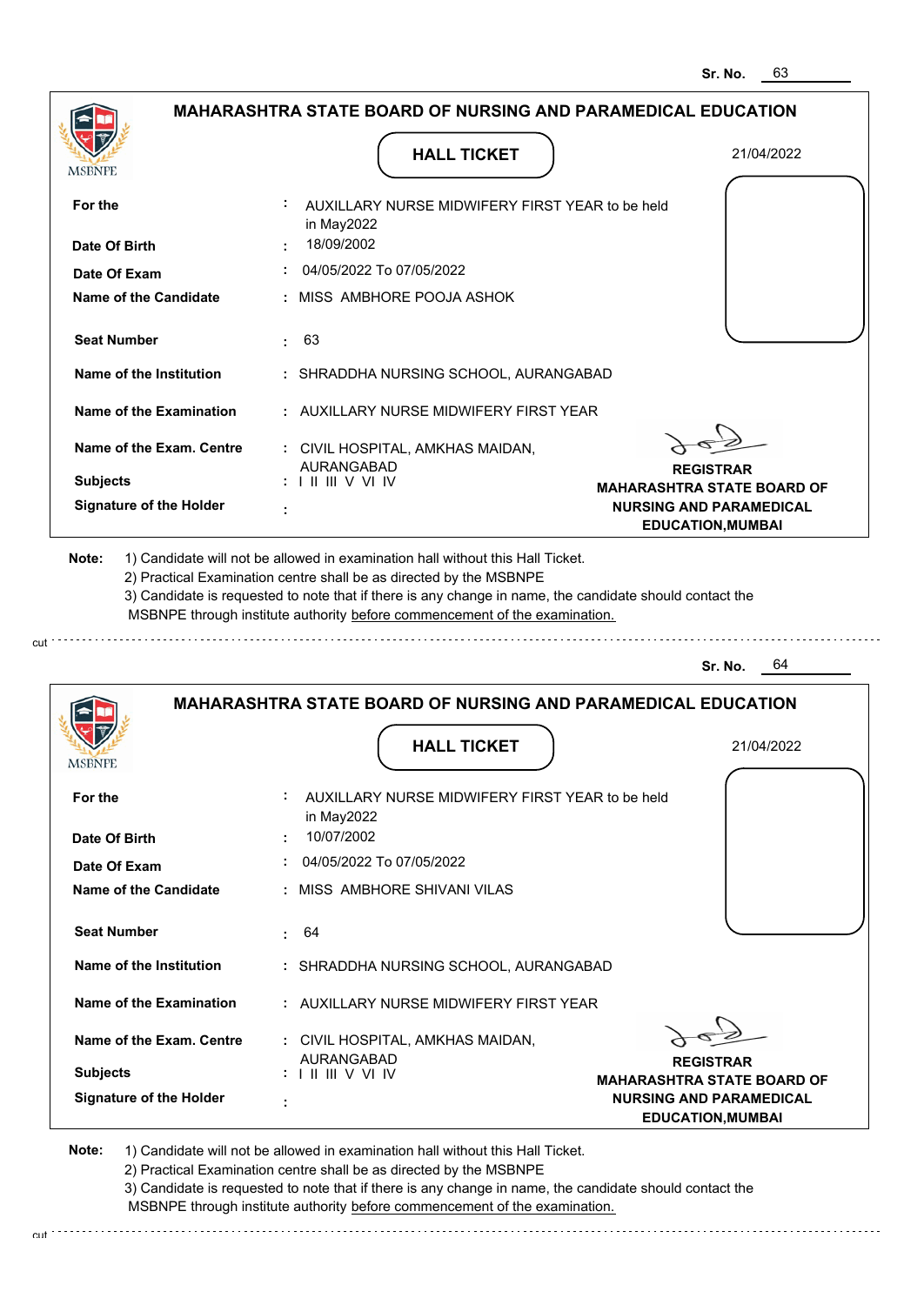| MSBNPE                         | <b>HALL TICKET</b>                                                                                                                                                                                                                                                                                                                            | 21/04/2022                                                 |
|--------------------------------|-----------------------------------------------------------------------------------------------------------------------------------------------------------------------------------------------------------------------------------------------------------------------------------------------------------------------------------------------|------------------------------------------------------------|
| For the                        | AUXILLARY NURSE MIDWIFERY FIRST YEAR to be held<br>in May2022                                                                                                                                                                                                                                                                                 |                                                            |
| Date Of Birth                  | 03/02/2001                                                                                                                                                                                                                                                                                                                                    |                                                            |
| Date Of Exam                   | 04/05/2022 To 07/05/2022                                                                                                                                                                                                                                                                                                                      |                                                            |
| Name of the Candidate          | : MISS JADHAV SAKSHI DATTA                                                                                                                                                                                                                                                                                                                    |                                                            |
| <b>Seat Number</b>             | 65<br>t.                                                                                                                                                                                                                                                                                                                                      |                                                            |
| Name of the Institution        | : SHRADDHA NURSING SCHOOL, AURANGABAD                                                                                                                                                                                                                                                                                                         |                                                            |
| Name of the Examination        | : AUXILLARY NURSE MIDWIFERY FIRST YEAR                                                                                                                                                                                                                                                                                                        |                                                            |
| Name of the Exam. Centre       | : CIVIL HOSPITAL, AMKHAS MAIDAN,<br><b>AURANGABAD</b>                                                                                                                                                                                                                                                                                         | <b>REGISTRAR</b>                                           |
| <b>Subjects</b>                | $: 1 \mathbb{H} \mathbb{H} \vee \mathbb{V} \mathbb{W}$                                                                                                                                                                                                                                                                                        | <b>MAHARASHTRA STATE BOARD OF</b>                          |
| <b>Signature of the Holder</b> |                                                                                                                                                                                                                                                                                                                                               | <b>NURSING AND PARAMEDICAL</b><br><b>EDUCATION, MUMBAI</b> |
| Note:                          | 1) Candidate will not be allowed in examination hall without this Hall Ticket.<br>2) Practical Examination centre shall be as directed by the MSBNPE<br>3) Candidate is requested to note that if there is any change in name, the candidate should contact the<br>MSBNPE through institute authority before commencement of the examination. |                                                            |
|                                |                                                                                                                                                                                                                                                                                                                                               |                                                            |

|                                | <b>MAHARASHTRA STATE BOARD OF NURSING AND PARAMEDICAL EDUCATION</b>         |                                                            |  |
|--------------------------------|-----------------------------------------------------------------------------|------------------------------------------------------------|--|
| <b>MSBNPE</b>                  | <b>HALL TICKET</b>                                                          | 21/04/2022                                                 |  |
| For the                        | AUXILLARY NURSE MIDWIFERY FIRST YEAR to be held<br>in May2022               |                                                            |  |
| Date Of Birth                  | 04/12/2001                                                                  |                                                            |  |
| Date Of Exam                   | 04/05/2022 To 07/05/2022                                                    |                                                            |  |
| Name of the Candidate          | : MISS JADHAV VIDYA RAMESH                                                  |                                                            |  |
| <b>Seat Number</b>             | 66<br>$\sim$                                                                |                                                            |  |
| Name of the Institution        | : SHRADDHA NURSING SCHOOL, AURANGABAD                                       |                                                            |  |
| Name of the Examination        | : AUXILLARY NURSE MIDWIFERY FIRST YEAR                                      |                                                            |  |
| Name of the Exam. Centre       | : CIVIL HOSPITAL, AMKHAS MAIDAN,                                            |                                                            |  |
| <b>Subjects</b>                | <b>AURANGABAD</b><br>$: 1 \mathbb{H} \mathbb{H} \vee \mathbb{V} \mathbb{W}$ | <b>REGISTRAR</b><br><b>MAHARASHTRA STATE BOARD OF</b>      |  |
| <b>Signature of the Holder</b> |                                                                             | <b>NURSING AND PARAMEDICAL</b><br><b>EDUCATION, MUMBAI</b> |  |

2) Practical Examination centre shall be as directed by the MSBNPE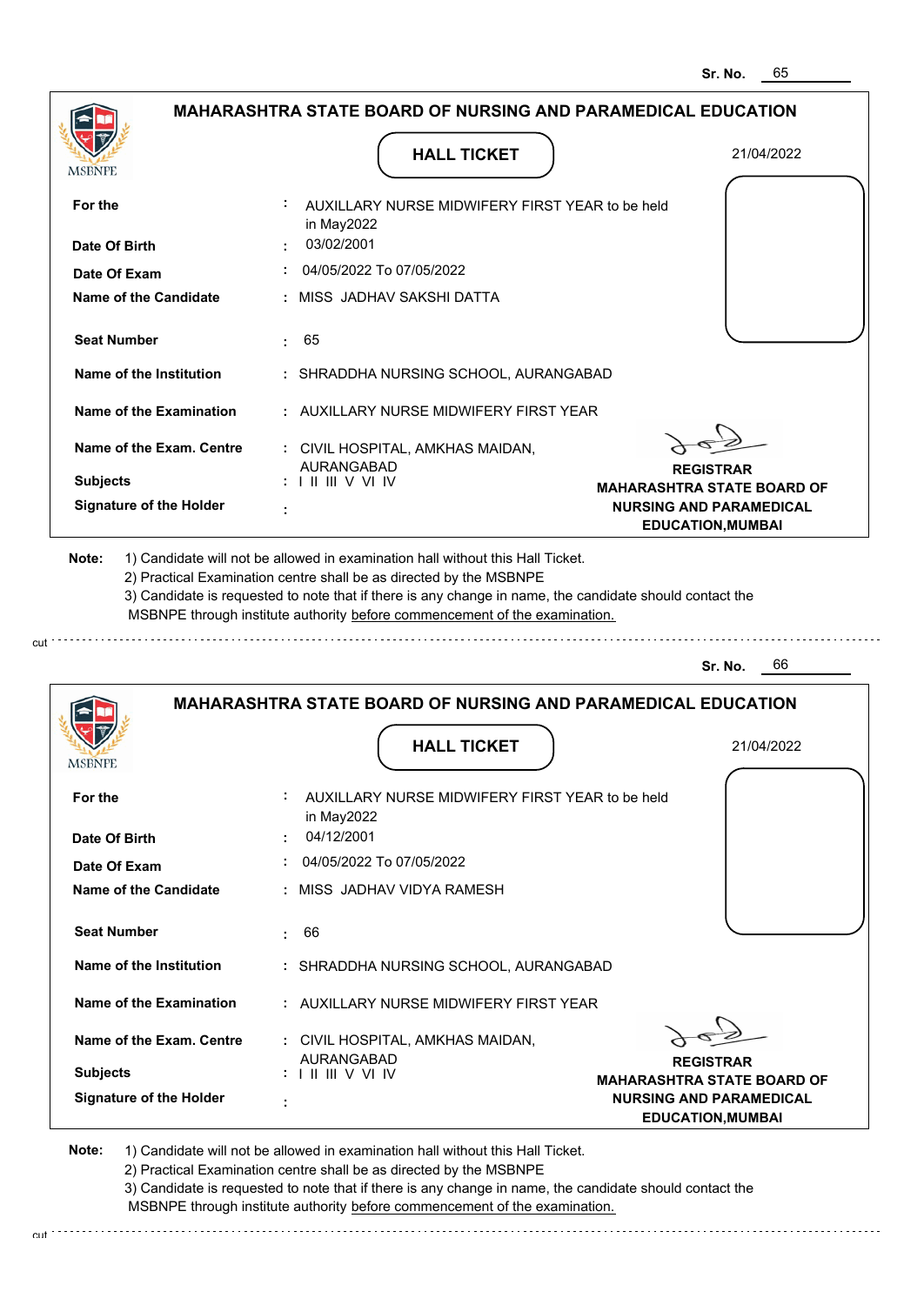|                    |                                | <b>MAHARASHTRA STATE BOARD OF NURSING AND PARAMEDICAL EDUCATION</b>                                                                                                                                                                                                                                                                           |                                                                                                 |
|--------------------|--------------------------------|-----------------------------------------------------------------------------------------------------------------------------------------------------------------------------------------------------------------------------------------------------------------------------------------------------------------------------------------------|-------------------------------------------------------------------------------------------------|
| MSBNPE             |                                | <b>HALL TICKET</b>                                                                                                                                                                                                                                                                                                                            | 21/04/2022                                                                                      |
| For the            |                                | : AUXILLARY NURSE MIDWIFERY FIRST YEAR to be held<br>in May2022                                                                                                                                                                                                                                                                               |                                                                                                 |
| Date Of Birth      |                                | 25/12/2002                                                                                                                                                                                                                                                                                                                                    |                                                                                                 |
| Date Of Exam       |                                | 04/05/2022 To 07/05/2022                                                                                                                                                                                                                                                                                                                      |                                                                                                 |
|                    | Name of the Candidate          | : MISS JADHAV DIVYA RAMESH                                                                                                                                                                                                                                                                                                                    |                                                                                                 |
| <b>Seat Number</b> |                                | $\pm 67$                                                                                                                                                                                                                                                                                                                                      |                                                                                                 |
|                    | Name of the Institution        | : SHRADDHA NURSING SCHOOL, AURANGABAD                                                                                                                                                                                                                                                                                                         |                                                                                                 |
|                    | Name of the Examination        | : AUXILLARY NURSE MIDWIFERY FIRST YEAR                                                                                                                                                                                                                                                                                                        |                                                                                                 |
|                    | Name of the Exam. Centre       | : CIVIL HOSPITAL, AMKHAS MAIDAN,                                                                                                                                                                                                                                                                                                              |                                                                                                 |
| <b>Subjects</b>    |                                | <b>AURANGABAD</b><br>$: 1 \mathbb{H} \mathbb{H} \vee \mathbb{V} \mathbb{W}$                                                                                                                                                                                                                                                                   | <b>REGISTRAR</b>                                                                                |
|                    | <b>Signature of the Holder</b> | ÷                                                                                                                                                                                                                                                                                                                                             | <b>MAHARASHTRA STATE BOARD OF</b><br><b>NURSING AND PARAMEDICAL</b><br><b>EDUCATION, MUMBAI</b> |
| Note:              |                                | 1) Candidate will not be allowed in examination hall without this Hall Ticket.<br>2) Practical Examination centre shall be as directed by the MSBNPE<br>3) Candidate is requested to note that if there is any change in name, the candidate should contact the<br>MSBNPE through institute authority before commencement of the examination. |                                                                                                 |
|                    |                                |                                                                                                                                                                                                                                                                                                                                               | - 68<br>Sr. No.                                                                                 |
|                    |                                | <b>MAHARASHTRA STATE BOARD OF NURSING AND PARAMEDICAL EDUCATION</b>                                                                                                                                                                                                                                                                           |                                                                                                 |
|                    |                                | <b>HALL TICKET</b>                                                                                                                                                                                                                                                                                                                            | 21/04/2022                                                                                      |

| **********                     |                                                                                                                 |
|--------------------------------|-----------------------------------------------------------------------------------------------------------------|
| For the<br>Date Of Birth       | ÷<br>AUXILLARY NURSE MIDWIFERY FIRST YEAR to be held<br>in May2022<br>30/08/1993                                |
|                                |                                                                                                                 |
| Date Of Exam                   | 04/05/2022 To 07/05/2022                                                                                        |
| Name of the Candidate          | : MISS KAMBLE JYOTI ANAND                                                                                       |
| <b>Seat Number</b>             | 68<br>$\sim$                                                                                                    |
| Name of the Institution        | : SHRADDHA NURSING SCHOOL, AURANGABAD                                                                           |
| Name of the Examination        | : AUXILLARY NURSE MIDWIFERY FIRST YEAR                                                                          |
| Name of the Exam. Centre       | : CIVIL HOSPITAL, AMKHAS MAIDAN,<br><b>AURANGABAD</b>                                                           |
| <b>Subjects</b>                | <b>REGISTRAR</b><br>$: 1 \mathbb{H} \mathbb{H} \vee \mathbb{V} \mathbb{W}$<br><b>MAHARASHTRA STATE BOARD OF</b> |
| <b>Signature of the Holder</b> | <b>NURSING AND PARAMEDICAL</b><br>٠<br><b>EDUCATION, MUMBAI</b>                                                 |

**Note:**  1) Candidate will not be allowed in examination hall without this Hall Ticket. 2) Practical Examination centre shall be as directed by the MSBNPE 3) Candidate is requested to note that if there is any change in name, the candidate should contact the

 MSBNPE through institute authority before commencement of the examination. cut de la component de la component de la component de la component de la component de la component de la component de la component de la component de la component de la component de la component de la component de la comp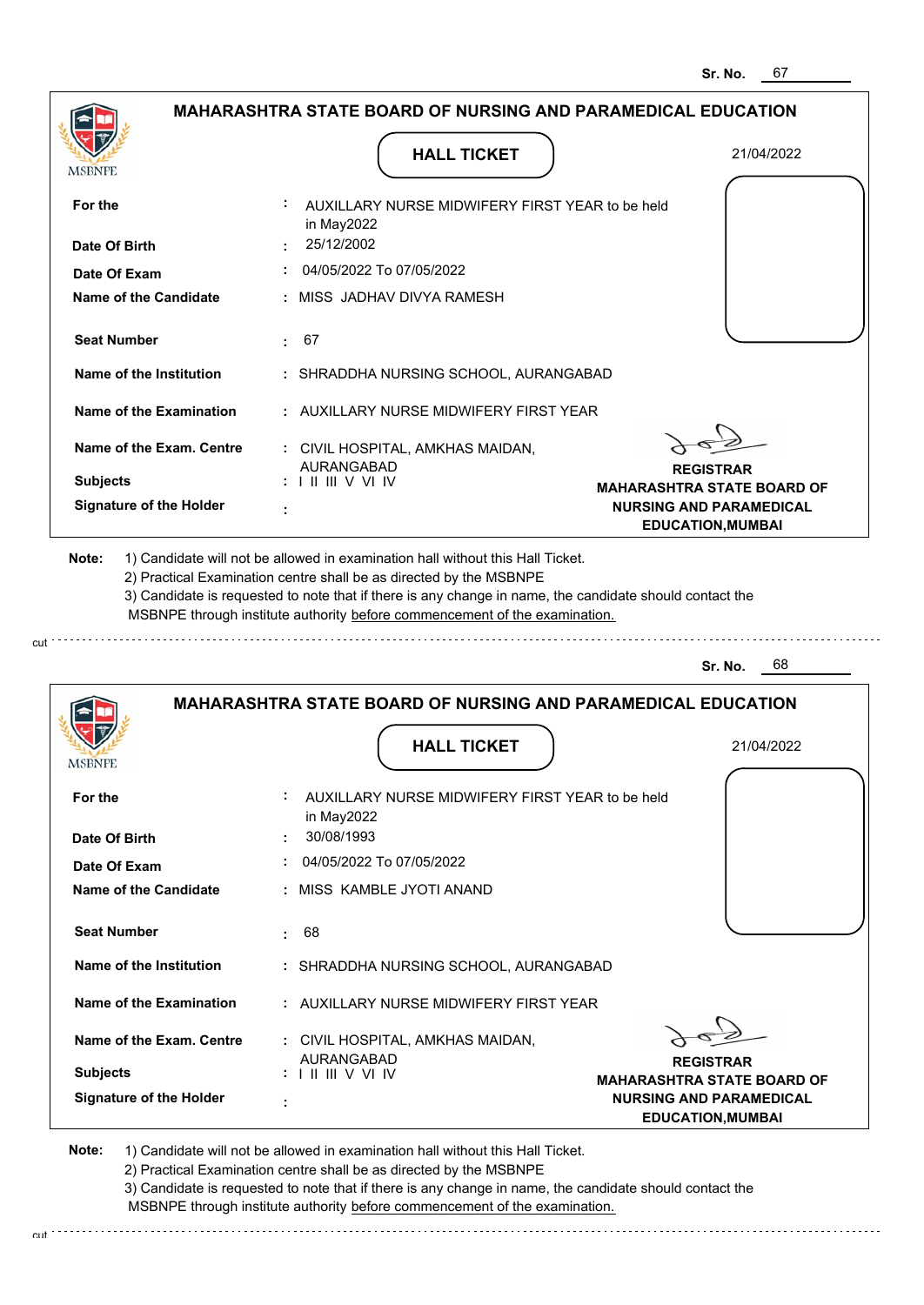|                                          | <b>MAHARASHTRA STATE BOARD OF NURSING AND PARAMEDICAL EDUCATION</b>                                                                                                                                                                                                                                                                           |                                                            |
|------------------------------------------|-----------------------------------------------------------------------------------------------------------------------------------------------------------------------------------------------------------------------------------------------------------------------------------------------------------------------------------------------|------------------------------------------------------------|
| <b>MSBNPE</b>                            | <b>HALL TICKET</b>                                                                                                                                                                                                                                                                                                                            | 21/04/2022                                                 |
| For the                                  | AUXILLARY NURSE MIDWIFERY FIRST YEAR to be held<br>in May2022                                                                                                                                                                                                                                                                                 |                                                            |
| Date Of Birth                            | : 01/01/1998                                                                                                                                                                                                                                                                                                                                  |                                                            |
| Date Of Exam                             | 04/05/2022 To 07/05/2022                                                                                                                                                                                                                                                                                                                      |                                                            |
| Name of the Candidate                    | : MISS KHAIRNAR SWATI BHAGWAN                                                                                                                                                                                                                                                                                                                 |                                                            |
| <b>Seat Number</b>                       | : 69                                                                                                                                                                                                                                                                                                                                          |                                                            |
| Name of the Institution                  | : SHRADDHA NURSING SCHOOL, AURANGABAD                                                                                                                                                                                                                                                                                                         |                                                            |
| Name of the Examination                  | : AUXILLARY NURSE MIDWIFERY FIRST YEAR                                                                                                                                                                                                                                                                                                        |                                                            |
| Name of the Exam. Centre                 | : CIVIL HOSPITAL, AMKHAS MAIDAN,<br><b>AURANGABAD</b>                                                                                                                                                                                                                                                                                         |                                                            |
| <b>Subjects</b>                          | :          V V  IV                                                                                                                                                                                                                                                                                                                            | <b>REGISTRAR</b><br><b>MAHARASHTRA STATE BOARD OF</b>      |
| <b>Signature of the Holder</b>           |                                                                                                                                                                                                                                                                                                                                               | <b>NURSING AND PARAMEDICAL</b><br><b>EDUCATION, MUMBAI</b> |
|                                          | 1) Candidate will not be allowed in examination hall without this Hall Ticket.<br>2) Practical Examination centre shall be as directed by the MSBNPE<br>3) Candidate is requested to note that if there is any change in name, the candidate should contact the<br>MSBNPE through institute authority before commencement of the examination. |                                                            |
|                                          |                                                                                                                                                                                                                                                                                                                                               | - 70<br>Sr. No.                                            |
|                                          | <b>MAHARASHTRA STATE BOARD OF NURSING AND PARAMEDICAL EDUCATION</b><br><b>HALL TICKET</b>                                                                                                                                                                                                                                                     | 21/04/2022                                                 |
| For the                                  | AUXILLARY NURSE MIDWIFERY FIRST YEAR to be held<br>in May2022                                                                                                                                                                                                                                                                                 |                                                            |
| Date Of Birth                            | 27/08/2002                                                                                                                                                                                                                                                                                                                                    |                                                            |
| Date Of Exam                             | : 04/05/2022 To 07/05/2022                                                                                                                                                                                                                                                                                                                    |                                                            |
| <b>Name of the Candidate</b>             | : MISS LANDGE POOJA RAMESH                                                                                                                                                                                                                                                                                                                    |                                                            |
| <b>Seat Number</b>                       | .70                                                                                                                                                                                                                                                                                                                                           |                                                            |
| <b>MSBNPE</b><br>Name of the Institution | : SHRADDHA NURSING SCHOOL, AURANGABAD                                                                                                                                                                                                                                                                                                         |                                                            |
| Name of the Examination                  | : AUXILLARY NURSE MIDWIFERY FIRST YEAR                                                                                                                                                                                                                                                                                                        |                                                            |
| Name of the Exam. Centre                 | : CIVIL HOSPITAL, AMKHAS MAIDAN,                                                                                                                                                                                                                                                                                                              |                                                            |
| <b>Subjects</b>                          | <b>AURANGABAD</b><br>$: 1 \mathbb{H} \mathbb{H} \vee \mathbb{V} \mathbb{N}$                                                                                                                                                                                                                                                                   | <b>REGISTRAR</b><br><b>MAHARASHTRA STATE BOARD OF</b>      |

2) Practical Examination centre shall be as directed by the MSBNPE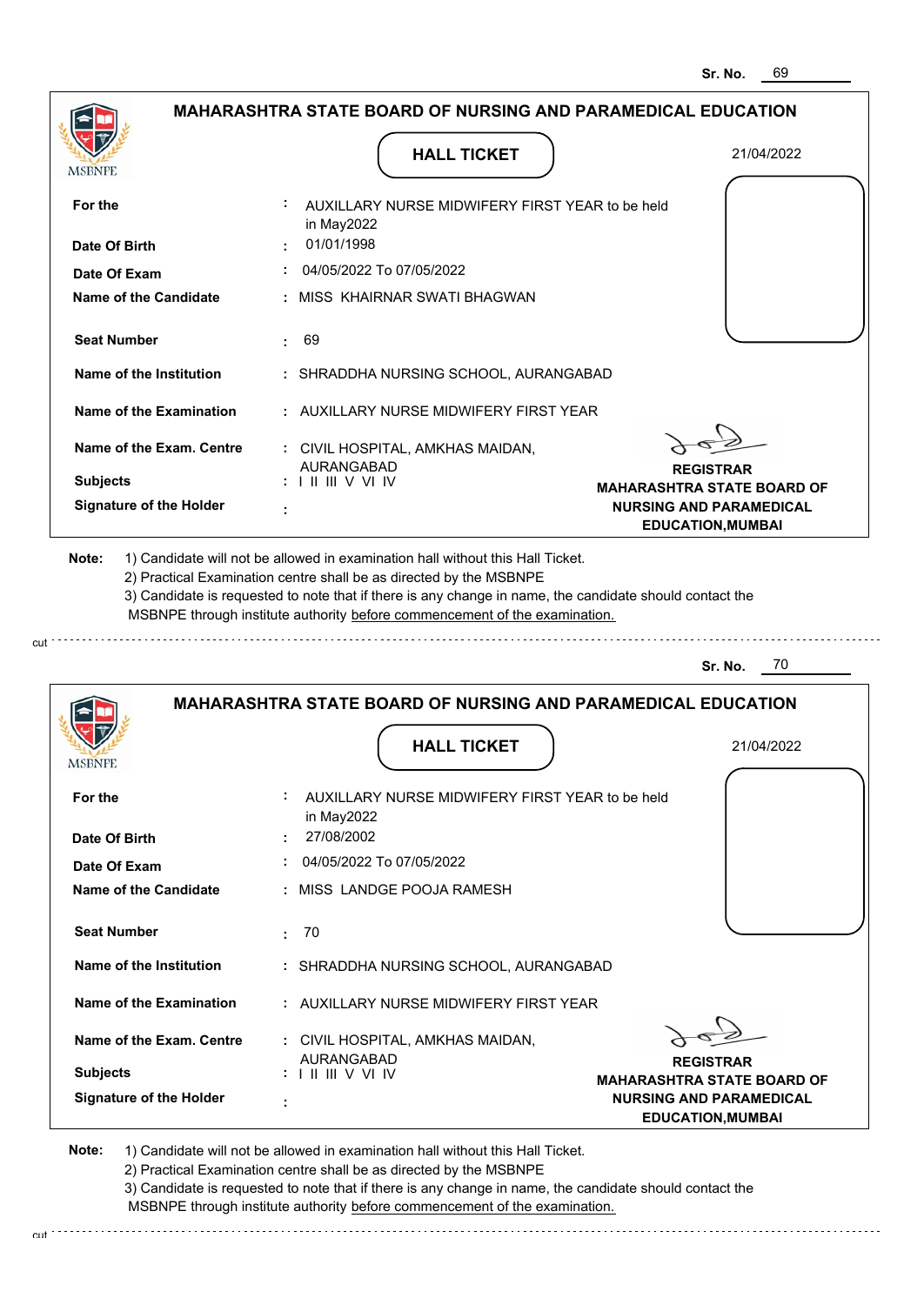|                 |                                |                                                        |                                                                                                                                                                                                                                    | <b>MAHARASHTRA STATE BOARD OF NURSING AND PARAMEDICAL EDUCATION</b>                                     |
|-----------------|--------------------------------|--------------------------------------------------------|------------------------------------------------------------------------------------------------------------------------------------------------------------------------------------------------------------------------------------|---------------------------------------------------------------------------------------------------------|
| MSBNPE          |                                |                                                        | <b>HALL TICKET</b>                                                                                                                                                                                                                 | 21/04/2022                                                                                              |
| For the         |                                | in May2022                                             | : AUXILLARY NURSE MIDWIFERY FIRST YEAR to be held                                                                                                                                                                                  |                                                                                                         |
| Date Of Birth   |                                | 12/12/1995                                             |                                                                                                                                                                                                                                    |                                                                                                         |
|                 | Date Of Exam                   |                                                        | 04/05/2022 To 07/05/2022                                                                                                                                                                                                           |                                                                                                         |
|                 | <b>Name of the Candidate</b>   |                                                        | : MISS PATHARE VAISHALI SITARAM                                                                                                                                                                                                    |                                                                                                         |
|                 | <b>Seat Number</b>             | : 71                                                   |                                                                                                                                                                                                                                    |                                                                                                         |
|                 | Name of the Institution        |                                                        | : SHRADDHA NURSING SCHOOL, AURANGABAD                                                                                                                                                                                              |                                                                                                         |
|                 | Name of the Examination        |                                                        | : AUXILLARY NURSE MIDWIFERY FIRST YEAR                                                                                                                                                                                             |                                                                                                         |
|                 | Name of the Exam. Centre       | <b>AURANGABAD</b>                                      | : CIVIL HOSPITAL, AMKHAS MAIDAN,                                                                                                                                                                                                   | <b>REGISTRAR</b>                                                                                        |
| <b>Subjects</b> |                                | $: 1 \mathbb{H} \mathbb{H} \vee \mathbb{V} \mathbb{W}$ |                                                                                                                                                                                                                                    | <b>MAHARASHTRA STATE BOARD OF</b>                                                                       |
|                 | <b>Signature of the Holder</b> |                                                        |                                                                                                                                                                                                                                    | <b>NURSING AND PARAMEDICAL</b><br><b>EDUCATION, MUMBAI</b>                                              |
| Note:           |                                |                                                        | 1) Candidate will not be allowed in examination hall without this Hall Ticket.<br>2) Practical Examination centre shall be as directed by the MSBNPE<br>MSBNPE through institute authority before commencement of the examination. | 3) Candidate is requested to note that if there is any change in name, the candidate should contact the |
|                 |                                |                                                        |                                                                                                                                                                                                                                    | 72<br>Sr. No.                                                                                           |
|                 |                                |                                                        |                                                                                                                                                                                                                                    | <b>MAHARASHTRA STATE BOARD OF NURSING AND PARAMEDICAL EDUCATION</b>                                     |
|                 |                                |                                                        | <b>HALL TICKET</b>                                                                                                                                                                                                                 | 21/04/2022                                                                                              |

**HALL TICKET**

| For the                  | AUXILLARY NURSE MIDWIFERY FIRST YEAR to be held<br>in May2022                                                   |
|--------------------------|-----------------------------------------------------------------------------------------------------------------|
| Date Of Birth            | 22/09/2002<br>$\sim$                                                                                            |
| Date Of Exam             | 04/05/2022 To 07/05/2022                                                                                        |
| Name of the Candidate    | : MISS RAJGURU VAISHALI VILAS                                                                                   |
| <b>Seat Number</b>       | : 72                                                                                                            |
| Name of the Institution  | : SHRADDHA NURSING SCHOOL, AURANGABAD                                                                           |
| Name of the Examination  | : AUXILLARY NURSE MIDWIFERY FIRST YEAR                                                                          |
| Name of the Exam. Centre | : CIVIL HOSPITAL, AMKHAS MAIDAN,<br>AURANGABAD                                                                  |
| <b>Subjects</b>          | <b>REGISTRAR</b><br>$: 1 \mathbb{H} \mathbb{H} \vee \mathbb{V} \mathbb{W}$<br><b>MAHARASHTRA STATE BOARD OF</b> |
| Signature of the Holder  | <b>NURSING AND PARAMEDICAL</b><br>٠<br><b>EDUCATION, MUMBAI</b>                                                 |

**Note:**  1) Candidate will not be allowed in examination hall without this Hall Ticket.

MSBNPE

2) Practical Examination centre shall be as directed by the MSBNPE

3) Candidate is requested to note that if there is any change in name, the candidate should contact the MSBNPE through institute authority before commencement of the examination.

cut de la component de la component de la component de la component de la component de la component de la component de la component de la component de la component de la component de la component de la component de la comp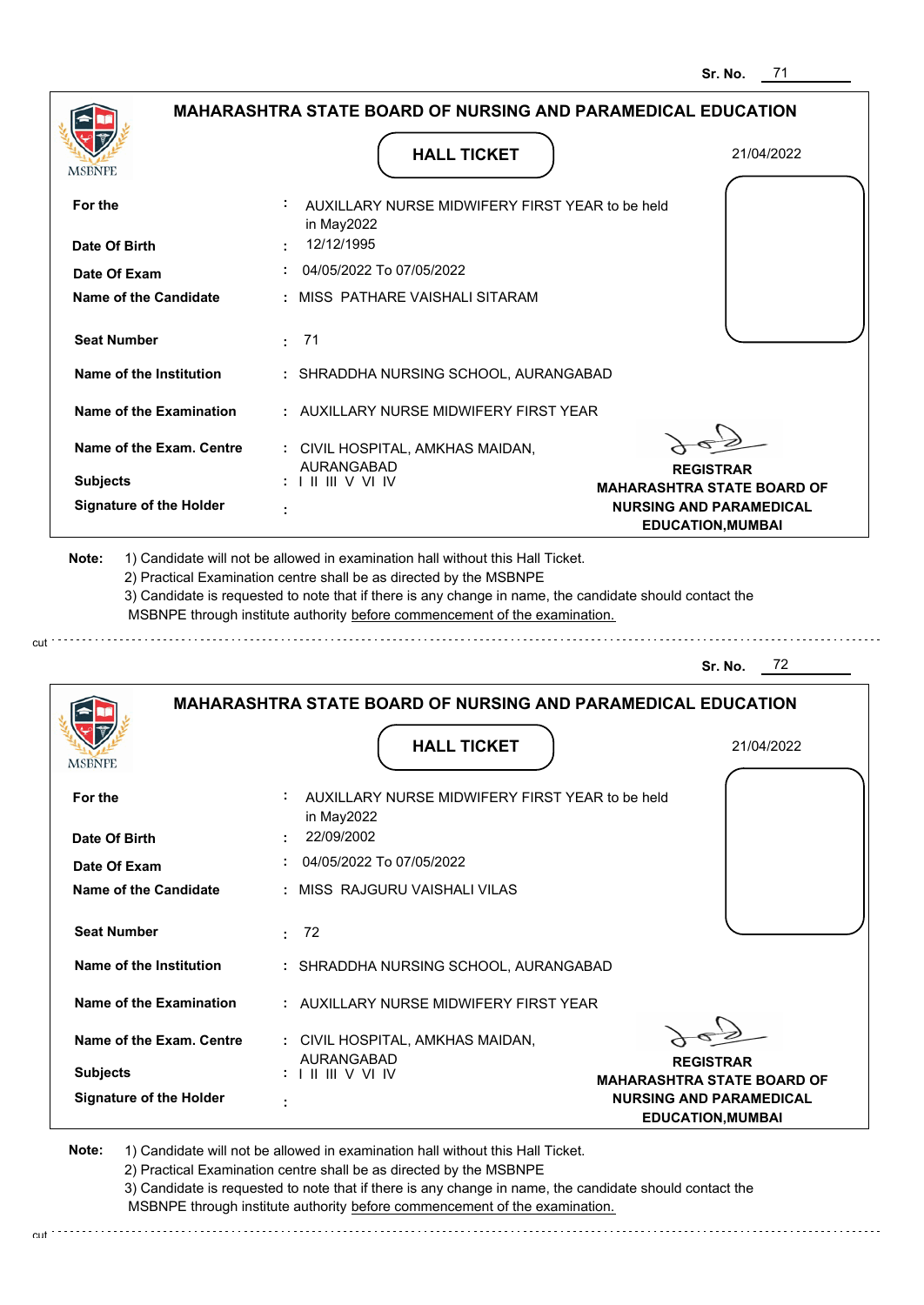|                                | <b>MAHARASHTRA STATE BOARD OF NURSING AND PARAMEDICAL EDUCATION</b>                                                                                                                   |                                                            |
|--------------------------------|---------------------------------------------------------------------------------------------------------------------------------------------------------------------------------------|------------------------------------------------------------|
|                                | <b>HALL TICKET</b>                                                                                                                                                                    | 21/04/2022                                                 |
|                                |                                                                                                                                                                                       |                                                            |
| For the                        | AUXILLARY NURSE MIDWIFERY FIRST YEAR to be held<br>in May2022                                                                                                                         |                                                            |
| Date Of Birth                  | 23/10/1993                                                                                                                                                                            |                                                            |
| Date Of Exam                   | 04/05/2022 To 07/05/2022                                                                                                                                                              |                                                            |
| <b>Name of the Candidate</b>   | MISS TADAVI MANISHA SHERKHA                                                                                                                                                           |                                                            |
| <b>Seat Number</b>             | -73<br>÷.                                                                                                                                                                             |                                                            |
| Name of the Institution        | : SHRADDHA NURSING SCHOOL, AURANGABAD                                                                                                                                                 |                                                            |
| Name of the Examination        | : AUXILLARY NURSE MIDWIFERY FIRST YEAR                                                                                                                                                |                                                            |
| Name of the Exam. Centre       | : CIVIL HOSPITAL, AMKHAS MAIDAN,                                                                                                                                                      |                                                            |
| <b>Subjects</b>                | AURANGABAD<br>: III III V VI IV                                                                                                                                                       | <b>REGISTRAR</b><br><b>MAHARASHTRA STATE BOARD OF</b>      |
| <b>Signature of the Holder</b> |                                                                                                                                                                                       | <b>NURSING AND PARAMEDICAL</b><br><b>EDUCATION, MUMBAI</b> |
|                                | 3) Candidate is requested to note that if there is any change in name, the candidate should contact the<br>MSBNPE through institute authority before commencement of the examination. |                                                            |
|                                |                                                                                                                                                                                       | Sr. No.<br>74                                              |
|                                | <b>MAHARASHTRA STATE BOARD OF NURSING AND PARAMEDICAL EDUCATION</b><br><b>HALL TICKET</b>                                                                                             | 21/04/2022                                                 |
| <b>MSBNPE</b>                  |                                                                                                                                                                                       |                                                            |
| For the                        | AUXILLARY NURSE MIDWIFERY FIRST YEAR to be held<br>in May2022                                                                                                                         |                                                            |
| Date Of Birth                  | 11/08/1996                                                                                                                                                                            |                                                            |
| Date Of Exam                   | 04/05/2022 To 07/05/2022                                                                                                                                                              |                                                            |
| <b>Name of the Candidate</b>   | : MISS TADVI MAINAJ AJIM                                                                                                                                                              |                                                            |
| <b>Seat Number</b>             | 74<br>÷.                                                                                                                                                                              |                                                            |
| Name of the Institution        | : SHRADDHA NURSING SCHOOL, AURANGABAD                                                                                                                                                 |                                                            |
| <b>Name of the Examination</b> | : AUXILLARY NURSE MIDWIFERY FIRST YEAR                                                                                                                                                |                                                            |
|                                |                                                                                                                                                                                       |                                                            |

**REGISTRAR MAHARASHTRA STATE BOARD OF NURSING AND PARAMEDICAL EDUCATION,MUMBAI**

**Note:**  1) Candidate will not be allowed in examination hall without this Hall Ticket.

AURANGABAD I II III V VI IV

 **:**

**Signature of the Holder**

**Subjects :**

cut

2) Practical Examination centre shall be as directed by the MSBNPE

3) Candidate is requested to note that if there is any change in name, the candidate should contact the MSBNPE through institute authority before commencement of the examination. cut de la component de la component de la component de la component de la component de la component de la component de la component de la component de la component de la component de la component de la component de la comp

 **:** CIVIL HOSPITAL, AMKHAS MAIDAN,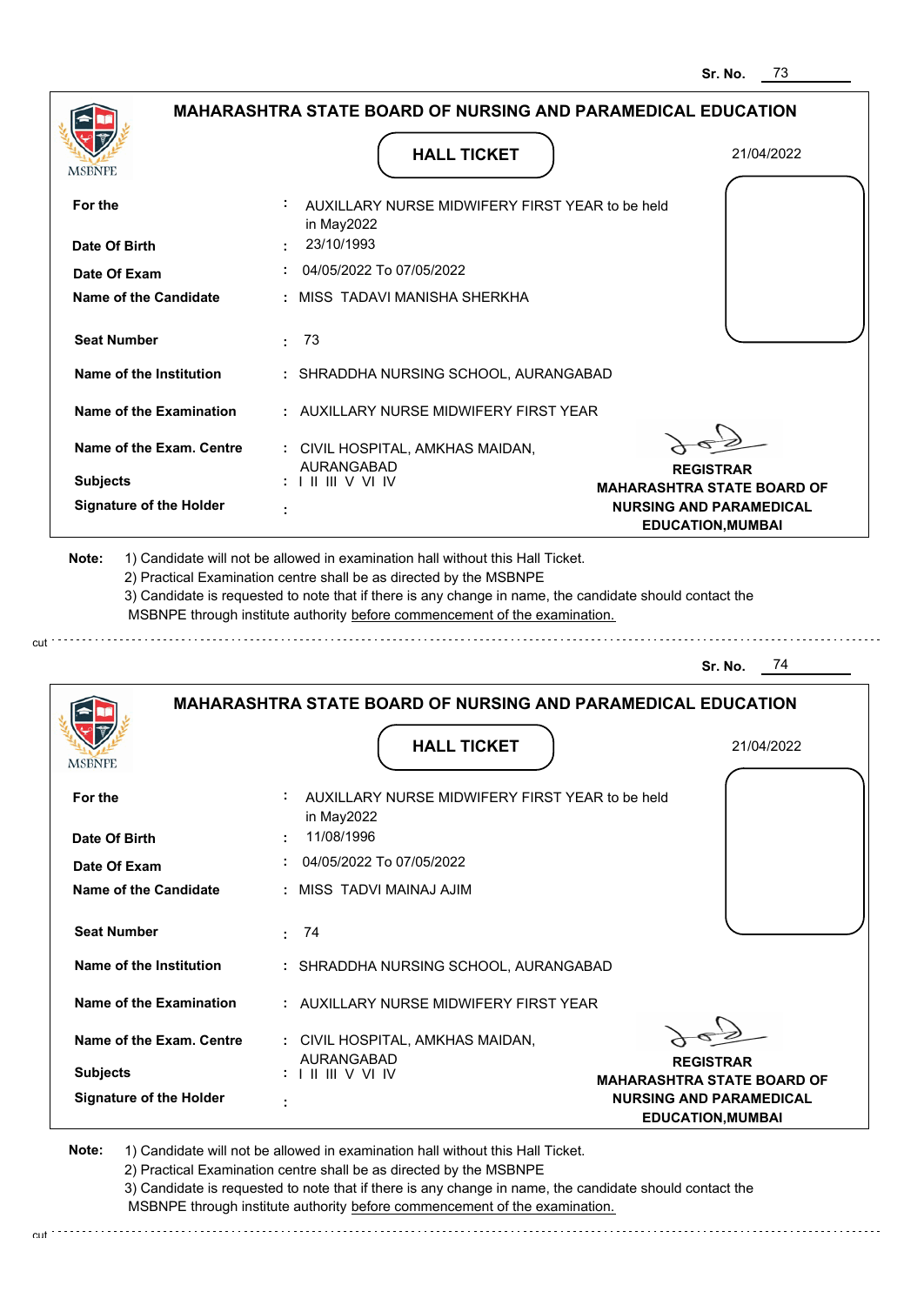| <b>MSBNPE</b>                             | <b>HALL TICKET</b>                                                                                                                                                                                                                                                                                                                            | 21/04/2022                                                 |
|-------------------------------------------|-----------------------------------------------------------------------------------------------------------------------------------------------------------------------------------------------------------------------------------------------------------------------------------------------------------------------------------------------|------------------------------------------------------------|
| For the                                   | AUXILLARY NURSE MIDWIFERY FIRST YEAR to be held<br>in May2022<br>10/05/1998                                                                                                                                                                                                                                                                   |                                                            |
| Date Of Birth<br>Date Of Exam             | $\div$ 04/05/2022 To 07/05/2022                                                                                                                                                                                                                                                                                                               |                                                            |
| Name of the Candidate                     | : MISS TAFRE KOMAL PRAKASH                                                                                                                                                                                                                                                                                                                    |                                                            |
| <b>Seat Number</b>                        | : 75                                                                                                                                                                                                                                                                                                                                          |                                                            |
| Name of the Institution                   | : SHRADDHA NURSING SCHOOL, AURANGABAD                                                                                                                                                                                                                                                                                                         |                                                            |
| Name of the Examination                   | : AUXILLARY NURSE MIDWIFERY FIRST YEAR                                                                                                                                                                                                                                                                                                        |                                                            |
| Name of the Exam. Centre                  | : CIVIL HOSPITAL, AMKHAS MAIDAN,<br><b>AURANGABAD</b>                                                                                                                                                                                                                                                                                         | <b>REGISTRAR</b>                                           |
| <b>Subjects</b>                           | :          V V  IV                                                                                                                                                                                                                                                                                                                            | <b>MAHARASHTRA STATE BOARD OF</b>                          |
| <b>Signature of the Holder</b>            | ÷                                                                                                                                                                                                                                                                                                                                             | <b>NURSING AND PARAMEDICAL</b><br><b>EDUCATION, MUMBAI</b> |
|                                           | 1) Candidate will not be allowed in examination hall without this Hall Ticket.<br>2) Practical Examination centre shall be as directed by the MSBNPE<br>3) Candidate is requested to note that if there is any change in name, the candidate should contact the<br>MSBNPE through institute authority before commencement of the examination. | Sr. No.<br>76                                              |
| Note:                                     | <b>MAHARASHTRA STATE BOARD OF NURSING AND PARAMEDICAL EDUCATION</b><br><b>HALL TICKET</b>                                                                                                                                                                                                                                                     | 21/04/2022                                                 |
| <b>MSBNPE</b><br>For the<br>Date Of Birth | AUXILLARY NURSE MIDWIFERY FIRST YEAR to be held<br>in May2022<br>22/10/1995                                                                                                                                                                                                                                                                   |                                                            |

| <b>Seat Number</b>       | 76                                                                                                            |                                                            |
|--------------------------|---------------------------------------------------------------------------------------------------------------|------------------------------------------------------------|
| Name of the Institution  | : SHRADDHA NURSING SCHOOL, AURANGABAD                                                                         |                                                            |
| Name of the Examination  | : AUXILLARY NURSE MIDWIFERY FIRST YEAR                                                                        |                                                            |
| Name of the Exam. Centre | : CIVIL HOSPITAL, AMKHAS MAIDAN,<br><b>AURANGABAD</b>                                                         | <b>REGISTRAR</b>                                           |
| <b>Subjects</b>          | $: 1 \mathbb{H} \mathbb{H} \vee \vee \mathbb{H}$                                                              | <b>MAHARASHTRA STATE BOARD OF</b>                          |
| Signature of the Holder  |                                                                                                               | <b>NURSING AND PARAMEDICAL</b><br><b>EDUCATION, MUMBAI</b> |
| Nator                    | بالمتلوخ المليا والمنطال والمستلف والمستنقل والمستحدد والمتناس والمستمر المستنقل والمستلف والمستنقال المستنقل |                                                            |

 **:** MISS TIGOTE ASHWINI CHINDHA

**Note:**  1) Candidate will not be allowed in examination hall without this Hall Ticket. 2) Practical Examination centre shall be as directed by the MSBNPE 3) Candidate is requested to note that if there is any change in name, the candidate should contact the

**Name of the Candidate**

**Date Of Exam :**

 MSBNPE through institute authority before commencement of the examination. cut de la component de la component de la component de la component de la component de la component de la component de la component de la component de la component de la component de la component de la component de la comp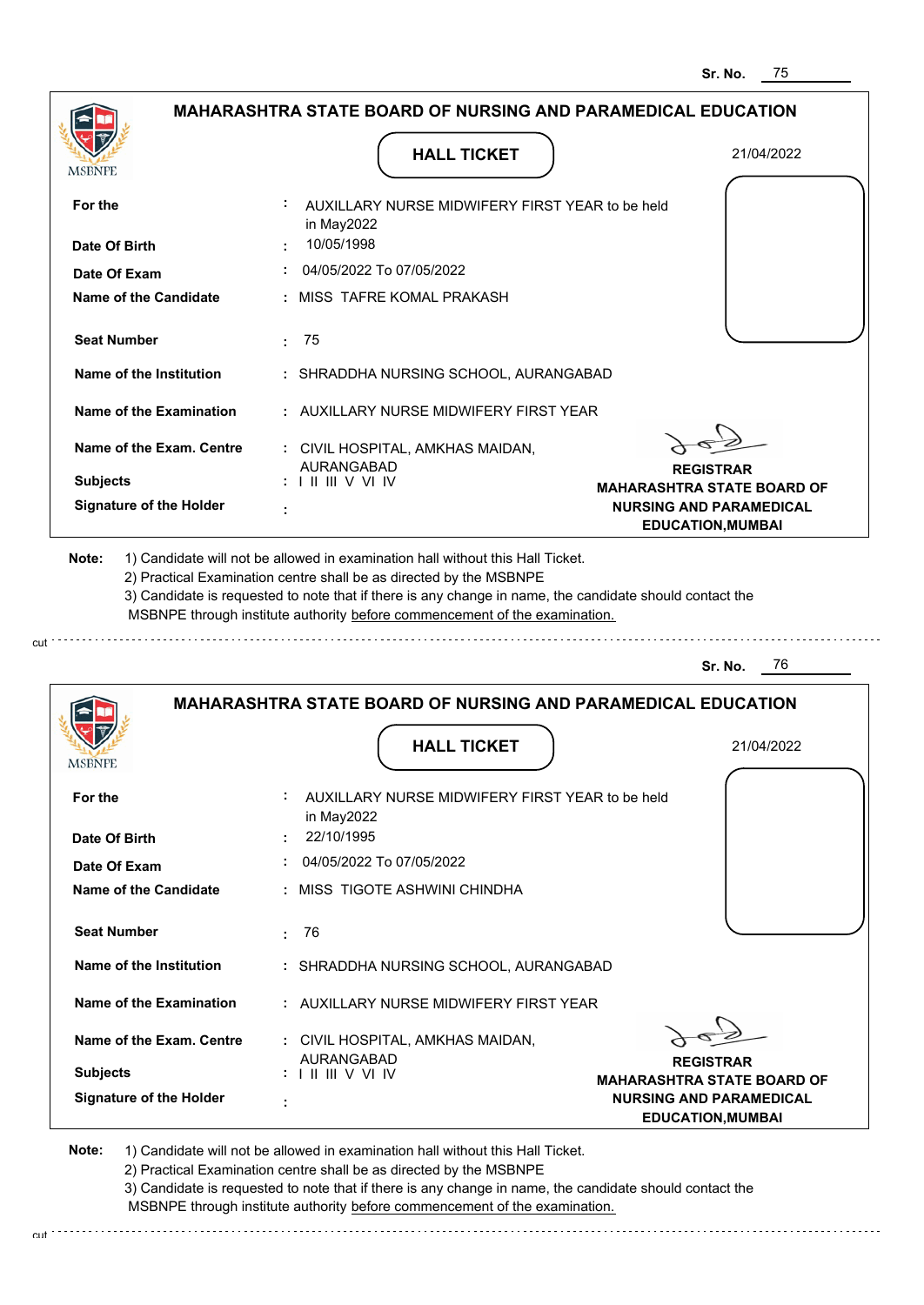|                                | <b>MAHARASHTRA STATE BOARD OF NURSING AND PARAMEDICAL EDUCATION</b>         |                                                                                          |
|--------------------------------|-----------------------------------------------------------------------------|------------------------------------------------------------------------------------------|
| MSBNPE                         | <b>HALL TICKET</b>                                                          | 21/04/2022                                                                               |
| For the                        | AUXILLARY NURSE MIDWIFERY FIRST YEAR to be held<br>in May2022               |                                                                                          |
| Date Of Birth                  | 25/05/2001                                                                  |                                                                                          |
| Date Of Exam                   | 04/05/2022 To 07/05/2022                                                    |                                                                                          |
| <b>Name of the Candidate</b>   | : MISS TURUKMANE AARTI KONDBARAO                                            |                                                                                          |
| <b>Seat Number</b>             | -77<br>÷.                                                                   |                                                                                          |
| <b>Name of the Institution</b> | : SHRADDHA NURSING SCHOOL, AURANGABAD                                       |                                                                                          |
| Name of the Examination        | : AUXILLARY NURSE MIDWIFERY FIRST YEAR                                      |                                                                                          |
| Name of the Exam. Centre       | : CIVIL HOSPITAL, AMKHAS MAIDAN,                                            |                                                                                          |
| <b>Subjects</b>                | <b>AURANGABAD</b><br>$: 1 \mathbb{H} \mathbb{H} \vee \mathbb{V} \mathbb{N}$ | <b>REGISTRAR</b><br><b>MAHARASHTRA STATE BOARD OF</b>                                    |
| <b>Signature of the Holder</b> | ÷                                                                           | <b>NURSING AND PARAMEDICAL</b><br><b>EDUCATION, MUMBAI</b>                               |
|                                | MSBNPE through institute authority before commencement of the examination.  | 78<br>Sr. No.                                                                            |
|                                | <b>MAHARASHTRA STATE BOARD OF NURSING AND PARAMEDICAL EDUCATION</b>         |                                                                                          |
| MSBNPE                         | <b>HALL TICKET</b>                                                          | 21/04/2022                                                                               |
| For the                        | AUXILLARY NURSE MIDWIFERY FIRST YEAR to be held<br>in May2022               |                                                                                          |
| Date Of Birth                  | 18/12/2002                                                                  |                                                                                          |
| Date Of Exam                   | 04/05/2022 To 07/05/2022                                                    |                                                                                          |
| <b>Name of the Candidate</b>   | : MISS UBALE SHIVANI GAUTAM                                                 |                                                                                          |
| <b>Seat Number</b>             | 78<br>÷.                                                                    |                                                                                          |
| Name of the Institution        | : SHRADDHA NURSING SCHOOL, AURANGABAD                                       |                                                                                          |
| Name of the Examination        | : AUXILLARY NURSE MIDWIFERY FIRST YEAR                                      |                                                                                          |
| Name of the Exam. Centre       | : CIVIL HOSPITAL, AMKHAS MAIDAN,                                            |                                                                                          |
| <b>Subjects</b>                | AURANGABAD                                                                  | <b>REGISTRAR</b>                                                                         |
| <b>Signature of the Holder</b> |                                                                             | MAHARASHTRA STATE BOARD OF<br><b>NURSING AND PARAMEDICAL</b><br><b>EDUCATION, MUMBAI</b> |

cut

2) Practical Examination centre shall be as directed by the MSBNPE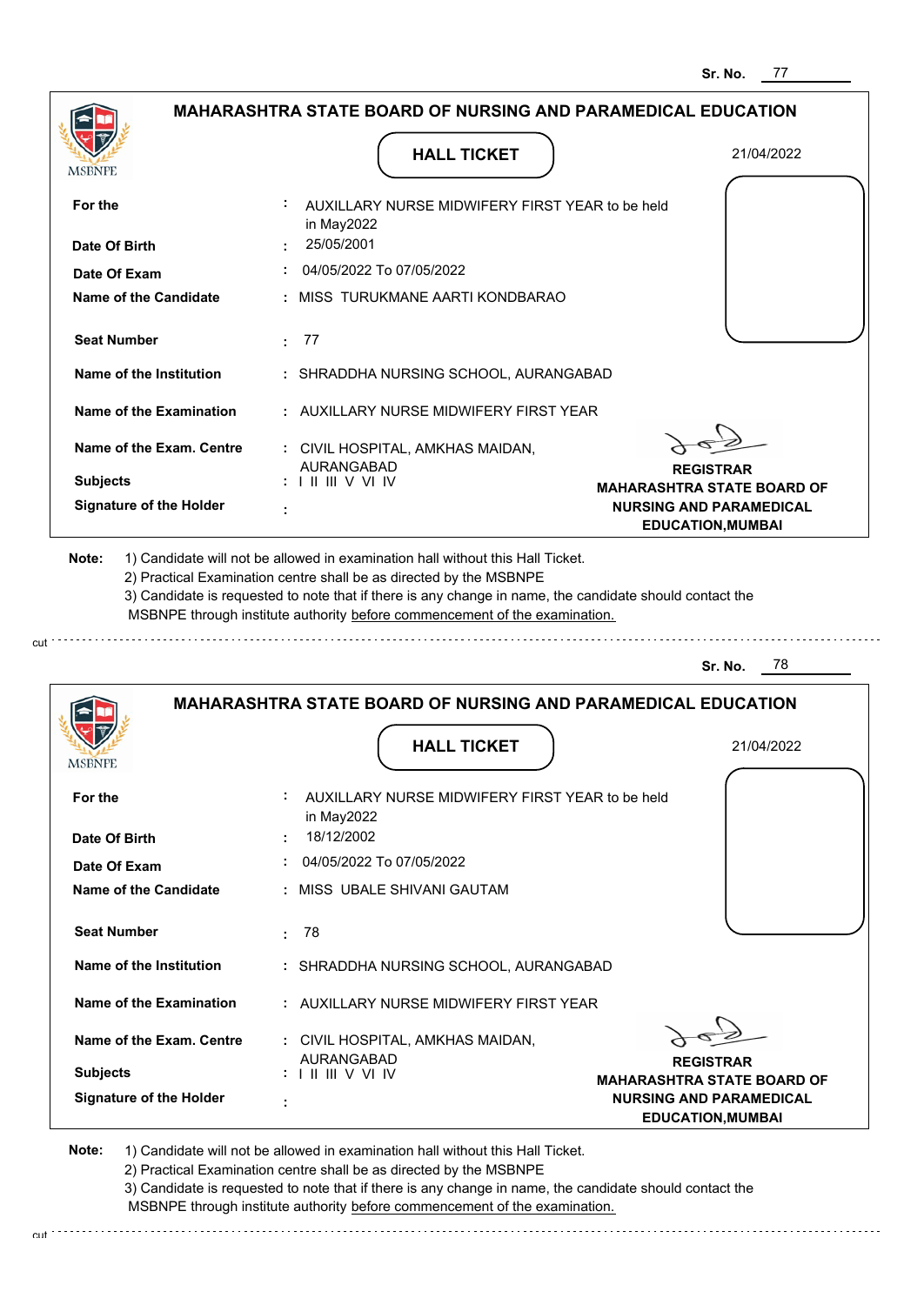|                                | <b>MAHARASHTRA STATE BOARD OF NURSING AND PARAMEDICAL EDUCATION</b>                                 |                                                            |
|--------------------------------|-----------------------------------------------------------------------------------------------------|------------------------------------------------------------|
|                                |                                                                                                     |                                                            |
| MSBNPF                         | <b>HALL TICKET</b>                                                                                  | 21/04/2022                                                 |
| For the                        | AUXILLARY NURSE MIDWIFERY FIRST YEAR to be held<br>in May2022                                       |                                                            |
| Date Of Birth                  | 10/05/2002                                                                                          |                                                            |
| Date Of Exam                   | 04/05/2022 To 07/05/2022                                                                            |                                                            |
| Name of the Candidate          | : MISS VALVI PARVATI JUGA                                                                           |                                                            |
| <b>Seat Number</b>             | : 79                                                                                                |                                                            |
| Name of the Institution        | : SHRADDHA NURSING SCHOOL, AURANGABAD                                                               |                                                            |
| Name of the Examination        | : AUXILLARY NURSE MIDWIFERY FIRST YEAR                                                              |                                                            |
| Name of the Exam. Centre       | : CIVIL HOSPITAL, AMKHAS MAIDAN,                                                                    |                                                            |
| <b>Subjects</b>                | AURANGABAD<br>: 11111VV11V                                                                          | <b>REGISTRAR</b><br><b>MAHARASHTRA STATE BOARD OF</b>      |
| <b>Signature of the Holder</b> |                                                                                                     | <b>NURSING AND PARAMEDICAL</b><br><b>EDUCATION, MUMBAI</b> |
|                                |                                                                                                     | 80<br>Sr. No.                                              |
|                                | <b>MAHARASHTRA STATE BOARD OF NURSING AND PARAMEDICAL EDUCATION</b>                                 |                                                            |
| MSBNPE                         | <b>HALL TICKET</b>                                                                                  | 21/04/2022                                                 |
| For the                        | AUXILLARY NURSE MIDWIFERY FIRST YEAR to be held<br>in May2022                                       |                                                            |
| Date Of Birth                  | 24/09/2000                                                                                          |                                                            |
| Date Of Exam                   | 04/05/2022 To 07/05/2022<br>÷.                                                                      |                                                            |
| <b>Name of the Candidate</b>   | : MISS BELE JYOTI NARAYAN                                                                           |                                                            |
| <b>Seat Number</b>             | 80<br>÷.                                                                                            |                                                            |
| Name of the Institution        | : L.D.H.T. SCHOOL OF NURSING, HINGOLI                                                               |                                                            |
| <b>Name of the Examination</b> | : AUXILLARY NURSE MIDWIFERY FIRST YEAR                                                              |                                                            |
| Name of the Exam. Centre       | : GENERAL HOSPITAL, HINGOLI                                                                         |                                                            |
| <b>Subjects</b>                | $: 1 \mathbin{\mathbb{H}} \mathbin{\mathbb{H}} \vee \vee \mathbin{\mathbb{H}} \mathbin{\mathbb{N}}$ | <b>REGISTRAR</b><br><b>MAHARASHTRA STATE BOARD OF</b>      |
| <b>Signature of the Holder</b> | ÷                                                                                                   | <b>NURSING AND PARAMEDICAL</b><br><b>EDUCATION, MUMBAI</b> |

cut

2) Practical Examination centre shall be as directed by the MSBNPE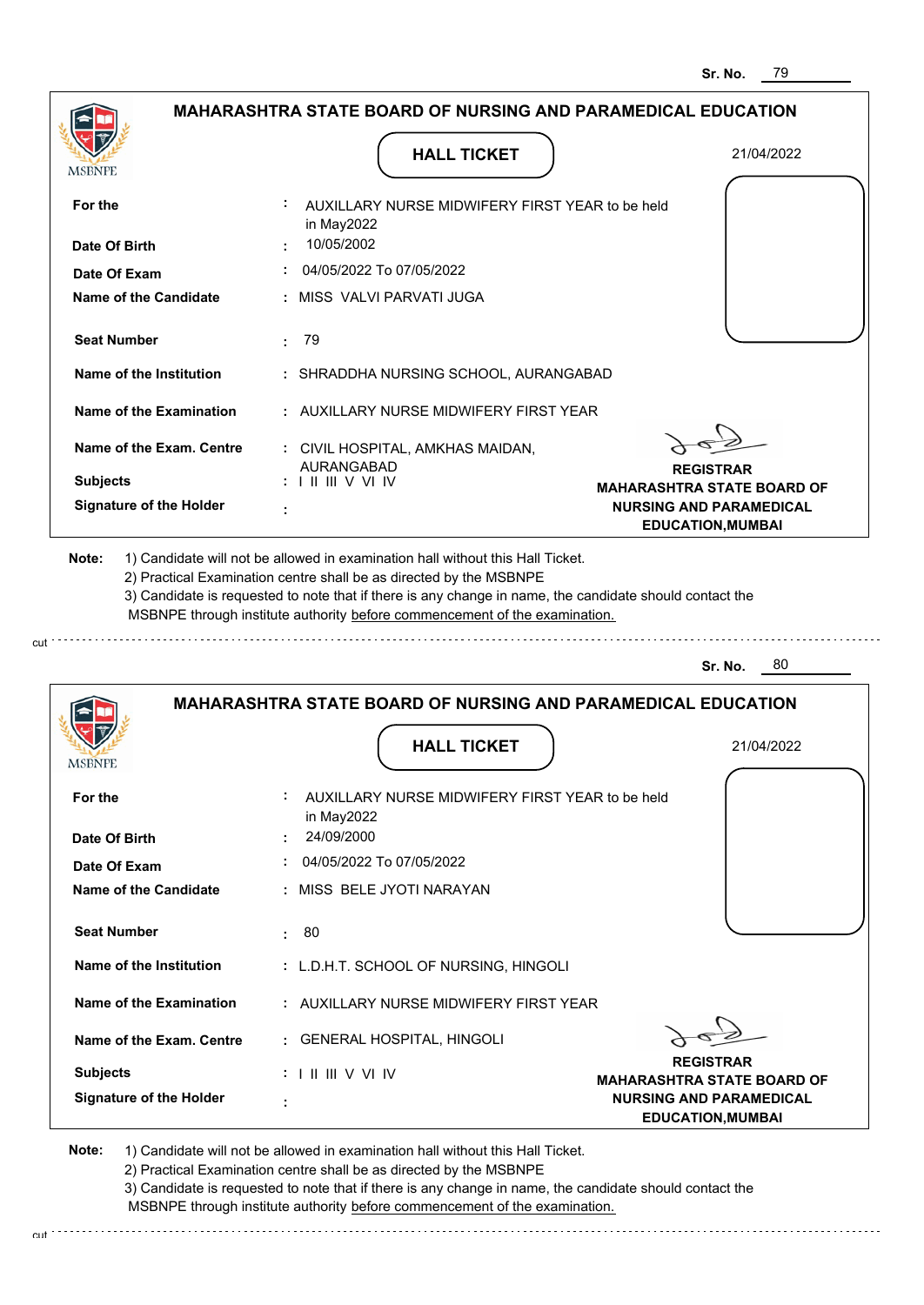|                                                                                                                                                                  | <b>HALL TICKET</b>                                                                                                                                                                                                                                          | 21/04/2022                                                 |
|------------------------------------------------------------------------------------------------------------------------------------------------------------------|-------------------------------------------------------------------------------------------------------------------------------------------------------------------------------------------------------------------------------------------------------------|------------------------------------------------------------|
| <b>MSBNPE</b>                                                                                                                                                    |                                                                                                                                                                                                                                                             |                                                            |
| For the                                                                                                                                                          | AUXILLARY NURSE MIDWIFERY FIRST YEAR to be held<br>in May2022                                                                                                                                                                                               |                                                            |
| Date Of Birth                                                                                                                                                    | : 22/02/2002                                                                                                                                                                                                                                                |                                                            |
| Date Of Exam                                                                                                                                                     | 04/05/2022 To 07/05/2022                                                                                                                                                                                                                                    |                                                            |
| <b>Name of the Candidate</b>                                                                                                                                     | : MISS BHISE SHARDA BABARAO                                                                                                                                                                                                                                 |                                                            |
| <b>Seat Number</b>                                                                                                                                               | : 81                                                                                                                                                                                                                                                        |                                                            |
| Name of the Institution                                                                                                                                          | : L.D.H.T. SCHOOL OF NURSING, HINGOLI                                                                                                                                                                                                                       |                                                            |
| Name of the Examination                                                                                                                                          | : AUXILLARY NURSE MIDWIFERY FIRST YEAR                                                                                                                                                                                                                      |                                                            |
| Name of the Exam. Centre                                                                                                                                         | : GENERAL HOSPITAL, HINGOLI                                                                                                                                                                                                                                 |                                                            |
| <b>Subjects</b>                                                                                                                                                  | $: 1 \mathbb{H} \mathbb{H}$ V VI IV                                                                                                                                                                                                                         | <b>REGISTRAR</b><br><b>MAHARASHTRA STATE BOARD OF</b>      |
| <b>Signature of the Holder</b>                                                                                                                                   |                                                                                                                                                                                                                                                             | <b>NURSING AND PARAMEDICAL</b><br><b>EDUCATION, MUMBAI</b> |
|                                                                                                                                                                  | 2) Practical Examination centre shall be as directed by the MSBNPE<br>3) Candidate is requested to note that if there is any change in name, the candidate should contact the<br>MSBNPE through institute authority before commencement of the examination. | 82<br>Sr. No.                                              |
|                                                                                                                                                                  | <b>MAHARASHTRA STATE BOARD OF NURSING AND PARAMEDICAL EDUCATION</b>                                                                                                                                                                                         |                                                            |
|                                                                                                                                                                  | <b>HALL TICKET</b>                                                                                                                                                                                                                                          | 21/04/2022                                                 |
|                                                                                                                                                                  | AUXILLARY NURSE MIDWIFERY FIRST YEAR to be held                                                                                                                                                                                                             |                                                            |
|                                                                                                                                                                  | in May2022<br>02/01/2001                                                                                                                                                                                                                                    |                                                            |
| <b>MSBNPE</b><br>For the<br>Date Of Birth                                                                                                                        | : 04/05/2022 To 07/05/2022                                                                                                                                                                                                                                  |                                                            |
|                                                                                                                                                                  | : MISS CHATSE KAJAL MALAKARJUN                                                                                                                                                                                                                              |                                                            |
|                                                                                                                                                                  | : 82                                                                                                                                                                                                                                                        |                                                            |
|                                                                                                                                                                  | : L.D.H.T. SCHOOL OF NURSING, HINGOLI                                                                                                                                                                                                                       |                                                            |
|                                                                                                                                                                  | : AUXILLARY NURSE MIDWIFERY FIRST YEAR                                                                                                                                                                                                                      |                                                            |
|                                                                                                                                                                  | : GENERAL HOSPITAL, HINGOLI                                                                                                                                                                                                                                 |                                                            |
| Date Of Exam<br>Name of the Candidate<br><b>Seat Number</b><br>Name of the Institution<br>Name of the Examination<br>Name of the Exam. Centre<br><b>Subjects</b> | : I II III V VI IV                                                                                                                                                                                                                                          | <b>REGISTRAR</b><br><b>MAHARASHTRA STATE BOARD OF</b>      |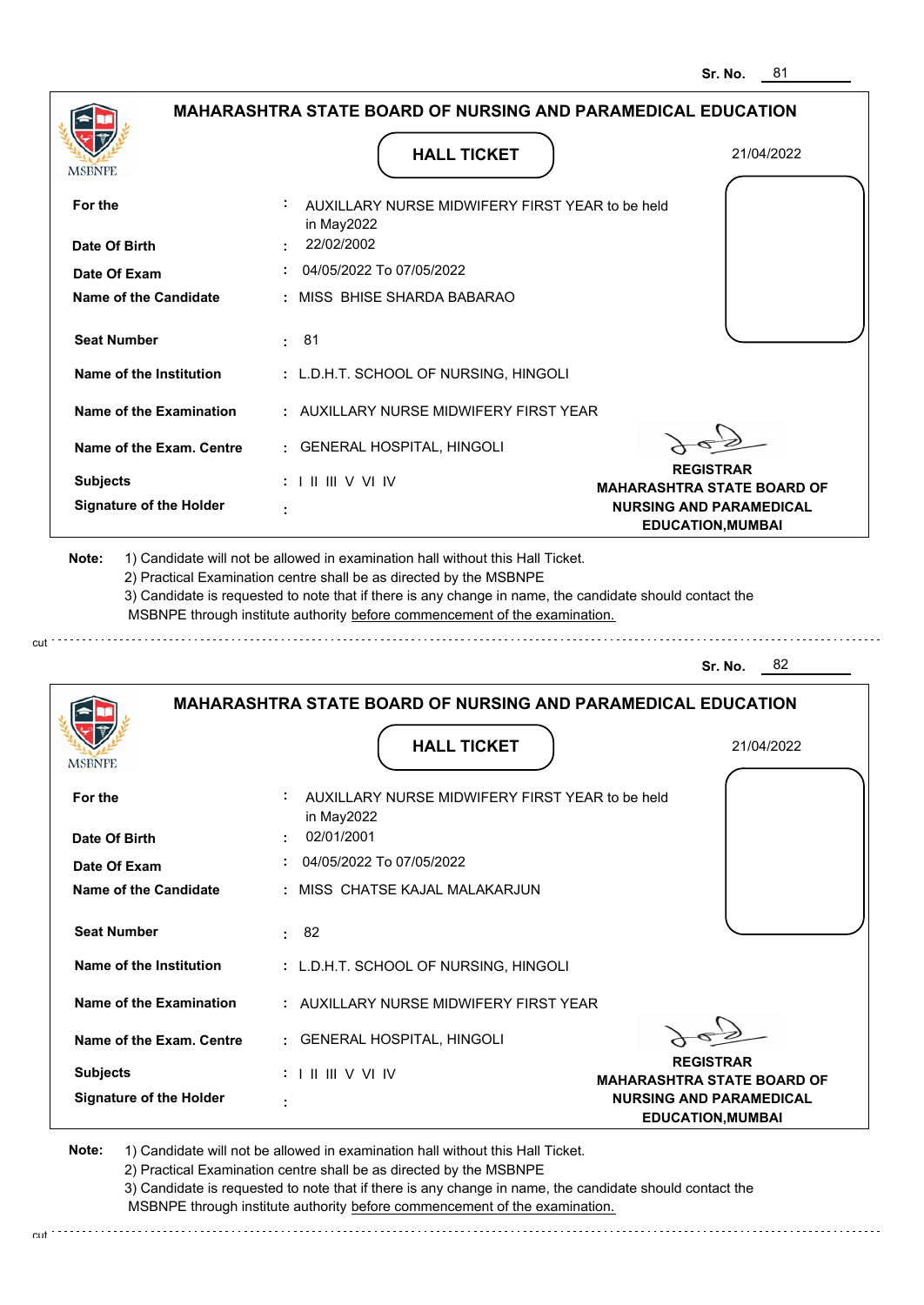|                                                                                                                 | <b>HALL TICKET</b>                                                                                                                                                                                                                                          | 21/04/2022                                                 |
|-----------------------------------------------------------------------------------------------------------------|-------------------------------------------------------------------------------------------------------------------------------------------------------------------------------------------------------------------------------------------------------------|------------------------------------------------------------|
| <b>MSBNPE</b>                                                                                                   |                                                                                                                                                                                                                                                             |                                                            |
| For the                                                                                                         | AUXILLARY NURSE MIDWIFERY FIRST YEAR to be held<br>in May2022                                                                                                                                                                                               |                                                            |
| Date Of Birth                                                                                                   | : 23/03/2002                                                                                                                                                                                                                                                |                                                            |
| Date Of Exam                                                                                                    | 04/05/2022 To 07/05/2022                                                                                                                                                                                                                                    |                                                            |
| Name of the Candidate                                                                                           | : MISS CHATSE SAPNA RAMESH                                                                                                                                                                                                                                  |                                                            |
| <b>Seat Number</b>                                                                                              | : 83                                                                                                                                                                                                                                                        |                                                            |
| Name of the Institution                                                                                         | : L.D.H.T. SCHOOL OF NURSING, HINGOLI                                                                                                                                                                                                                       |                                                            |
| Name of the Examination                                                                                         | : AUXILLARY NURSE MIDWIFFRY FIRST YFAR                                                                                                                                                                                                                      |                                                            |
| Name of the Exam. Centre                                                                                        | : GENERAL HOSPITAL, HINGOLI                                                                                                                                                                                                                                 |                                                            |
| <b>Subjects</b>                                                                                                 | $: 1 \mathbb{H} \mathbb{H} \vee \mathbb{V} \mathbb{W}$                                                                                                                                                                                                      | <b>REGISTRAR</b><br><b>MAHARASHTRA STATE BOARD OF</b>      |
| <b>Signature of the Holder</b>                                                                                  |                                                                                                                                                                                                                                                             | <b>NURSING AND PARAMEDICAL</b><br><b>EDUCATION, MUMBAI</b> |
|                                                                                                                 | 2) Practical Examination centre shall be as directed by the MSBNPE<br>3) Candidate is requested to note that if there is any change in name, the candidate should contact the<br>MSBNPE through institute authority before commencement of the examination. | - 84<br>Sr. No.                                            |
|                                                                                                                 | <b>MAHARASHTRA STATE BOARD OF NURSING AND PARAMEDICAL EDUCATION</b>                                                                                                                                                                                         |                                                            |
|                                                                                                                 | <b>HALL TICKET</b>                                                                                                                                                                                                                                          | 21/04/2022                                                 |
|                                                                                                                 | AUXILLARY NURSE MIDWIFERY FIRST YEAR to be held                                                                                                                                                                                                             |                                                            |
|                                                                                                                 | in May2022                                                                                                                                                                                                                                                  |                                                            |
|                                                                                                                 | 25/05/2002                                                                                                                                                                                                                                                  |                                                            |
|                                                                                                                 | 04/05/2022 To 07/05/2022                                                                                                                                                                                                                                    |                                                            |
|                                                                                                                 | : MISS CHATSE JAGRUTI LAXMAN                                                                                                                                                                                                                                |                                                            |
| <b>MSBNPE</b><br>For the<br>Date Of Birth<br>Date Of Exam<br><b>Name of the Candidate</b><br><b>Seat Number</b> | : 84                                                                                                                                                                                                                                                        |                                                            |
| Name of the Institution                                                                                         | : L.D.H.T. SCHOOL OF NURSING, HINGOLI                                                                                                                                                                                                                       |                                                            |
|                                                                                                                 | : AUXILLARY NURSE MIDWIFERY FIRST YEAR                                                                                                                                                                                                                      |                                                            |
|                                                                                                                 | : GENERAL HOSPITAL, HINGOLI                                                                                                                                                                                                                                 |                                                            |
| Name of the Examination<br>Name of the Exam. Centre<br><b>Subjects</b>                                          | $: 1 \mathbb{H} \mathbb{H}$ V VI IV                                                                                                                                                                                                                         | <b>REGISTRAR</b><br><b>MAHARASHTRA STATE BOARD OF</b>      |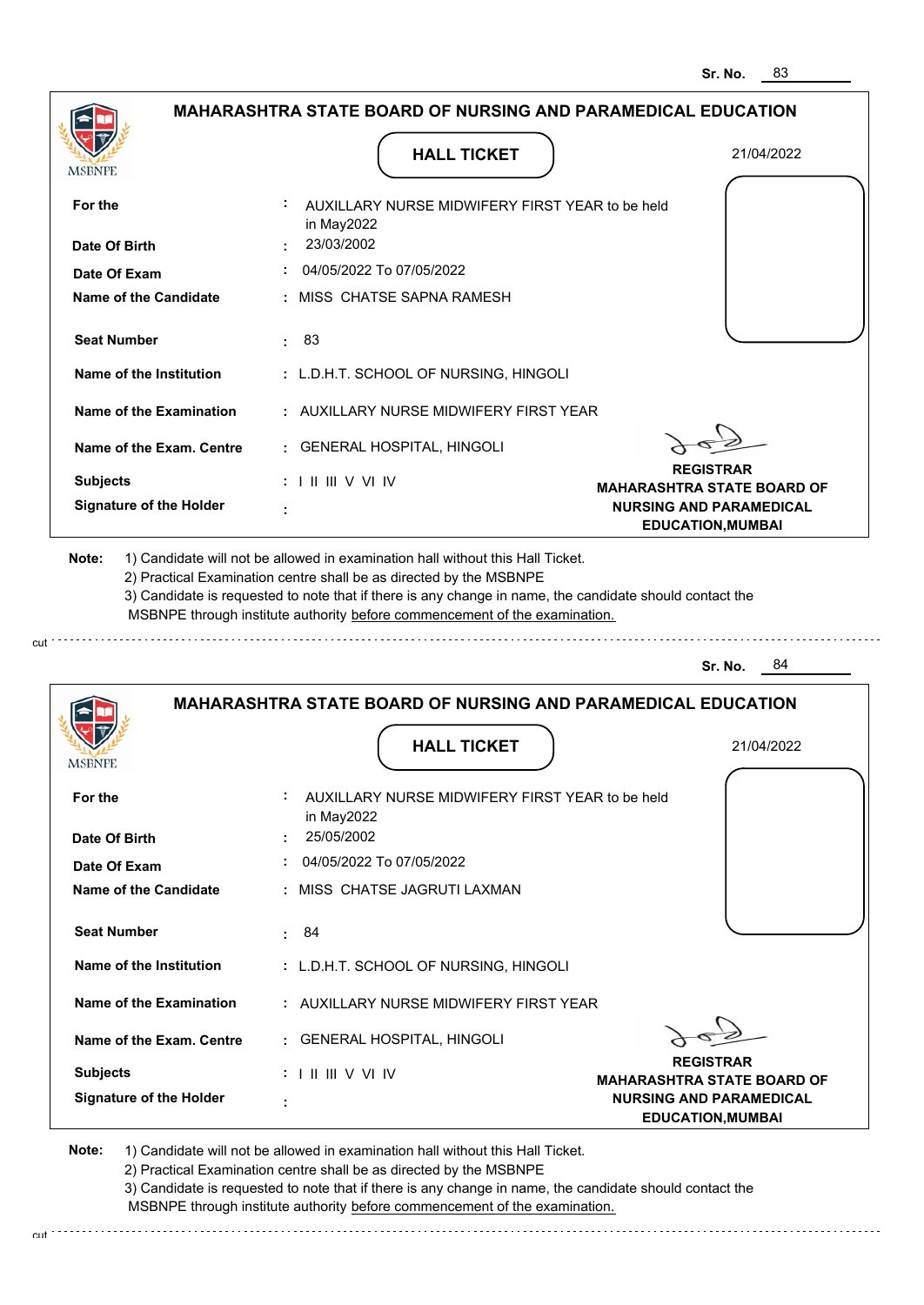|                                                                                | <b>HALL TICKET</b>                                                                                                                                                                                                                                          | 21/04/2022                                                 |
|--------------------------------------------------------------------------------|-------------------------------------------------------------------------------------------------------------------------------------------------------------------------------------------------------------------------------------------------------------|------------------------------------------------------------|
| <b>MSBNPE</b>                                                                  |                                                                                                                                                                                                                                                             |                                                            |
| For the                                                                        | AUXILLARY NURSE MIDWIFERY FIRST YEAR to be held<br>in May2022                                                                                                                                                                                               |                                                            |
| Date Of Birth                                                                  | : 24/11/2001                                                                                                                                                                                                                                                |                                                            |
| Date Of Exam                                                                   | 04/05/2022 To 07/05/2022                                                                                                                                                                                                                                    |                                                            |
| <b>Name of the Candidate</b>                                                   | : MISS CHATSE PRATIKSHA BHASKAR                                                                                                                                                                                                                             |                                                            |
| <b>Seat Number</b>                                                             | : 85                                                                                                                                                                                                                                                        |                                                            |
| Name of the Institution                                                        | : L.D.H.T. SCHOOL OF NURSING, HINGOLI                                                                                                                                                                                                                       |                                                            |
| Name of the Examination                                                        | : AUXILLARY NURSE MIDWIFERY FIRST YEAR                                                                                                                                                                                                                      |                                                            |
| Name of the Exam. Centre                                                       | : GENERAL HOSPITAL, HINGOLI                                                                                                                                                                                                                                 |                                                            |
| <b>Subjects</b>                                                                | $: 1 \mathbb{H} \mathbb{H} \vee \mathbb{V} \mathbb{N}$                                                                                                                                                                                                      | <b>REGISTRAR</b><br><b>MAHARASHTRA STATE BOARD OF</b>      |
| <b>Signature of the Holder</b>                                                 |                                                                                                                                                                                                                                                             | <b>NURSING AND PARAMEDICAL</b><br><b>EDUCATION, MUMBAI</b> |
| 1) Candidate will not be allowed in examination hall without this Hall Ticket. | 2) Practical Examination centre shall be as directed by the MSBNPE<br>3) Candidate is requested to note that if there is any change in name, the candidate should contact the<br>MSBNPE through institute authority before commencement of the examination. | 86<br>Sr. No.                                              |
|                                                                                | <b>MAHARASHTRA STATE BOARD OF NURSING AND PARAMEDICAL EDUCATION</b>                                                                                                                                                                                         |                                                            |
|                                                                                |                                                                                                                                                                                                                                                             |                                                            |
| <b>MSBNPE</b>                                                                  | <b>HALL TICKET</b>                                                                                                                                                                                                                                          | 21/04/2022                                                 |
|                                                                                | AUXILLARY NURSE MIDWIFERY FIRST YEAR to be held<br>in May2022                                                                                                                                                                                               |                                                            |
|                                                                                | 07/04/1996                                                                                                                                                                                                                                                  |                                                            |
| For the<br>Date Of Birth<br>Date Of Exam                                       | : 04/05/2022 To 07/05/2022                                                                                                                                                                                                                                  |                                                            |
|                                                                                | : MISS CHATSE HARSHADA RAMESH                                                                                                                                                                                                                               |                                                            |
| <b>Seat Number</b>                                                             | : 86                                                                                                                                                                                                                                                        |                                                            |
| Name of the Institution                                                        | : L.D.H.T. SCHOOL OF NURSING, HINGOLI                                                                                                                                                                                                                       |                                                            |
| <b>Name of the Candidate</b><br>Name of the Examination                        | : AUXILLARY NURSE MIDWIFERY FIRST YEAR                                                                                                                                                                                                                      |                                                            |
| Name of the Exam. Centre                                                       | : GENERAL HOSPITAL, HINGOLI                                                                                                                                                                                                                                 |                                                            |
| <b>Subjects</b>                                                                | $: 1 \mathbb{H} \mathbb{H} \vee \mathbb{V} \mathbb{N}$                                                                                                                                                                                                      | <b>REGISTRAR</b><br><b>MAHARASHTRA STATE BOARD OF</b>      |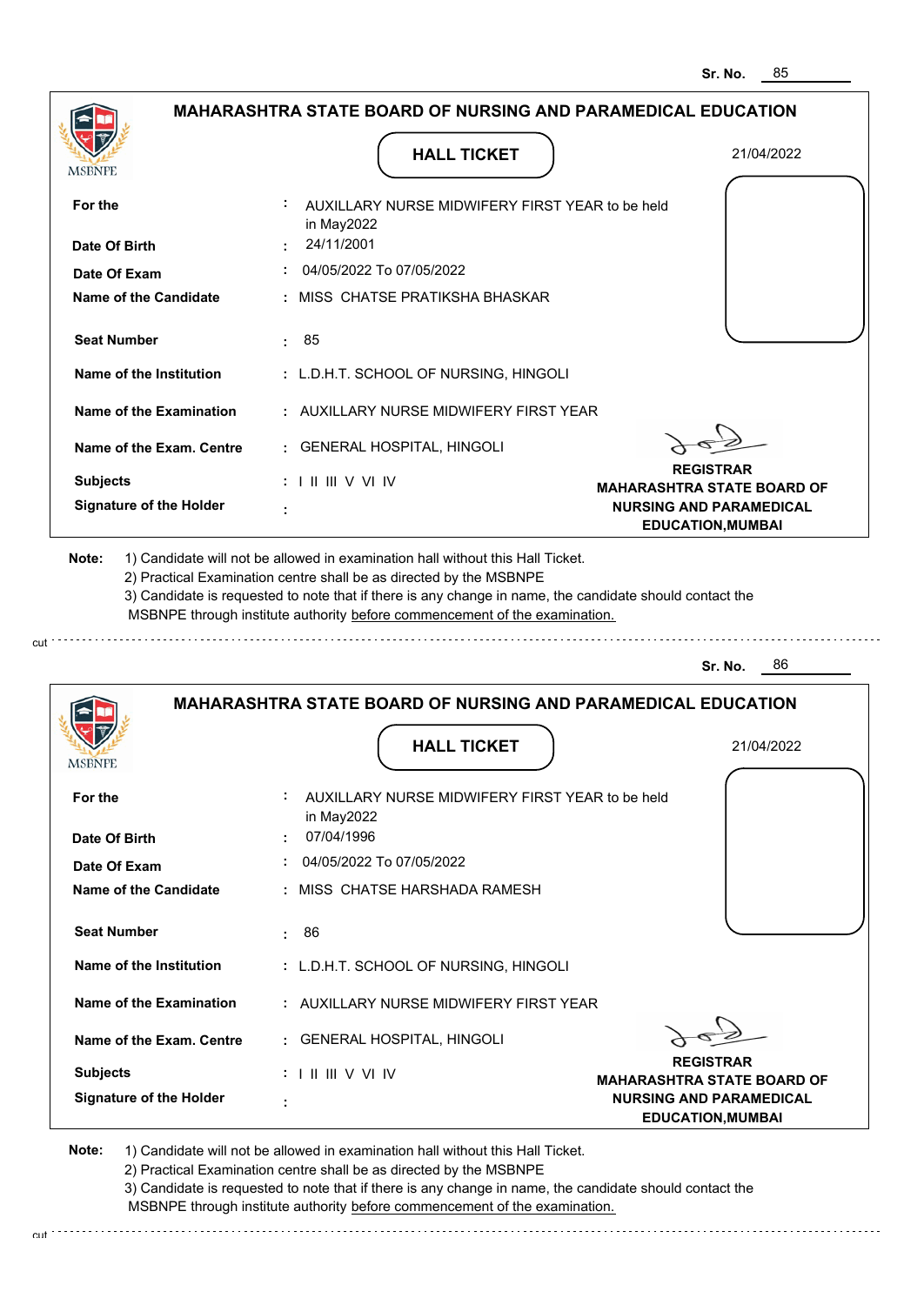| <b>MSBNPE</b>                                                                                                           | <b>HALL TICKET</b>                                                                                                                                                                                                                                                                                                                            | 21/04/2022                                                 |
|-------------------------------------------------------------------------------------------------------------------------|-----------------------------------------------------------------------------------------------------------------------------------------------------------------------------------------------------------------------------------------------------------------------------------------------------------------------------------------------|------------------------------------------------------------|
| For the                                                                                                                 | AUXILLARY NURSE MIDWIFERY FIRST YEAR to be held<br>in May2022                                                                                                                                                                                                                                                                                 |                                                            |
| Date Of Birth                                                                                                           | 16/07/2001                                                                                                                                                                                                                                                                                                                                    |                                                            |
| Date Of Exam                                                                                                            | : 04/05/2022 To 07/05/2022                                                                                                                                                                                                                                                                                                                    |                                                            |
| <b>Name of the Candidate</b>                                                                                            | : MISS DAHALE NITA MAHADEV                                                                                                                                                                                                                                                                                                                    |                                                            |
| <b>Seat Number</b>                                                                                                      | : 87                                                                                                                                                                                                                                                                                                                                          |                                                            |
| Name of the Institution                                                                                                 | : L.D.H.T. SCHOOL OF NURSING, HINGOLI                                                                                                                                                                                                                                                                                                         |                                                            |
| Name of the Examination                                                                                                 | : AUXILLARY NURSE MIDWIFERY FIRST YEAR                                                                                                                                                                                                                                                                                                        |                                                            |
| Name of the Exam. Centre                                                                                                | : GENERAL HOSPITAL, HINGOLI                                                                                                                                                                                                                                                                                                                   |                                                            |
| <b>Subjects</b>                                                                                                         | $: 1 \mathbb{H} \mathbb{H} \vee \vee \mathbb{I} \vee$                                                                                                                                                                                                                                                                                         | <b>REGISTRAR</b><br><b>MAHARASHTRA STATE BOARD OF</b>      |
| <b>Signature of the Holder</b>                                                                                          |                                                                                                                                                                                                                                                                                                                                               | <b>NURSING AND PARAMEDICAL</b><br><b>EDUCATION, MUMBAI</b> |
|                                                                                                                         | 1) Candidate will not be allowed in examination hall without this Hall Ticket.<br>2) Practical Examination centre shall be as directed by the MSBNPE<br>3) Candidate is requested to note that if there is any change in name, the candidate should contact the<br>MSBNPE through institute authority before commencement of the examination. |                                                            |
|                                                                                                                         |                                                                                                                                                                                                                                                                                                                                               | 88<br>Sr. No.                                              |
|                                                                                                                         | <b>MAHARASHTRA STATE BOARD OF NURSING AND PARAMEDICAL EDUCATION</b>                                                                                                                                                                                                                                                                           |                                                            |
|                                                                                                                         | <b>HALL TICKET</b>                                                                                                                                                                                                                                                                                                                            | 21/04/2022                                                 |
|                                                                                                                         | AUXILLARY NURSE MIDWIFERY FIRST YEAR to be held<br>in May2022                                                                                                                                                                                                                                                                                 |                                                            |
|                                                                                                                         | 19/10/2001                                                                                                                                                                                                                                                                                                                                    |                                                            |
|                                                                                                                         | $\div$ 04/05/2022 To 07/05/2022                                                                                                                                                                                                                                                                                                               |                                                            |
|                                                                                                                         | : MISS DHANDE DIKSHA PANDURANG                                                                                                                                                                                                                                                                                                                |                                                            |
| <b>Seat Number</b>                                                                                                      | .88                                                                                                                                                                                                                                                                                                                                           |                                                            |
| Name of the Institution                                                                                                 | : L.D.H.T. SCHOOL OF NURSING, HINGOLI                                                                                                                                                                                                                                                                                                         |                                                            |
| Name of the Examination                                                                                                 | : AUXILLARY NURSE MIDWIFERY FIRST YEAR                                                                                                                                                                                                                                                                                                        |                                                            |
| Note:<br><b>MSBNPE</b><br>For the<br>Date Of Birth<br>Date Of Exam<br>Name of the Candidate<br>Name of the Exam. Centre | : GENERAL HOSPITAL, HINGOLI                                                                                                                                                                                                                                                                                                                   | <b>REGISTRAR</b>                                           |

2) Practical Examination centre shall be as directed by the MSBNPE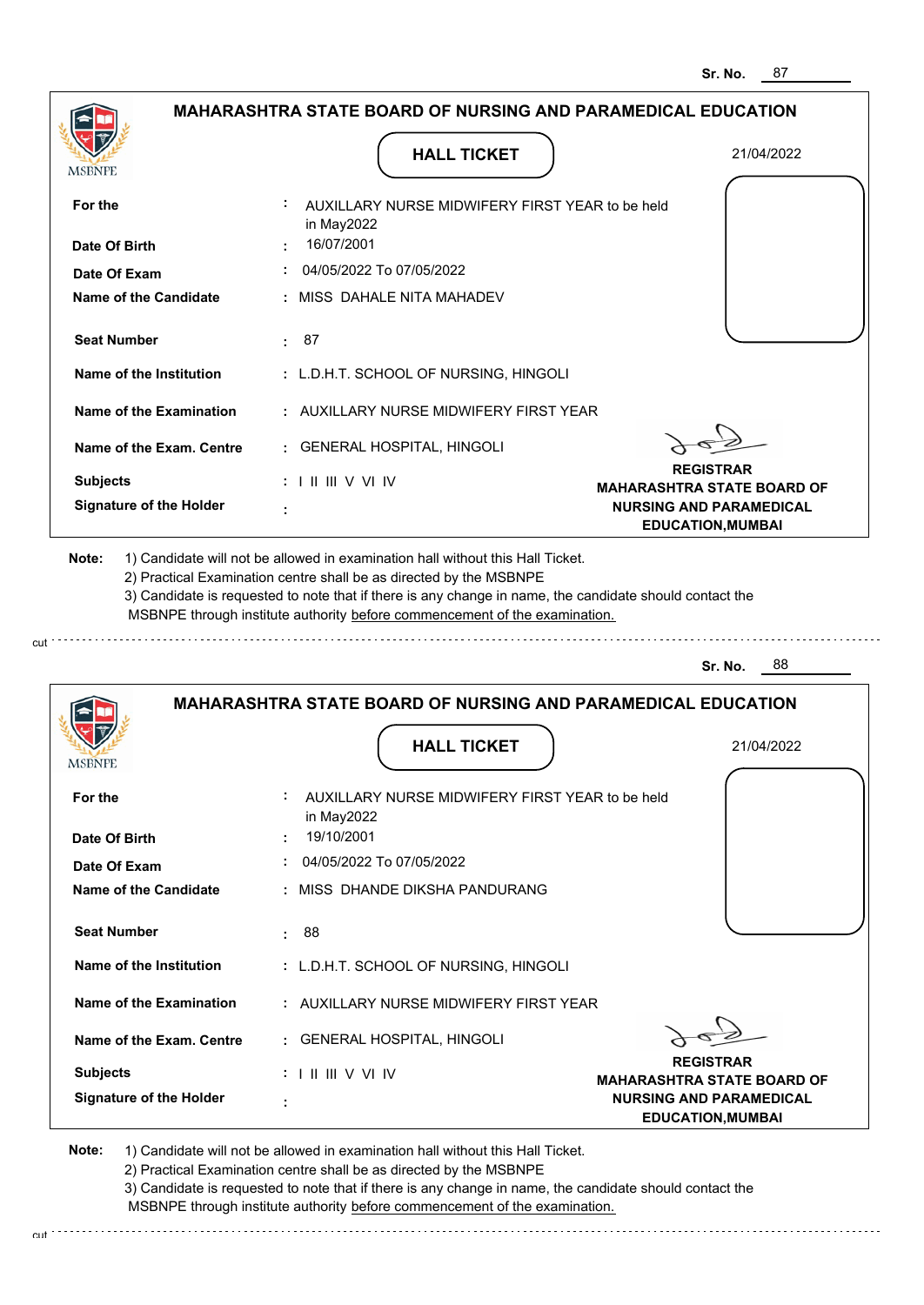|                                |                                                                            | <b>MAHARASHTRA STATE BOARD OF NURSING AND PARAMEDICAL EDUCATION</b> |  |
|--------------------------------|----------------------------------------------------------------------------|---------------------------------------------------------------------|--|
|                                | <b>HALL TICKET</b>                                                         | 21/04/2022                                                          |  |
| MSBNPE                         |                                                                            |                                                                     |  |
| For the                        | AUXILLARY NURSE MIDWIFERY FIRST YEAR to be held<br>in May2022              |                                                                     |  |
| Date Of Birth                  | 01/12/2001                                                                 |                                                                     |  |
| Date Of Exam                   | 04/05/2022 To 07/05/2022                                                   |                                                                     |  |
| <b>Name of the Candidate</b>   | MISS DHULE PRAGATI BHAGWAN                                                 |                                                                     |  |
| <b>Seat Number</b>             | 89<br>÷.                                                                   |                                                                     |  |
| Name of the Institution        | : L.D.H.T. SCHOOL OF NURSING, HINGOLI                                      |                                                                     |  |
| <b>Name of the Examination</b> | : AUXILLARY NURSE MIDWIFERY FIRST YEAR                                     |                                                                     |  |
| Name of the Exam. Centre       | : GENERAL HOSPITAL, HINGOLI                                                |                                                                     |  |
| <b>Subjects</b>                | $: 1 \parallel \parallel \parallel$ V VI IV                                | <b>REGISTRAR</b><br><b>MAHARASHTRA STATE BOARD OF</b>               |  |
| <b>Signature of the Holder</b> |                                                                            | <b>NURSING AND PARAMEDICAL</b><br><b>EDUCATION, MUMBAI</b>          |  |
|                                | MSBNPE through institute authority before commencement of the examination. | 90<br>Sr. No.                                                       |  |
|                                |                                                                            | <b>MAHARASHTRA STATE BOARD OF NURSING AND PARAMEDICAL EDUCATION</b> |  |
|                                |                                                                            |                                                                     |  |
|                                | <b>HALL TICKET</b>                                                         | 21/04/2022                                                          |  |
| MSBNPE                         |                                                                            |                                                                     |  |
| For the                        | AUXILLARY NURSE MIDWIFERY FIRST YEAR to be held<br>in May2022              |                                                                     |  |
| Date Of Birth                  | 01/01/2001                                                                 |                                                                     |  |
| Date Of Exam                   | 04/05/2022 To 07/05/2022                                                   |                                                                     |  |
| Name of the Candidate          | MISS JADHAV PRANJALI KAILAS                                                |                                                                     |  |
| <b>Seat Number</b>             | 90<br>÷.                                                                   |                                                                     |  |
| Name of the Institution        | : L.D.H.T. SCHOOL OF NURSING, HINGOLI                                      |                                                                     |  |
| <b>Name of the Examination</b> | : AUXILLARY NURSE MIDWIFERY FIRST YEAR                                     |                                                                     |  |
| Name of the Exam. Centre       | : GENERAL HOSPITAL, HINGOLI                                                | <b>REGISTRAR</b>                                                    |  |
| <b>Subjects</b>                | $: 1 \mathbb{H} \mathbb{H} \vee \mathbb{V} \mathbb{N}$                     | <b>MAHARASHTRA STATE BOARD OF</b>                                   |  |
| <b>Signature of the Holder</b> |                                                                            | <b>NURSING AND PARAMEDICAL</b><br><b>EDUCATION, MUMBAI</b>          |  |
|                                |                                                                            |                                                                     |  |

cut

2) Practical Examination centre shall be as directed by the MSBNPE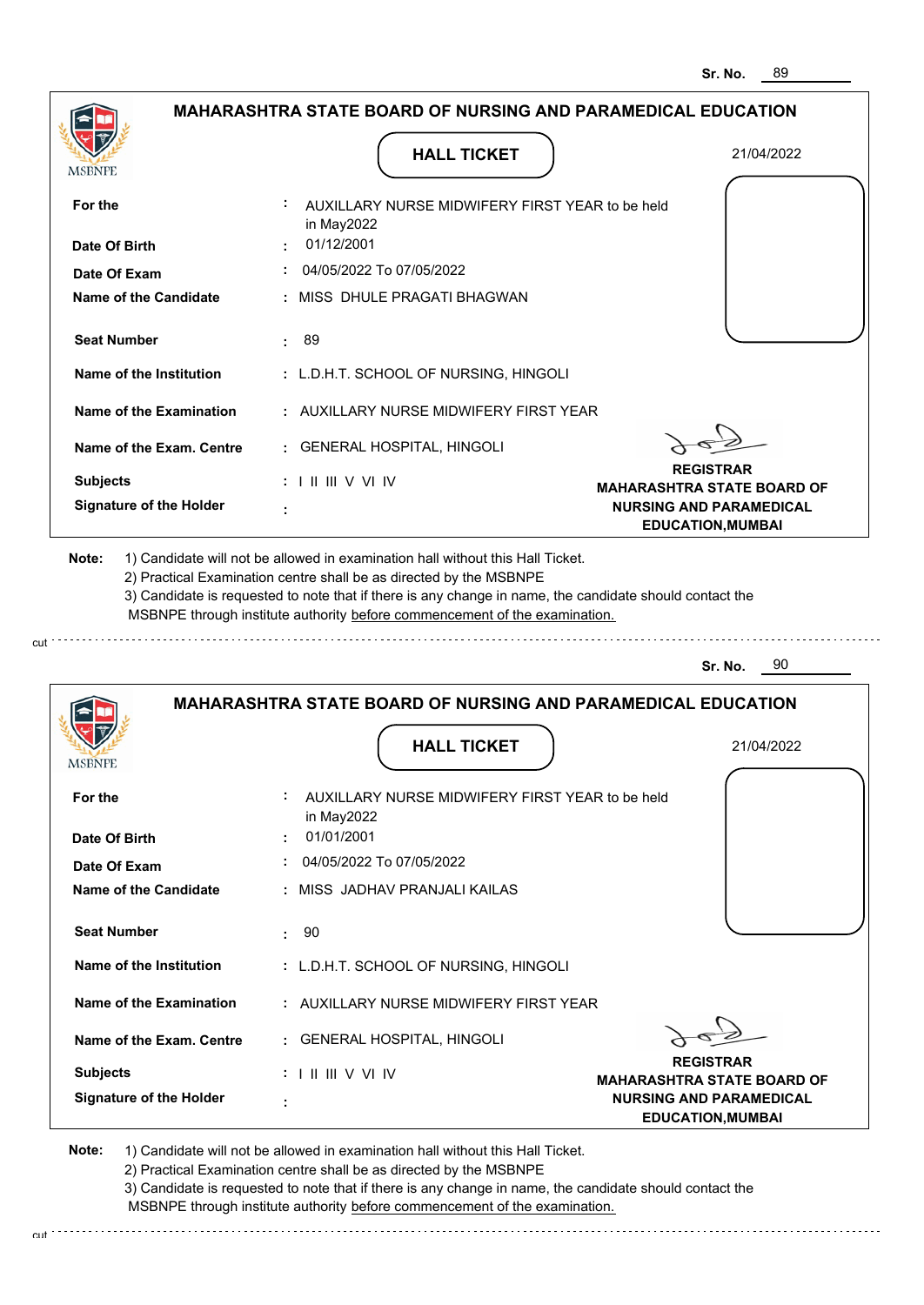|                                                                                                                                                                                                                        | <b>MAHARASHTRA STATE BOARD OF NURSING AND PARAMEDICAL EDUCATION</b>                                                                                                                                                                                                                                                                           |                                                       |
|------------------------------------------------------------------------------------------------------------------------------------------------------------------------------------------------------------------------|-----------------------------------------------------------------------------------------------------------------------------------------------------------------------------------------------------------------------------------------------------------------------------------------------------------------------------------------------|-------------------------------------------------------|
| MSBNPE                                                                                                                                                                                                                 | <b>HALL TICKET</b>                                                                                                                                                                                                                                                                                                                            | 21/04/2022                                            |
| For the                                                                                                                                                                                                                | AUXILLARY NURSE MIDWIFERY FIRST YEAR to be held<br>in May2022                                                                                                                                                                                                                                                                                 |                                                       |
| Date Of Birth                                                                                                                                                                                                          | 25/04/1998                                                                                                                                                                                                                                                                                                                                    |                                                       |
| Date Of Exam                                                                                                                                                                                                           | 04/05/2022 To 07/05/2022                                                                                                                                                                                                                                                                                                                      |                                                       |
| <b>Name of the Candidate</b>                                                                                                                                                                                           | : MISS KAMBLE JAYSHREE KESHAV                                                                                                                                                                                                                                                                                                                 |                                                       |
| <b>Seat Number</b>                                                                                                                                                                                                     | : 91                                                                                                                                                                                                                                                                                                                                          |                                                       |
| Name of the Institution                                                                                                                                                                                                | : L.D.H.T. SCHOOL OF NURSING, HINGOLI                                                                                                                                                                                                                                                                                                         |                                                       |
| <b>Name of the Examination</b>                                                                                                                                                                                         | : AUXILLARY NURSE MIDWIFERY FIRST YEAR                                                                                                                                                                                                                                                                                                        |                                                       |
| Name of the Exam. Centre                                                                                                                                                                                               | : GENERAL HOSPITAL, HINGOLI                                                                                                                                                                                                                                                                                                                   |                                                       |
| <b>Subjects</b>                                                                                                                                                                                                        | $: 1 \mathbb{H} \mathbb{H} \vee \vee \mathbb{H}$                                                                                                                                                                                                                                                                                              | <b>REGISTRAR</b><br><b>MAHARASHTRA STATE BOARD OF</b> |
| <b>Signature of the Holder</b>                                                                                                                                                                                         |                                                                                                                                                                                                                                                                                                                                               | <b>NURSING AND PARAMEDICAL</b>                        |
|                                                                                                                                                                                                                        | 1) Candidate will not be allowed in examination hall without this Hall Ticket.<br>2) Practical Examination centre shall be as directed by the MSBNPE<br>3) Candidate is requested to note that if there is any change in name, the candidate should contact the<br>MSBNPE through institute authority before commencement of the examination. | <b>EDUCATION, MUMBAI</b>                              |
|                                                                                                                                                                                                                        | <b>MAHARASHTRA STATE BOARD OF NURSING AND PARAMEDICAL EDUCATION</b>                                                                                                                                                                                                                                                                           | 92<br>Sr. No.                                         |
|                                                                                                                                                                                                                        | <b>HALL TICKET</b>                                                                                                                                                                                                                                                                                                                            | 21/04/2022                                            |
|                                                                                                                                                                                                                        | AUXILLARY NURSE MIDWIFERY FIRST YEAR to be held                                                                                                                                                                                                                                                                                               |                                                       |
|                                                                                                                                                                                                                        | in May2022<br>18/09/2000                                                                                                                                                                                                                                                                                                                      |                                                       |
|                                                                                                                                                                                                                        | 04/05/2022 To 07/05/2022                                                                                                                                                                                                                                                                                                                      |                                                       |
|                                                                                                                                                                                                                        | : MISS MORE RATNAMANE MOHAN                                                                                                                                                                                                                                                                                                                   |                                                       |
|                                                                                                                                                                                                                        | 92<br>÷.                                                                                                                                                                                                                                                                                                                                      |                                                       |
|                                                                                                                                                                                                                        | : L.D.H.T. SCHOOL OF NURSING, HINGOLI                                                                                                                                                                                                                                                                                                         |                                                       |
|                                                                                                                                                                                                                        | : AUXILLARY NURSE MIDWIFERY FIRST YEAR                                                                                                                                                                                                                                                                                                        |                                                       |
|                                                                                                                                                                                                                        | : GENERAL HOSPITAL, HINGOLI                                                                                                                                                                                                                                                                                                                   |                                                       |
| Note:<br>MSBNPE<br>For the<br>Date Of Birth<br>Date Of Exam<br>Name of the Candidate<br><b>Seat Number</b><br>Name of the Institution<br><b>Name of the Examination</b><br>Name of the Exam. Centre<br><b>Subjects</b> |                                                                                                                                                                                                                                                                                                                                               | <b>REGISTRAR</b><br><b>MAHARASHTRA STATE BOARD OF</b> |

3) Candidate is requested to note that if there is any change in name, the candidate should contact the MSBNPE through institute authority before commencement of the examination.

cut de contra a construction de construction de construction de construction de construction de construction de construction de construction de construction de construction de construction de construction de construction d

cut.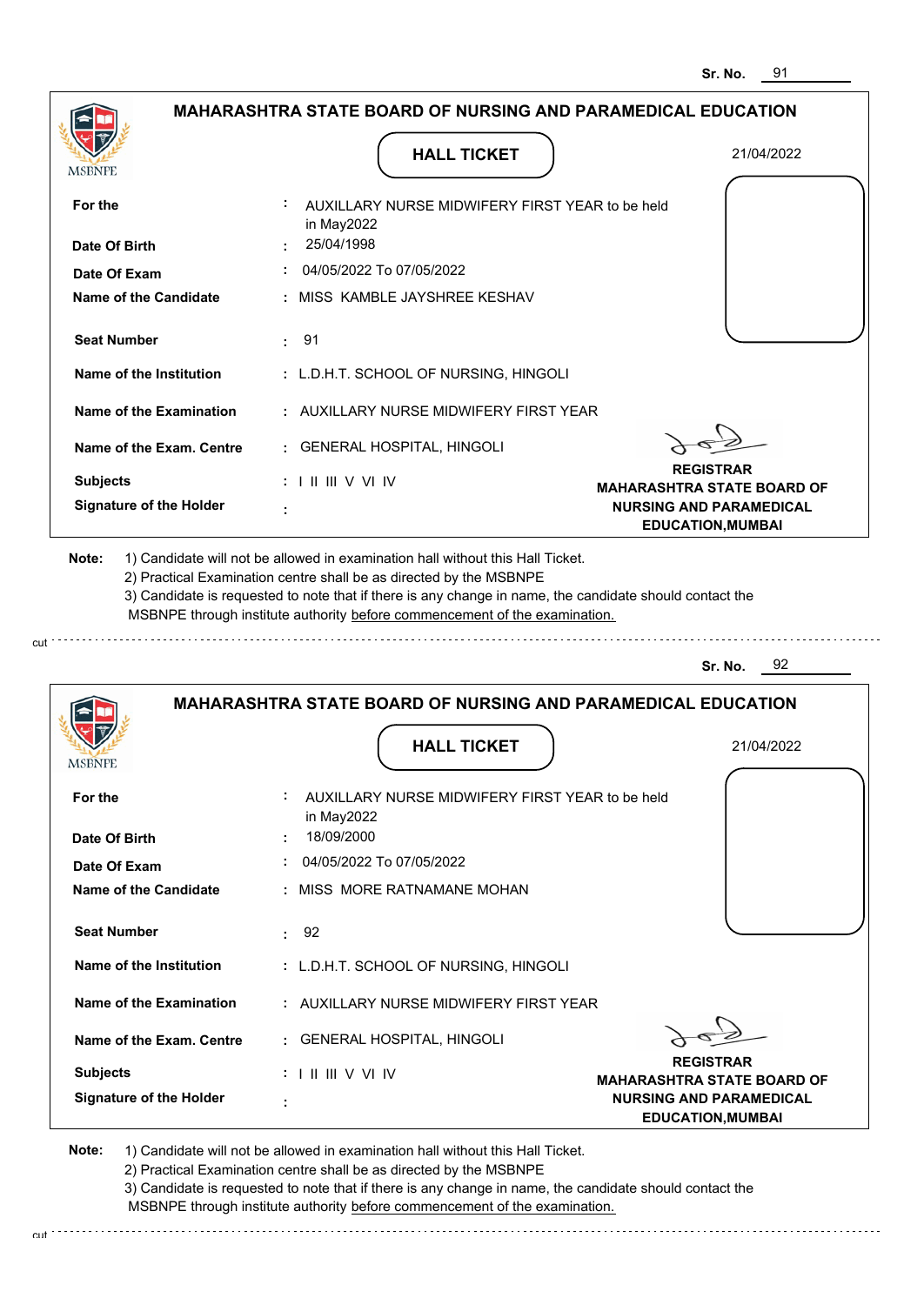|                                                                                                                                                  | <b>HALL TICKET</b>                                                                                                                                                                                                                                          | 21/04/2022                                                 |
|--------------------------------------------------------------------------------------------------------------------------------------------------|-------------------------------------------------------------------------------------------------------------------------------------------------------------------------------------------------------------------------------------------------------------|------------------------------------------------------------|
| <b>MSBNPE</b>                                                                                                                                    |                                                                                                                                                                                                                                                             |                                                            |
| For the                                                                                                                                          | AUXILLARY NURSE MIDWIFERY FIRST YEAR to be held<br>in May2022                                                                                                                                                                                               |                                                            |
| Date Of Birth                                                                                                                                    | 11/06/2002                                                                                                                                                                                                                                                  |                                                            |
| Date Of Exam                                                                                                                                     | 04/05/2022 To 07/05/2022                                                                                                                                                                                                                                    |                                                            |
| Name of the Candidate                                                                                                                            | : MISS MUKADE RADHA DATTARAO                                                                                                                                                                                                                                |                                                            |
| <b>Seat Number</b>                                                                                                                               | : 93                                                                                                                                                                                                                                                        |                                                            |
| Name of the Institution                                                                                                                          | : L.D.H.T. SCHOOL OF NURSING, HINGOLI                                                                                                                                                                                                                       |                                                            |
| Name of the Examination                                                                                                                          | : AUXILLARY NURSE MIDWIFERY FIRST YEAR                                                                                                                                                                                                                      |                                                            |
| Name of the Exam. Centre                                                                                                                         | : GENERAL HOSPITAL, HINGOLI                                                                                                                                                                                                                                 |                                                            |
| <b>Subjects</b>                                                                                                                                  | $: 1 \mathbb{H} \mathbb{H} \vee \vee \mathbb{I} \vee$                                                                                                                                                                                                       | <b>REGISTRAR</b><br><b>MAHARASHTRA STATE BOARD OF</b>      |
| <b>Signature of the Holder</b>                                                                                                                   |                                                                                                                                                                                                                                                             | <b>NURSING AND PARAMEDICAL</b><br><b>EDUCATION, MUMBAI</b> |
|                                                                                                                                                  | 2) Practical Examination centre shall be as directed by the MSBNPE<br>3) Candidate is requested to note that if there is any change in name, the candidate should contact the<br>MSBNPE through institute authority before commencement of the examination. | 94<br>Sr. No.                                              |
|                                                                                                                                                  | <b>MAHARASHTRA STATE BOARD OF NURSING AND PARAMEDICAL EDUCATION</b>                                                                                                                                                                                         |                                                            |
|                                                                                                                                                  | <b>HALL TICKET</b>                                                                                                                                                                                                                                          | 21/04/2022                                                 |
|                                                                                                                                                  | AUXILLARY NURSE MIDWIFERY FIRST YEAR to be held<br>in May2022                                                                                                                                                                                               |                                                            |
|                                                                                                                                                  | 11/05/2002                                                                                                                                                                                                                                                  |                                                            |
| <b>MSBNPE</b><br>For the<br>Date Of Birth<br>Date Of Exam                                                                                        | 04/05/2022 To 07/05/2022                                                                                                                                                                                                                                    |                                                            |
|                                                                                                                                                  | : MISS MUKADE SUVARNA SUBHASH                                                                                                                                                                                                                               |                                                            |
|                                                                                                                                                  | : 94                                                                                                                                                                                                                                                        |                                                            |
|                                                                                                                                                  | : L.D.H.T. SCHOOL OF NURSING, HINGOLI                                                                                                                                                                                                                       |                                                            |
|                                                                                                                                                  | : AUXILLARY NURSE MIDWIFERY FIRST YEAR                                                                                                                                                                                                                      |                                                            |
|                                                                                                                                                  | : GENERAL HOSPITAL, HINGOLI                                                                                                                                                                                                                                 |                                                            |
| Name of the Candidate<br><b>Seat Number</b><br>Name of the Institution<br>Name of the Examination<br>Name of the Exam. Centre<br><b>Subjects</b> | $: 1 \mathbb{H} \mathbb{H} \vee \mathbb{V} \mathbb{N}$                                                                                                                                                                                                      | <b>REGISTRAR</b><br><b>MAHARASHTRA STATE BOARD OF</b>      |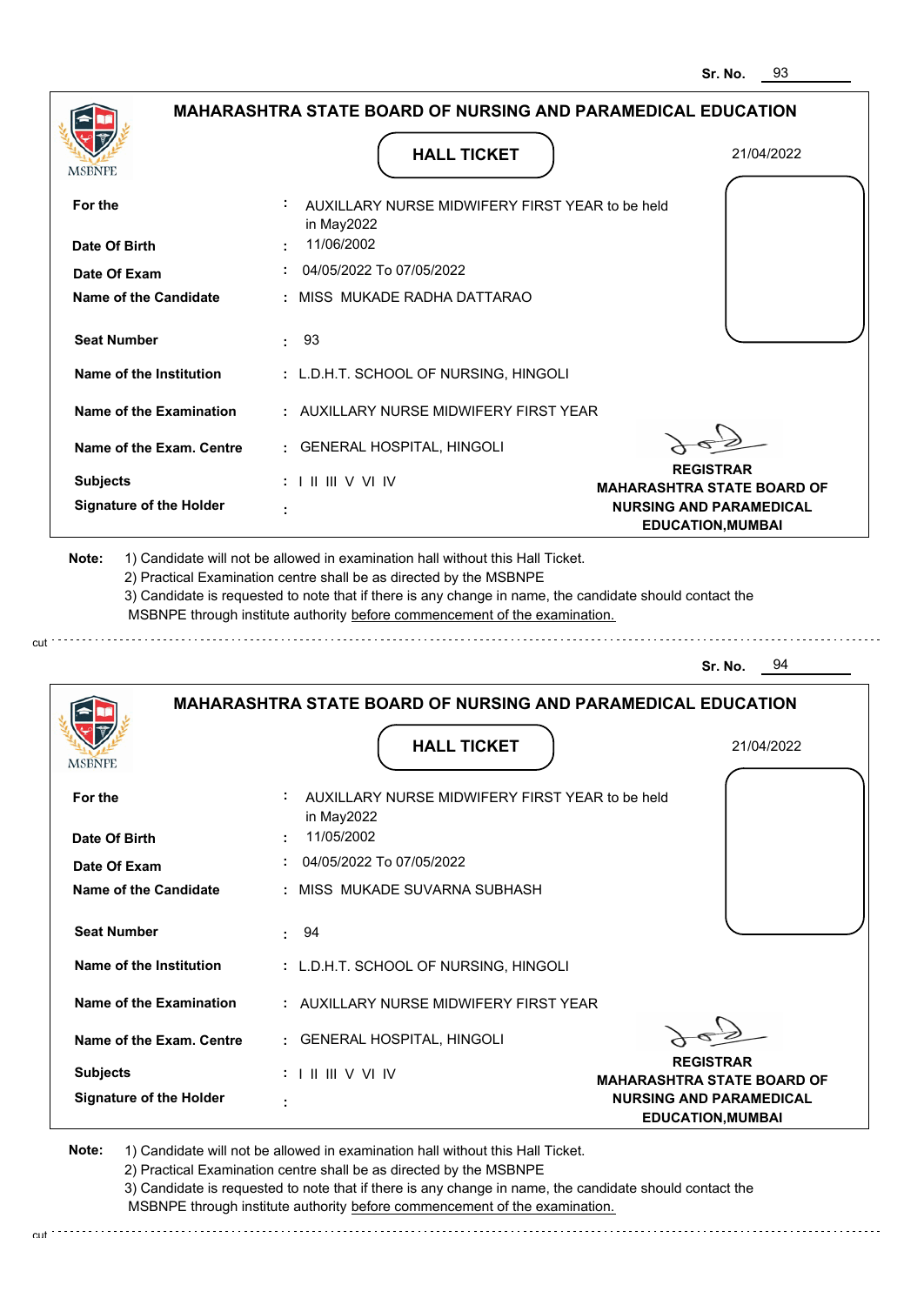|                                |                                                                                                                                                                                                                                                                                                                                               | 31. NV.<br>◡                                               |
|--------------------------------|-----------------------------------------------------------------------------------------------------------------------------------------------------------------------------------------------------------------------------------------------------------------------------------------------------------------------------------------------|------------------------------------------------------------|
|                                | <b>MAHARASHTRA STATE BOARD OF NURSING AND PARAMEDICAL EDUCATION</b>                                                                                                                                                                                                                                                                           |                                                            |
| MSBNPE                         | <b>HALL TICKET</b>                                                                                                                                                                                                                                                                                                                            | 21/04/2022                                                 |
| For the                        | AUXILLARY NURSE MIDWIFERY FIRST YEAR to be held<br>in May2022                                                                                                                                                                                                                                                                                 |                                                            |
| Date Of Birth                  | 14/10/2002                                                                                                                                                                                                                                                                                                                                    |                                                            |
| Date Of Exam                   | 04/05/2022 To 07/05/2022                                                                                                                                                                                                                                                                                                                      |                                                            |
| <b>Name of the Candidate</b>   | : MISS PACHPUTE ASHA MANCHAKRAO                                                                                                                                                                                                                                                                                                               |                                                            |
| <b>Seat Number</b>             | 95<br>÷.                                                                                                                                                                                                                                                                                                                                      |                                                            |
| Name of the Institution        | : L.D.H.T. SCHOOL OF NURSING, HINGOLI                                                                                                                                                                                                                                                                                                         |                                                            |
| Name of the Examination        | : AUXILLARY NURSE MIDWIFERY FIRST YEAR                                                                                                                                                                                                                                                                                                        |                                                            |
| Name of the Exam. Centre       | : GENERAL HOSPITAL, HINGOLI                                                                                                                                                                                                                                                                                                                   |                                                            |
| <b>Subjects</b>                | $: 1 \mathbb{H} \mathbb{H} \vee \mathbb{V} \mathbb{N}$                                                                                                                                                                                                                                                                                        | <b>REGISTRAR</b><br><b>MAHARASHTRA STATE BOARD OF</b>      |
| <b>Signature of the Holder</b> | ÷                                                                                                                                                                                                                                                                                                                                             | <b>NURSING AND PARAMEDICAL</b><br><b>EDUCATION, MUMBAI</b> |
| Note:                          | 1) Candidate will not be allowed in examination hall without this Hall Ticket.<br>2) Practical Examination centre shall be as directed by the MSBNPE<br>3) Candidate is requested to note that if there is any change in name, the candidate should contact the<br>MSBNPE through institute authority before commencement of the examination. |                                                            |
|                                |                                                                                                                                                                                                                                                                                                                                               | - 96<br>Sr. No.                                            |
|                                | <b>MAHARASHTRA STATE BOARD OF NURSING AND PARAMEDICAL EDUCATION</b>                                                                                                                                                                                                                                                                           |                                                            |
| MSBNPE                         | <b>HALL TICKET</b>                                                                                                                                                                                                                                                                                                                            | 21/04/2022                                                 |
| For the                        | AUXILLARY NURSE MIDWIFERY FIRST YEAR to be held<br>in May2022                                                                                                                                                                                                                                                                                 |                                                            |
| Date Of Birth                  | 10/07/1992                                                                                                                                                                                                                                                                                                                                    |                                                            |
| Date Of Exam                   | 04/05/2022 To 07/05/2022                                                                                                                                                                                                                                                                                                                      |                                                            |
| Name of the Candidate          | : MISS POTE ALKA VITHAL                                                                                                                                                                                                                                                                                                                       |                                                            |
| <b>Seat Number</b>             | 96<br>$\bullet$                                                                                                                                                                                                                                                                                                                               |                                                            |
| Name of the Institution        | : L.D.H.T. SCHOOL OF NURSING, HINGOLI                                                                                                                                                                                                                                                                                                         |                                                            |
| Name of the Examination        | : AUXILLARY NURSE MIDWIFERY FIRST YEAR                                                                                                                                                                                                                                                                                                        |                                                            |
| Name of the Exam. Centre       | : GENERAL HOSPITAL, HINGOLI                                                                                                                                                                                                                                                                                                                   |                                                            |
| <b>Subjects</b>                | $: 1 \mathbb{H} \mathbb{H} \vee \mathbb{V} \mathbb{W}$                                                                                                                                                                                                                                                                                        | <b>REGISTRAR</b><br><b>MAHARASHTRA STATE BOARD OF</b>      |

cut

2) Practical Examination centre shall be as directed by the MSBNPE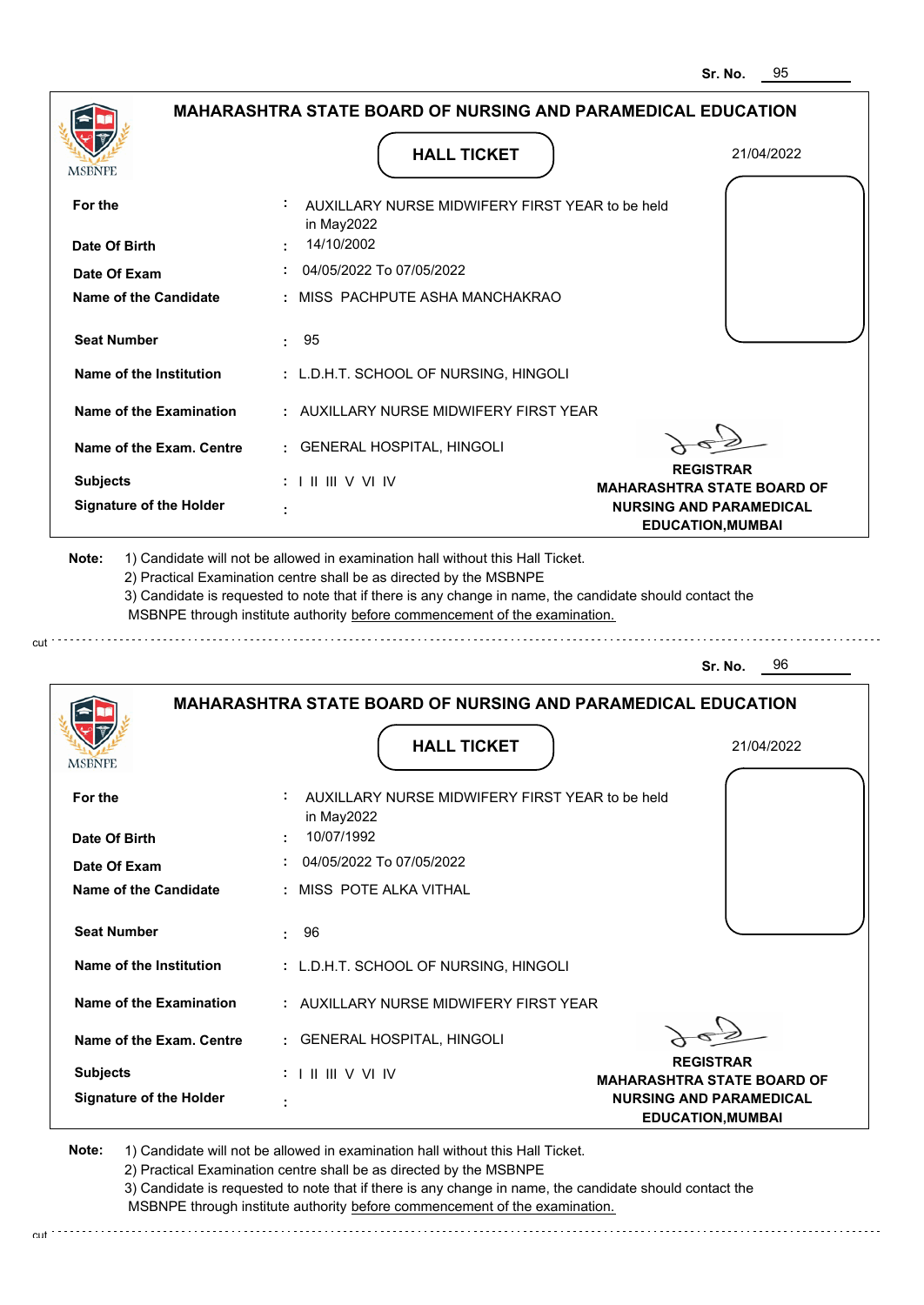|                                |                                                                                           | อเ. เงบ.<br>J 1                                            |
|--------------------------------|-------------------------------------------------------------------------------------------|------------------------------------------------------------|
|                                | <b>MAHARASHTRA STATE BOARD OF NURSING AND PARAMEDICAL EDUCATION</b>                       |                                                            |
| MSBNPE                         | <b>HALL TICKET</b>                                                                        | 21/04/2022                                                 |
| For the                        | AUXILLARY NURSE MIDWIFERY FIRST YEAR to be held<br>in May2022                             |                                                            |
| Date Of Birth                  | 11/04/2002                                                                                |                                                            |
| Date Of Exam                   | 04/05/2022 To 07/05/2022                                                                  |                                                            |
| Name of the Candidate          | : MISS SONULE RADHA SUBHASH                                                               |                                                            |
| <b>Seat Number</b>             | 97<br>÷.                                                                                  |                                                            |
| Name of the Institution        | : L.D.H.T. SCHOOL OF NURSING, HINGOLI                                                     |                                                            |
| Name of the Examination        | : AUXILLARY NURSE MIDWIFERY FIRST YEAR                                                    |                                                            |
| Name of the Exam. Centre       | : GENERAL HOSPITAL, HINGOLI                                                               | <b>REGISTRAR</b>                                           |
| <b>Subjects</b>                | $: 1 \mathbb{H} \mathbb{H} \vee \mathbb{V} \mathbb{N}$                                    | <b>MAHARASHTRA STATE BOARD OF</b>                          |
| <b>Signature of the Holder</b> |                                                                                           | <b>NURSING AND PARAMEDICAL</b><br><b>EDUCATION, MUMBAI</b> |
|                                | MSBNPE through institute authority before commencement of the examination.                | 98<br>Sr. No.                                              |
| MSBNPE                         | <b>MAHARASHTRA STATE BOARD OF NURSING AND PARAMEDICAL EDUCATION</b><br><b>HALL TICKET</b> | 21/04/2022                                                 |
| For the                        | AUXILLARY NURSE MIDWIFERY FIRST YEAR to be held<br>in May2022                             |                                                            |
| Date Of Birth                  | 22/11/1999                                                                                |                                                            |
| Date Of Exam                   | 04/05/2022 To 07/05/2022                                                                  |                                                            |
| Name of the Candidate          | : MISS TAPARE PAURNIMA MAHADA                                                             |                                                            |
| <b>Seat Number</b>             | 98<br>t.                                                                                  |                                                            |
| Name of the Institution        | : L.D.H.T. SCHOOL OF NURSING, HINGOLI                                                     |                                                            |
| Name of the Examination        | : AUXILLARY NURSE MIDWIFERY FIRST YEAR                                                    |                                                            |
| Name of the Exam. Centre       | : GENERAL HOSPITAL, HINGOLI                                                               | <b>REGISTRAR</b>                                           |
| <b>Subjects</b>                | : 1 II III V VI IV                                                                        | <b>MAHARASHTRA STATE BOARD OF</b>                          |
| <b>Signature of the Holder</b> |                                                                                           | <b>NURSING AND PARAMEDICAL</b><br><b>EDUCATION, MUMBAI</b> |

cut

2) Practical Examination centre shall be as directed by the MSBNPE